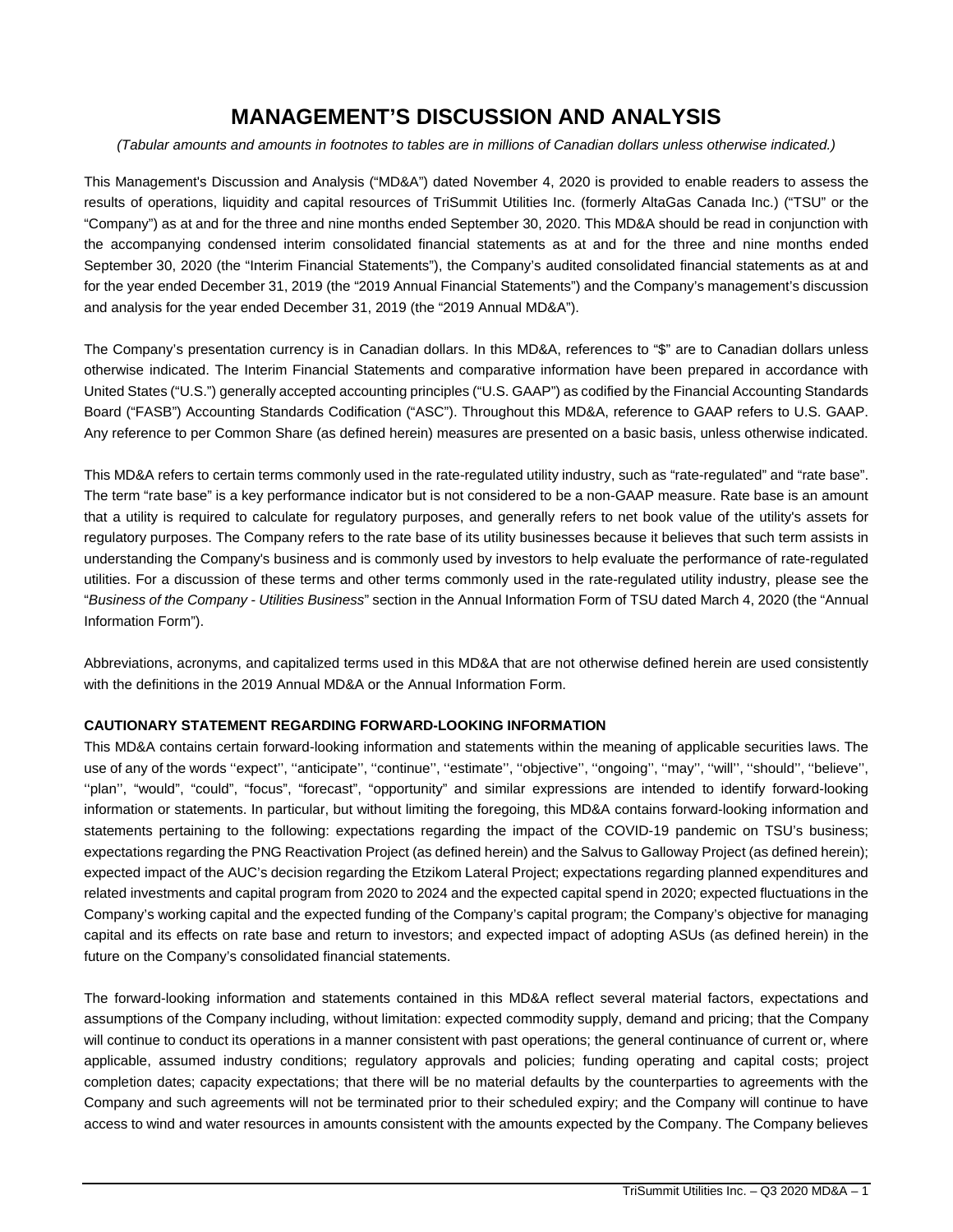the material factors, expectations and assumption reflected in the forward-looking information and statements are reasonable but no assurance can be given that these factors, expectations and assumptions will prove to be correct.

The forward-looking information and statements included in this MD&A are not guarantees of future performance and should not be unduly relied upon. Such information and statements involve known and unknown risks, uncertainties and other factors that may cause actual results or events to differ materially from those anticipated in such forward-looking information and statements, including, without limitation: changes in the demand for or supply of the Company's services; unanticipated operating results; changes in regulatory matters; limited, unfavourable or a lack of access to capital markets; increased costs; the impact of competitors; attracting and retaining skilled personnel and certain other risks (including, without limitation, those risks identified elsewhere in this MD&A); and the other factors discussed under the heading *"Risk Factors"* in the Annual Information Form and set out in the Company's other continuous disclosure documents.

The Company believes the forward-looking statements in this MD&A are reasonable. However, such statements are not a guarantee that any of the actions, events or results of the forward-looking statements will occur, or if any of them do occur, their timing or what impact they will have on the Company's results of operations or financial condition. Because of these uncertainties, investors should not put undue reliance on any forward-looking statements.

The forward-looking statements included in this MD&A are expressly qualified by this cautionary statement and are made as of the date of this MD&A. The Company does not undertake any obligation to publicly update or revise any forward-looking statements except as required by Canadian securities laws.

Additional information relating to the Company, including the Annual Information Form, is available on SEDAR at *www.sedar.com.*

# **THE COMPANY**

On March 31, 2020, the Public Sector Pension Investment Board ("PSP Investments") and the Alberta Teachers' Retirement Fund Board ("ATRF") completed the acquisition of all of the outstanding common shares of TSU (the "Common Shares") by TriSummit Cycle Inc. (formerly PSPIB Cycle Investments Inc.) (the "Purchaser"), a company in which PSP Investments indirectly holds a majority economic interest and ATRF indirectly holds a minority economic interest, with an all-cash transaction pursuant to a plan of arrangement (the "Arrangement"). The Purchaser acquired each Common Share for \$33.50 in cash and the Company is now a wholly-owned subsidiary of the Purchaser. In connection with the completion of the Arrangement, the Company changed its name to "TriSummit Utilities Inc.". TSU remains incorporated under the *Canada Business Corporations Act*, with its headquarters located in Calgary, Alberta. While TSU does not have its securities listed on any stock exchange, it continues to be a reporting issuer under applicable Canadian securities laws because its public debt remains outstanding.

The Company owns rate-regulated natural gas distribution and transmission utility businesses through its operating subsidiaries AltaGas Utilities Inc. ("AUI") in Alberta, Pacific Northern Gas Ltd. ("PNG") and Pacific Northern Gas (N.E.) Ltd. in British Columbia and Heritage Gas Limited ("HGL") in Nova Scotia. The Company also owns the Bear Mountain Wind Park and an approximately 10 percent indirect interest in the Northwest Hydro Facilities.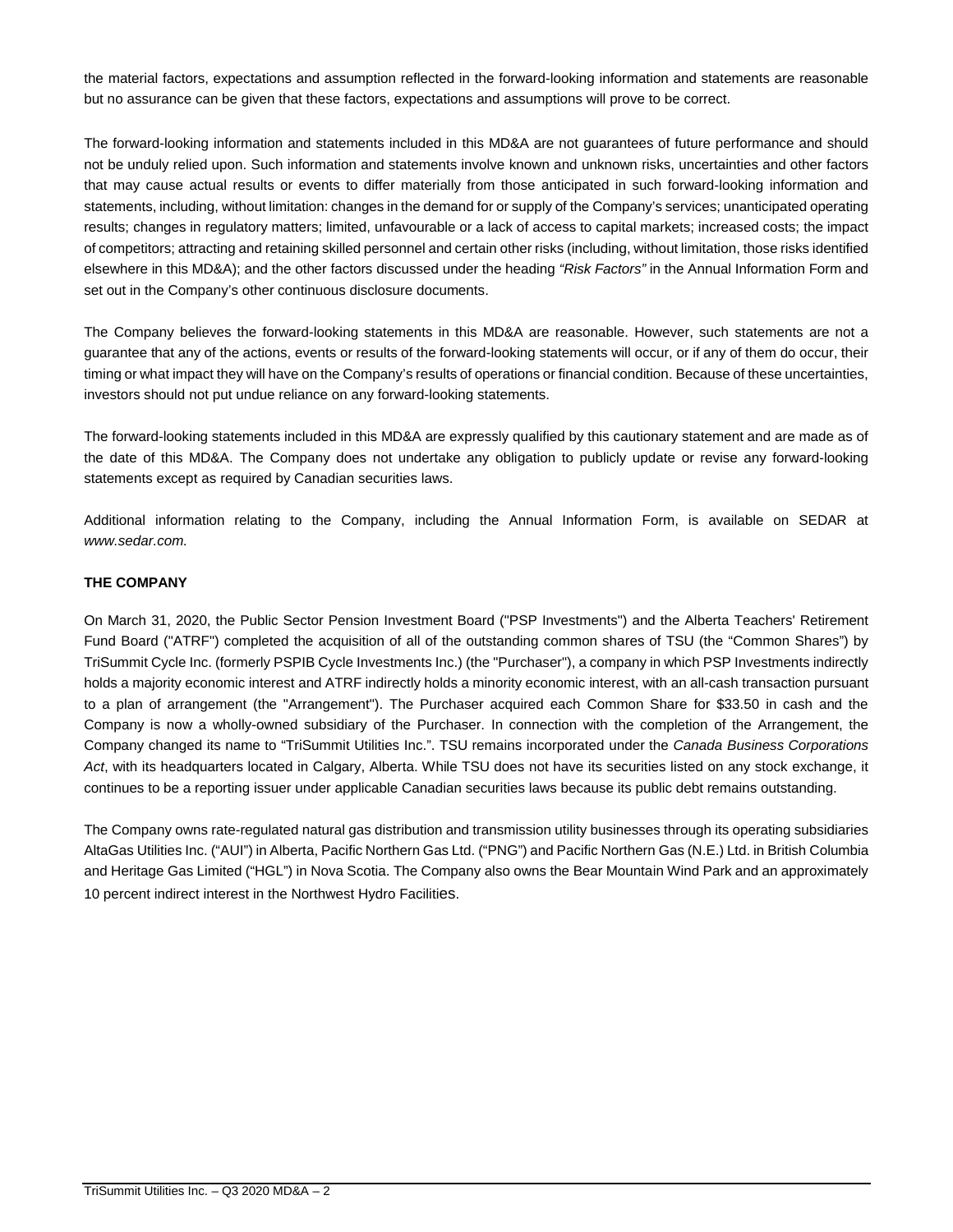# **THIRD QUARTER FINANCIAL HIGHLIGHTS**

(Normalized EBITDA, normalized funds from operations, normalized net income, net debt, and net debt to total capitalization ratio are non-GAAP financial measures. Please see the *"Non-GAAP Financial Measures"* section of this MD&A.)

- · Net income after taxes was \$0.5 million (\$0.02 per Common Share) compared to \$2.8 million (\$0.09 per Common Share) in the third quarter of 2019.
- · Normalized net income was \$1.0 million (\$0.03 per Common Share), compared to \$2.4 million (\$0.08 per Common Share) in the third quarter of 2019.
- · Operating income was \$9.2 million, compared to \$9.9 million in the third quarter of 2019.
- · Normalized EBITDA was \$20.6 million, an increase of 16 percent compared to \$17.7 million in the third quarter of 2019.
- · Normalized funds from operations were \$8.6 million (\$0.29 per Common Share), an increase of 28 percent compared to \$6.7 million (\$0.22 per Common Share) in the third quarter of 2019.
- · Net debt was \$702.2 million as at September 30, 2020, compared to \$669.5 million as at December 31, 2019.
- Net debt to total capitalization ratio was 53.8 percent as at September 30, 2020, compared to 51.9 percent as at December 31, 2019.
- · Rate base as at September 30, 2020 was \$970 million inclusive of construction work in progress, compared to \$922 million as at September 30, 2019.
- In the third quarter of 2020, PNG completed the execution of firm transportation service agreements with respect to the PNG Reactivation Project.

# **HIGHLIGHTS SUBSEQUENT TO QUARTER END**

- · On October 2, 2020, PNG submitted an application to the BCUC for the Salvus to Galloway Project.
- · On October 16, 2020, the AUC issued a decision indicating that the Etzikom Lateral Project did not satisfy the Type 1 Capital Tracker criteria.
- · In October 2020, the BCUC approved PNG's 2020 to 2021 Revenue Requirements Applications which included the determination of final customer delivery rates for 2020 and 2021.
- · On November 4, 2020, the Board of Directors approved a quarterly dividend of \$0.275 per Common Share, payable on or about December 18, 2020.

# **OVERVIEW OF THE BUSINESS**

TSU has three reporting segments:

- · Utilities, which owns and operates utility assets that deliver natural gas to end-users in Alberta, British Columbia and Nova Scotia. TSU also owns a one-third equity interest in the utility that delivers natural gas to end-users in Inuvik, Northwest Territories. In aggregate, the Utilities have approximately \$970 million of rate base as at September 30, 2020 inclusive of construction work in progress and serve approximately 131,000 customers across Canada.
- · Renewable Energy, which includes the Bear Mountain Wind Park and an approximately 10 percent indirect interest in the Northwest Hydro Facilities.
- · Corporate, which primarily includes the cost of providing shared services, financing and access to capital, and general corporate support.

# **BUSINESS AND REGULATORY UPDATES**

# Impact of the COVID-19 Pandemic

In response to the novel coronavirus of 2019 ("COVID-19") pandemic, provincial governments across Canada have enacted emergency measures to combat the spread of the virus. During the COVID-19 pandemic, TSU and its utilities are focusing on the health and safety of its employees and customers while continuing to provide safe and reliable services. In response to the COVID-19 pandemic, several temporary customer relief initiatives were provided to customers at the outset of the pandemic. While the Company is continuing to work with its customers to establish payment arrangements, it has resumed normal collection activities in connection with overdue accounts during the third quarter of 2020. Please see further details below.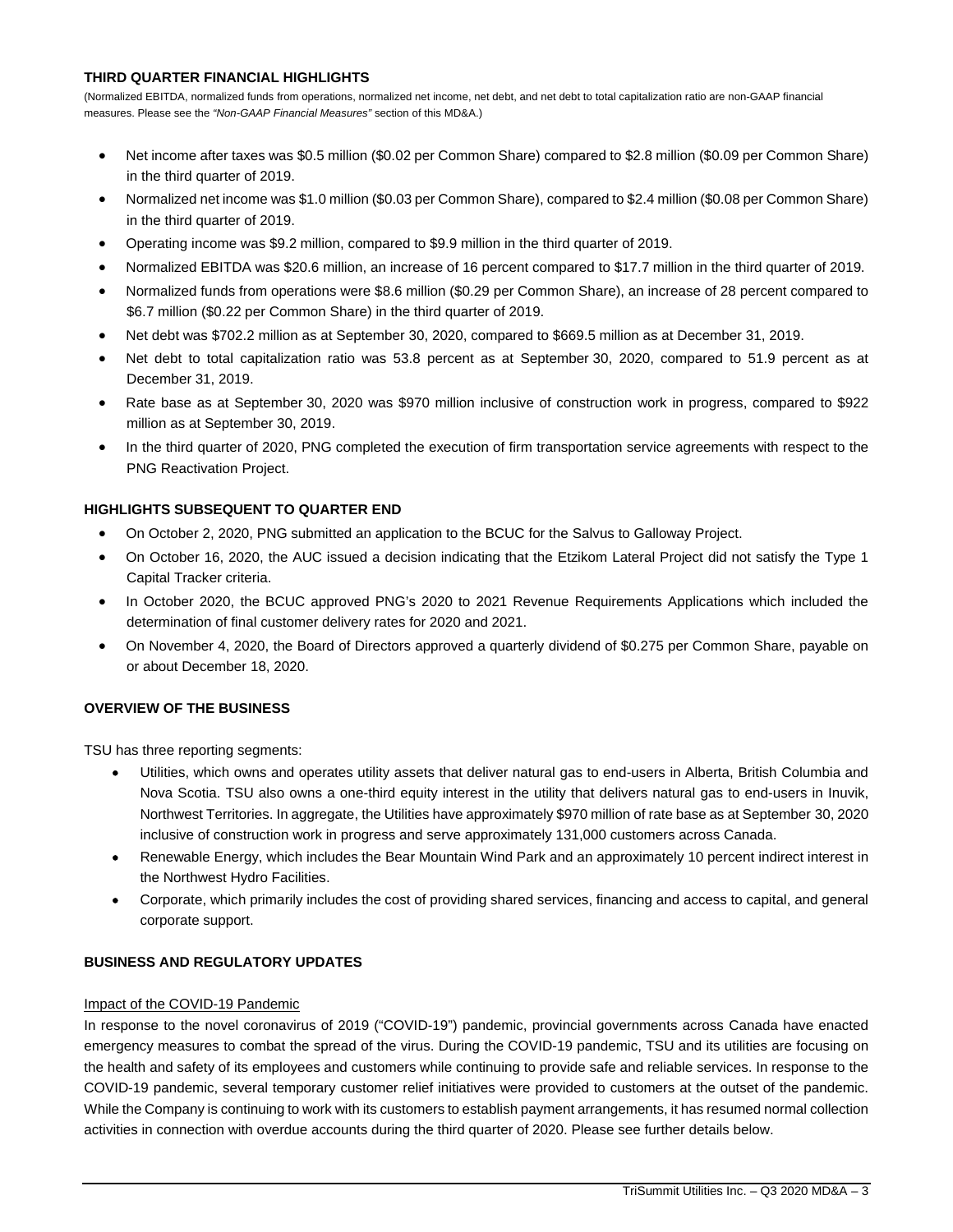In March 2020, the Government of Alberta announced a program for Albertans who were experiencing financial hardship directly related to the COVID-19 pandemic to be able to defer payment of electricity and natural gas bills from March 18, 2020 until June 18, 2020 without any late fees or added interest payments. In addition, no Albertans could be disconnected from these services or see their services reduced during this period due to non-payment. Albertans who have enrolled in the bill deferral program must repay the deferred amount by June 18, 2021. On May 28, 2020, the AUC approved AUI's application to establish deferral accounts for the purposes of administering deferred payments under the *Utility Payment Deferral Program Act* (Alberta). Based on guidelines from the AUC, AUI resumed collection activities at the beginning of July 2020. As at September 30, 2020, AUI has deferred approximately \$1.1 million under these deferral accounts.

On March 23, 2020, the NSUARB approved HGL's request to offer discretionary temporary measures to customers impacted by the COVID-19 pandemic. These temporary measures include offering flexible payment plans for its customers, waiving late and interest fees, waiving fixed monthly customer charges for any customers that may temporarily lock their service, temporarily halting the Company's disconnection practices and temporarily suspending collections on overdue accounts. Beginning in early July 2020, HGL resumed collection activities in connection with overdue accounts. HGL resumed charging late fees and interest fees in October 2020.

On June 10, 2020, the BCUC approved PNG's application to offer a bill payment deferral program between April 17, 2020 and June 30, 2020 to residential and small commercial customers that have experienced a loss of income or revenue as a result of the COVID-19 pandemic. The BCUC also granted approval for PNG to establish deferral accounts to capture unplanned costs incurred and cost savings as a result of the COVID-19 pandemic and to capture bad debts that may be incurred specifically as a result of the impact of COVID-19. PNG will apply for the amortization of the COVID-19 deferral accounts in future revenue requirement applications. As at September 30, 2020, \$0.5 million of net cost savings have been identified and deferred as regulatory liabilities. During the outset of the COVID-19 pandemic, PNG also temporarily halted disconnection practices for overdue accounts related to COVID-19 disruption. PNG resumed collection efforts in connection with overdue accounts in late June 2020.

While the COVID-19 pandemic did not significantly impact the carrying value of accounts receivable and the liquidity position of the Company as at September 30, 2020, given the unprecedented and changing developments surrounding the COVID-19 pandemic, it is not possible to reliably estimate the impact of the COVID-19 pandemic on the financial results and condition of the Company in future periods. As at September 30, 2020, the Company has approximately \$245.9 million of cash balances and available credit facilities. The Company is continuing to monitor the potential impact of the pandemic on ongoing operations and associated financial implications.

# Salvus to Galloway Project

PNG is proposing to repair and refurbish part of its 8" transmission line to Prince Rupert, British Columbia (the "Salvus to Galloway Project') which is required to address aging infrastructure and ensure long-term reliable supply. Project work will be conducted within the existing PNG pipeline corridor and nearby permitted temporary workspace. The BCUC application for the Salvus to Galloway Project was submitted on October 2, 2020. The Salvus to Galloway Project is expected to cost approximately \$80 million, the majority of which is expected to be incurred over a three year period, between 2021 and 2023.

# PNG Reactivation Project

On February 28, 2020, the BCUC issued Order G-3-20 granting approval of PNG's application of a large volume industrial transportation rate required in its proposed process for allocation of reactivated capacity on its existing pipeline system. The proposed reactivation involves natural gas deliveries from Station 4a on the Enbridge Westcoast Energy Inc. southern mainline near Summit Lake, British Columbia to three termination points: Terrace, Kitimat, and Prince Rupert, British Columbia. On May 1, 2020, PNG issued a public notice announcing the launch of a binding open season auction where shippers had the opportunity to bid on capacity of up to approximately 88 million standard cubic feet per day based on either firm transportation service agreements ("TSA") or reserve capacity through transportation reservation agreements. In June 2020, the auction process was conducted, and PNG received several bids from interested parties. PNG went through an evaluation process to rank the bids received and in the third quarter of 2020, PNG completed the execution of TSA's with the successful parties for capacity of 65 million standard cubic feet per day over approximately 20 years. PNG has commenced preparation of an application to the BCUC to seek approval of system reactivation and recommissioning work to prepare for returning the system back to full utilization (the "PNG Reactivation Project"), and anticipates filing this application in the first quarter of 2021. The parties have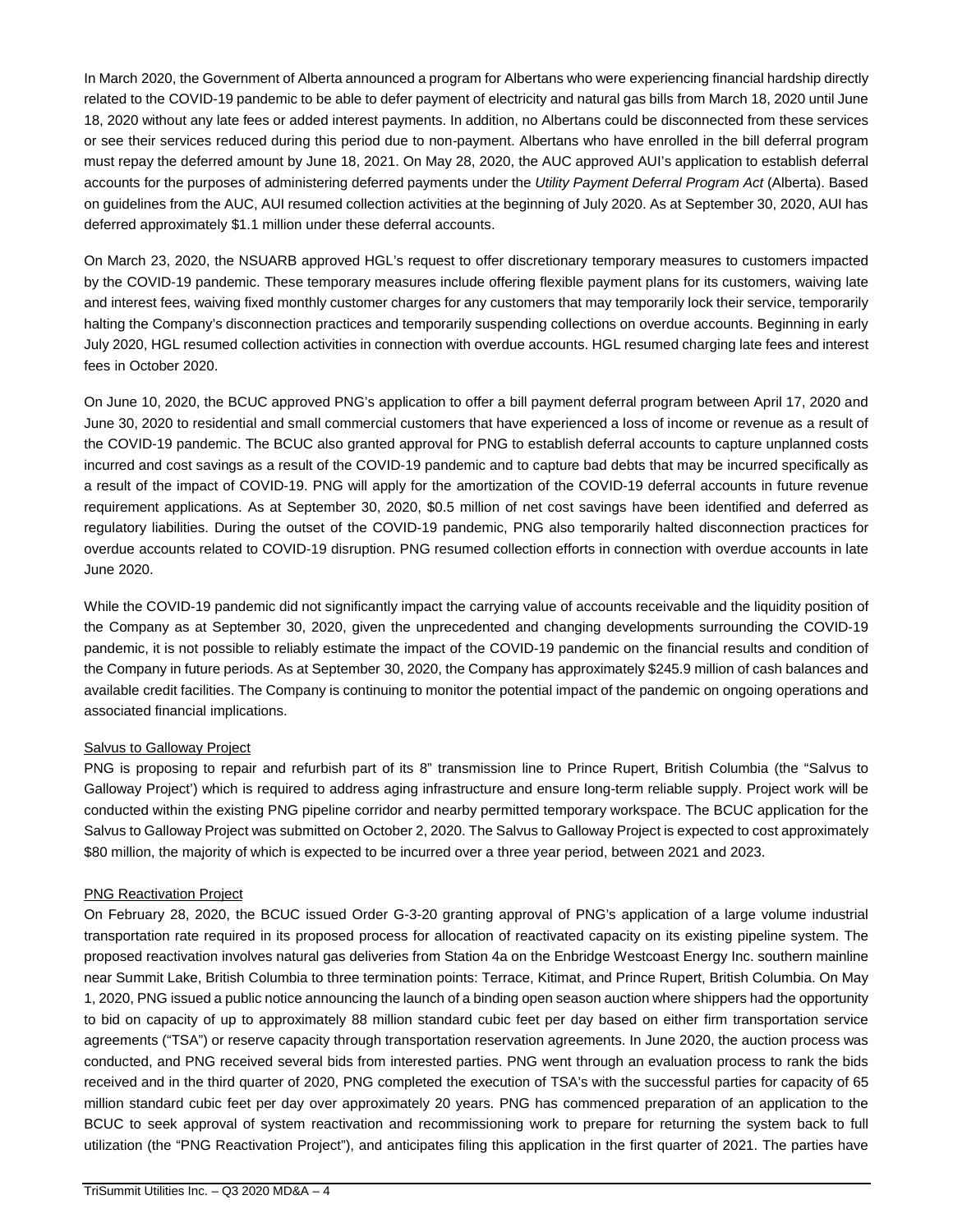provided letters of credit for part of the obligations under the TSA's, with the remaining credit obligations to be provided if the application is approved. The estimated capital for the PNG Reactivation Project is approximately \$50 to \$60 million.

#### PNG 2020-2021 Revenue Requirements Application

In October 2020, the BCUC approved PNG's 2020 to 2021 Revenue Requirements Applications which included the determination of final customer delivery rates for 2020 and 2021. In its decisions, the BCUC approved final delivery rate increases in each of 2020 and 2021 of approximately 2 percent for customers in the Western System, of approximately 10 percent for customers in the Northeast System (Fort St. John/Dawson Creek) service areas, and of approximately 1.5 percent for customers in the Northeast System (Tumbler Ridge) service area.

#### Etzikom Lateral Project Type I Capital Application

On October 16, 2020, the AUC issued a decision regarding AUI's Type 1 Capital Tracker True-up for the Etzikom Lateral Project. Within the decision the AUC determined the Etzikom Lateral Project did not satisfy Type 1 capital tracker criteria and thus Type 1 capital tracker treatment was denied. Accordingly, the costs of the Etzikom Lateral Project will be managed under the existing capital funding mechanism within the PBR framework. AUI will be refunding the associated interim-approved revenue requirements within the 2021 annual PBR rates. As a result of this decision, the Company is expecting to record a net income reduction of approximately \$0.3 million in the fourth quarter of 2020.

#### **BC Hydro Issues Curtailment Notices**

On May 21, 2020, Coast Mountain Hydro Limited Partnership ("CMHLP") received notices from BC Hydro in relation to each of the Northwest Hydro Facilities. The notices stated that BC Hydro will not accept and purchase energy under the applicable electricity purchase agreements ("EPAs") above a specific curtailment level for the period started on May 24, 2020 through to July 20, 2020. BC Hydro cited the current COVID-19 pandemic and the related measures taken by governmental authorities in relation to it constituting a "force majeure" event under the EPAs. CMHLP disputes BC Hydro's position and has initiated an arbitration proceeding. The curtailment levels for the period specified translated into a realized reduction of distributions to TSU of approximately \$1.6 million, of which approximately \$0.4 million was realized in the third quarter of 2020 and approximately \$1.2 million was realized in the second quarter of 2020.

#### HGL's Customer Retention Program

On November 4, 2019, HGL filed an application with the NSUARB requesting to extend its CRP to the end of 2023. The CRP was set to expire at the end of 2020. In addition to retaining pricing flexibility to adjust rates for certain commercial customers, HGL also requested to change the CRP deferral mechanism to defer amounts equivalent to the price discount provided to certain small commercial customers, rather than suspending depreciation and deferring a portion of operating, maintenance and administrative expenses. On April 21, 2020, HGL received final approval from the NSUARB to revise the CRP deferral mechanism and to extend the program to the end of 2023 as requested. As the decision is effective January 1, 2020, the cumulative impact from this decision was reflected in TSU's second quarter results.

## **CAPITAL PROGRAM GUIDANCE**

Over the 2020 to 2024 time period, TSU now expects capital spending of up to \$520 million at its Utilities. The capital guidance has been updated for PNG's application to the BCUC with respect to the Salvus to Galloway Project. The expected capital program includes the PNG Reactivation Project, the Salvus to Galloway Project as well as investments in system betterment projects to maintain the safety and reliability of TSU's utility infrastructure, new business opportunities and technology improvements. In 2020, TSU continues to expect capital spend to be in the range of \$75 to \$85 million.

#### **SEASONALITY**

Results for the Utilities segment have a high degree of seasonality associated with them as the second and third quarters usually produce lower net income as a result of warmer weather, lower customer demand, and certain expenses such as depreciation and operating and administrative expenses, which generally increase as a result of rate base growth and are more evenly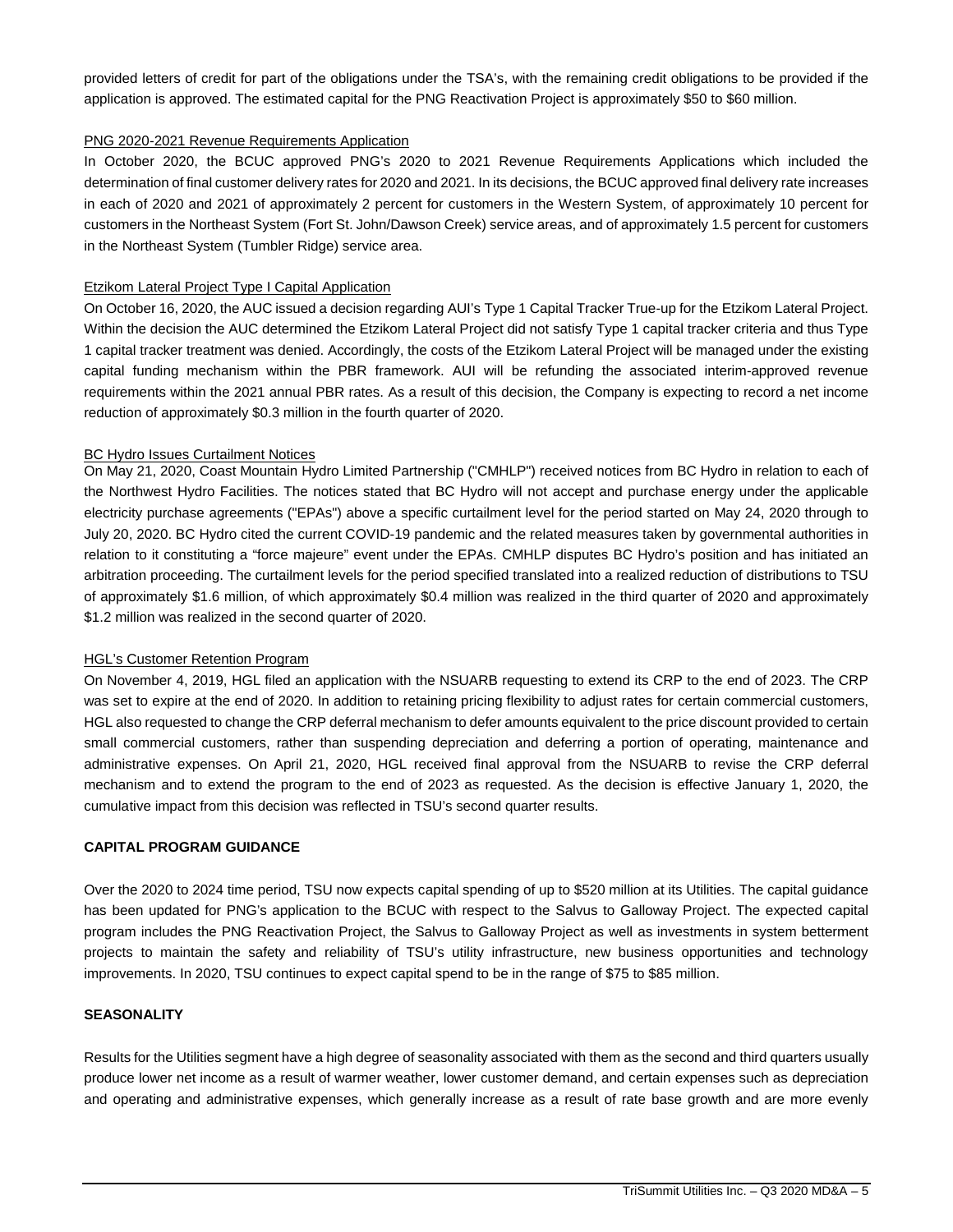distributed throughout the year. These increased costs are normally more than offset in the first and fourth quarters which produce higher net income as a result of colder weather and higher customer demand.

# **SELECTED FINANCIAL INFORMATION**

The following tables summarize key financial results:

|                                                 |         | <b>Three Months Ended</b> |         |              |
|-------------------------------------------------|---------|---------------------------|---------|--------------|
|                                                 |         | September 30              |         | September 30 |
| (\$ millions)                                   | 2020    | 2019                      | 2020    | 2019         |
| Normalized EBITDA <sup>(1)</sup>                | 20.6    | 17.7                      | 81.5    | 73.4         |
| Operating income                                | 9.2     | 9.9                       | 28.1    | 47.0         |
| Net income after taxes                          | 0.5     | 2.8                       | 7.3     | 26.0         |
| Normalized net income <sup>(1)</sup>            | 1.0     | 2.4                       | 25.9    | 26.7         |
| Total assets                                    | 1,584.3 | 1,498.6                   | 1,584.3 | 1,498.6      |
| Total long-term liabilities                     | 921.9   | 820.9                     | 921.9   | 820.9        |
| Net additions to property, plant and equipment  | 22.6    | 23.3                      | 40.4    | 42.3         |
| Dividends declared                              | 7.8     | 7.8                       | 23.4    | 22.1         |
| Cash from (used in) operations                  | (2.1)   | 16.9                      | 41.7    | 59.4         |
| Normalized funds from operations <sup>(1)</sup> | 8.6     | 6.7                       | 52.8    | 45.2         |

|                                                              |        | <b>Three Months Ended</b> | Nine Months Ended |              |
|--------------------------------------------------------------|--------|---------------------------|-------------------|--------------|
|                                                              |        | September 30              |                   | September 30 |
| (\$ per Common Share, except Common Shares outstanding)      | 2020   | 2019                      | 2020              | 2019         |
| Net income after taxes - basic                               | 0.02   | 0.09                      | 0.24              | 0.87         |
| Net income after taxes - diluted                             | 0.02   | 0.09                      | 0.24              | 0.86         |
| Normalized net income - basi $c^{(1)}$                       | 0.03   | 0.08                      | 0.86              | 0.89         |
| Dividends declared                                           | 0.2600 | 0.2600                    | 0.7800            | 0.7350       |
| Cash from (used in) operations                               | (0.07) | 0.56                      | 1.39              | 1.98         |
| Normalized funds from operations <sup>(1)</sup>              | 0.29   | 0.22                      | 1.76              | 1.51         |
| Weighted average number of Common Shares outstanding - basic |        |                           |                   |              |
| (millions)                                                   | 30.0   | 30.0                      | 30.0              | 30.0         |

(1) Non-GAAP financial measure; see discussion in the *"'Non-GAAP Financial Measures"* section of this MD&A.

The following table summarizes TSU's consolidated results:

|                                                                                                                                                                                                                                                                                                                                          | Three Months Ended |              | Nine Months Ended |              |
|------------------------------------------------------------------------------------------------------------------------------------------------------------------------------------------------------------------------------------------------------------------------------------------------------------------------------------------|--------------------|--------------|-------------------|--------------|
|                                                                                                                                                                                                                                                                                                                                          |                    | September 30 |                   | September 30 |
| $$$ millions)<br>Revenue<br>Cost of sales<br>Operating and administrative expense<br>Accretion expense<br>Depreciation and amortization expense<br>Income from equity investments<br>Unrealized gain (loss) on foreign exchange contracts<br>Other income (loss)<br>Foreign exchange gain (loss)<br>Operating income<br>Interest expense | 2020               | 2019         | 2020              | 2019         |
|                                                                                                                                                                                                                                                                                                                                          | 48.6               | 45.2         | 223.0             | 225.1        |
|                                                                                                                                                                                                                                                                                                                                          | (9.6)              | (9.9)        | (74.3)            | (87.6)       |
|                                                                                                                                                                                                                                                                                                                                          | (24.3)             | (23.2)       | (97.2)            | (72.1)       |
|                                                                                                                                                                                                                                                                                                                                          |                    |              | (0.1)             | (0.1)        |
|                                                                                                                                                                                                                                                                                                                                          | (9.9)              | (7.4)        | (27.8)            | (22.1)       |
|                                                                                                                                                                                                                                                                                                                                          | 4.7                | 4.7          | 4.0               | 5.3          |
|                                                                                                                                                                                                                                                                                                                                          | (0.4)              | 0.4          |                   | (1.5)        |
|                                                                                                                                                                                                                                                                                                                                          | 0.2                |              | 0.6               | (0.1)        |
|                                                                                                                                                                                                                                                                                                                                          | (0.1)              | 0.1          | (0.1)             | 0.1          |
|                                                                                                                                                                                                                                                                                                                                          | 9.2                | 9.9          | 28.1              | 47.0         |
|                                                                                                                                                                                                                                                                                                                                          | (7.3)              | (6.9)        | (21.3)            | (20.0)       |
| Income tax recovery (expense)                                                                                                                                                                                                                                                                                                            | (1.4)              | (0.2)        | 0.5               | (1.0)        |
| Net income after taxes                                                                                                                                                                                                                                                                                                                   | 0.5                | 2.8          | 7.3               | 26.0         |

# **Three Months Ended September 30**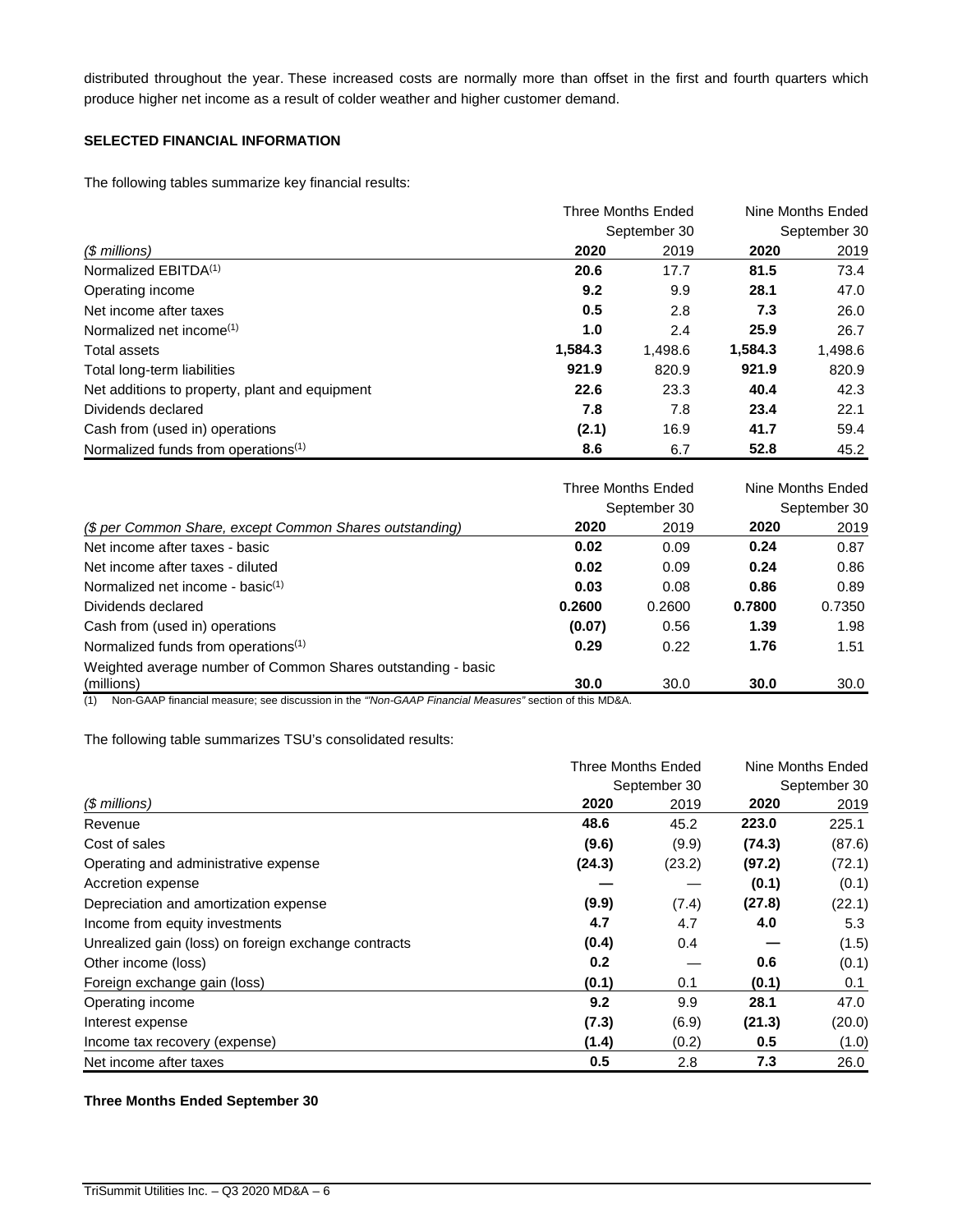Normalized EBITDA for the three months ended September 30, 2020 was \$20.6 million, an increase of \$2.9 million relative to the same period in 2019, primarily due to higher approved rates and rate base growth at the Utilities, and higher generation at the Bear Mountain Wind Park, partially offset by warmer weather compared to last year in Alberta.

Operating income for the three months ended September 30, 2020 was \$9.2 million, a decrease of \$0.7 million relative to the same period in 2019, primarily due to higher depreciation and amortization expense and an unrealized loss on foreign exchange contracts compared to an unrealized gain the prior period, partially offset by the same factors as the increase in normalized EBTIDA as discussed above.

Operating and administrative expense for the three months ended September 30, 2020 was \$24.3 million, an increase of \$1.1 million from the same period in 2019 mainly due to the approval of the revised HGL CRP program in April 2020 resulting in less deferred operating and administrative expenses.

Depreciation and amortization expense for the three months ended September 30, 2020 was \$9.9 million, an increase of \$2.5 million from the same period in 2019, mainly due to the approval of the revised HGL CRP program in April 2020 resulting in less deferred depreciation and approval of the AUI Depreciation Study in December 2019.

Interest expense for the three months ended September 30, 2020 was \$7.3 million compared to \$6.9 million in the same period in 2019. The increase of \$0.4 million was mainly due to higher average debt balance outstanding, partially offset by lower average interest rates.

Income tax expense for the three months ended September 30, 2020 was \$1.4 million, compared to \$0.2 million in the same period in 2019, primarily due to higher taxable income.

Normalized net income for the three months ended September 30, 2020 was \$1.0 million, a decrease of \$1.4 million relative to the same period in 2019, mainly due to higher depreciation and amortization expense, higher income tax expense, and higher interest expense, partially offset by the same factors as the increase in normalized EBITDA discussed above.

Net income after taxes for the three months ended September 30, 2020 was \$0.5 million, a decrease of \$2.3 million compared to the same period in 2019. The decrease was due to higher depreciation and amortization expense, higher income tax expense, an unrealized loss on foreign exchange contracts compared to an unrealized gain in the prior period, and higher interest expense.

Normalized funds from operations for the three months ended September 30, 2020 was \$8.6 million, an increase of \$1.9 million relative to the same period in 2019, primarily due to higher generation volume at the Bear Mountain Wind Park, higher approved rates and rate base growth at the Utilities, and lower current income tax expense, partially offset by higher interest expense, and warmer weather compared to last year in Alberta.

#### **Nine Months Ended September 30**

Normalized EBITDA for the nine months ended September 30, 2020 was \$81.5 million, an increase of \$8.1 million relative to the same period in 2019, primarily due to higher approved rates and rate base growth at the Utilities, and higher generation at the Bear Mountain Wind Park, partially offset by warmer weather compared to last year in Nova Scotia and Alberta, and lower normalized EBITDA from the Northwest Hydro Facilities.

Operating income for the nine months ended September 30, 2020 was \$28.1 million, a decrease of \$18.9 million relative to the same period in 2019, primarily due to pre-tax transaction costs of approximately \$22.6 million, higher depreciation and amortization expense, partially offset by the same factors as the increase in normalized EBITDA discussed above, and no unrealized gain or loss on foreign exchange contracts compared to an unrealized loss in the prior period,

Operating and administrative expense for the nine months ended September 30, 2020 was \$97.2 million, an increase of \$25.1 million from the same period in 2019, mainly due to pre-tax transaction costs of approximately \$22.6 million in respect of the Arrangement, and the approval of the revised HGL CRP program in April 2020 resulting in less deferred operating and administrative expenses.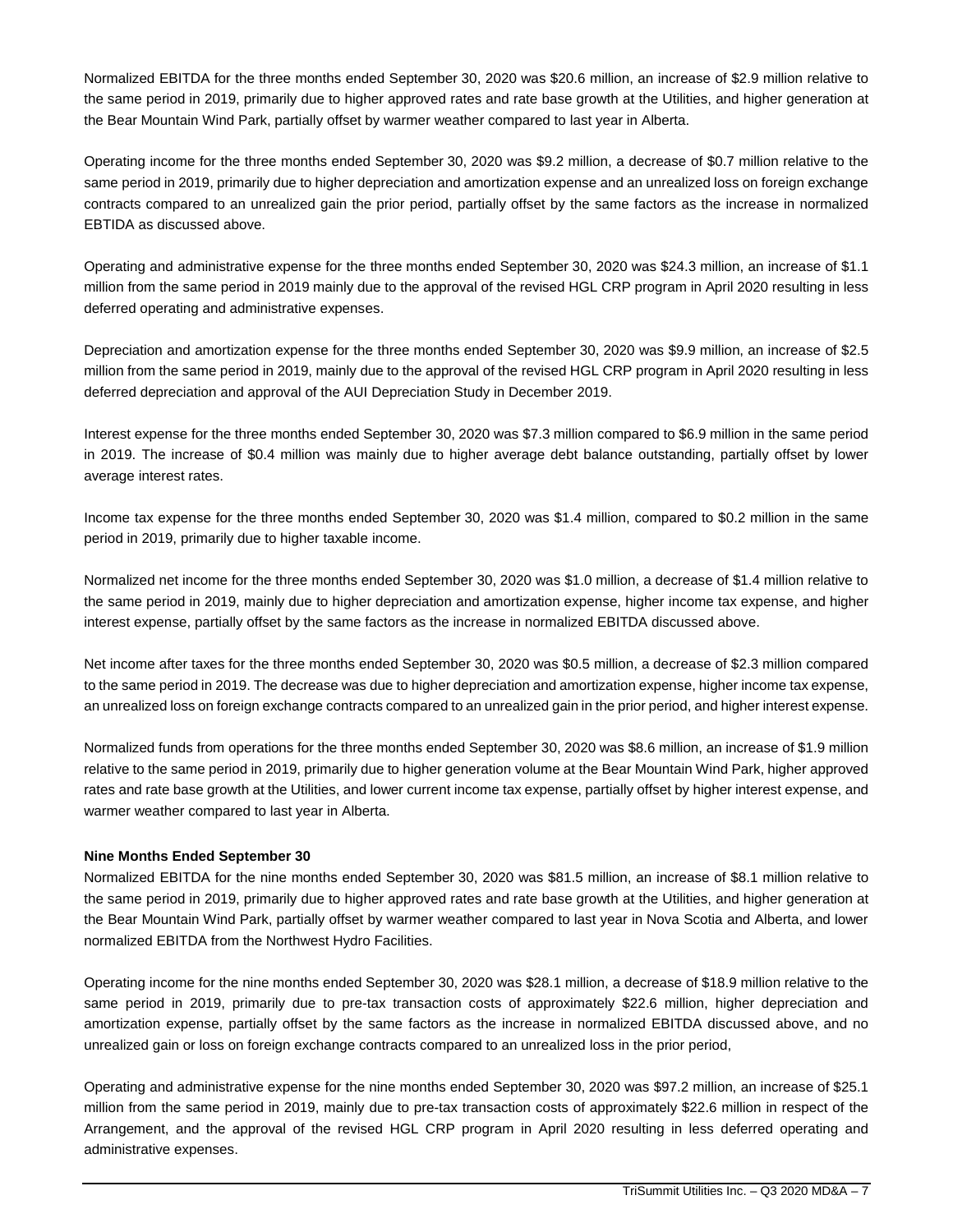Depreciation and amortization expense for the nine months ended September 30, 2020 was \$27.8 million, an increase of \$5.7 million from the same period in 2019, mainly due to the approval of the revised HGL CRP program in April 2020 resulting in less deferred depreciation, and the approval of the AUI Depreciation Study in December 2019.

Interest expense for the nine months ended September 30, 2020 was \$21.3 million, compared to \$20.0 million in the same period in 2019. The increase of \$1.3 million was mainly due to a higher average debt balance outstanding, partially offset by lower average interest rates.

Income tax recovery for the nine months ended September 30, 2020 was \$0.5 million, compared to income tax expense of \$1.0 million in the same period in 2019. The decrease in income tax expense was primarily due to lower taxable income as a result of the transaction costs incurred in respect of the Arrangement, partially offset by the absence of a one-time deferred income tax recovery related to the reduction in the Alberta statutory tax rate in June 2019, and accelerated capital cost allowance deductions taken in the second quarter of 2019.

Normalized net income for the nine months ended September 30, 2020 was \$25.9 million, a decrease of \$0.8 million relative to the same period in 2019, mainly due to higher depreciation and amortization expense, higher interest expense and higher normalized income tax expense, partially offset by the increase in normalized EBITDA discussed above.

Net income after taxes for the nine months ended September 30, 2020 was \$7.3 million, a decrease of \$18.7 million compared to the same period in 2019. The decrease was due to the same factors as the decrease in operating income discussed above and higher interest expense, partially offset by lower income tax expense.

Normalized funds from operations for the nine months ended September 30, 2020 was \$52.8 million, an increase of \$7.6 million relative to the same period in 2019, primarily due to higher generation at the Bear Mountain Wind Park, rate base growth and higher approved rates at the Utilities, partially offset by warmer weather compared to last year in Nova Scotia and Alberta, as well as higher current income tax and interest expense.

Please refer to the "*Liquidity and Capital Resources - Liquidity"* section of this MD&A for a discussion of changes in cash from operations.

# **RESULTS BY REPORTING SEGMENT**

#### **Normalized EBITDA by Reporting Segment(1)**

|                  |   | Three Months Ended |              | Nine Months Ended |       |  |
|------------------|---|--------------------|--------------|-------------------|-------|--|
|                  |   |                    | September 30 | September 30      |       |  |
| $$$ millions)    |   | 2020               | 2019         | 2020              | 2019  |  |
| <b>Utilities</b> | S | 12.4               | 10.8         | 66.7<br>- \$      | 60.8  |  |
| Renewable Energy |   | 8.6                | 7.7          | 16.0              | 14.3  |  |
| Corporate        |   | (0.4)              | (0.8)        | (1.2)             | (1.7) |  |
|                  |   | 20.6               | 17.7         | 81.5              | 73.4  |  |

(1) Non-GAAP financial measure; see discussion in the *"'Non-GAAP Financial Measures"* section of this MD&A.

#### **Operating Income (Loss) by Reporting Segment**

|                  | Three Months Ended |    |              |     | Nine Months Ended |      |              |
|------------------|--------------------|----|--------------|-----|-------------------|------|--------------|
|                  |                    |    | September 30 |     |                   |      | September 30 |
| $$$ millions)    | 2020               |    | 2019         |     | 2020              |      | 2019         |
| <b>Utilities</b> | 3.8                | \$ | 5.6          | - 5 | 44.3              | - \$ | 42.5         |
| Renewable Energy | 5.9                |    | 5.0          |     | 7.7               |      | 6.1          |
| Corporate        | (0.5)              |    | (0.7)        |     | (23.9)            |      | (1.6)        |
|                  | 9.2                |    | 9.9          |     | 28.1              |      | 47.0         |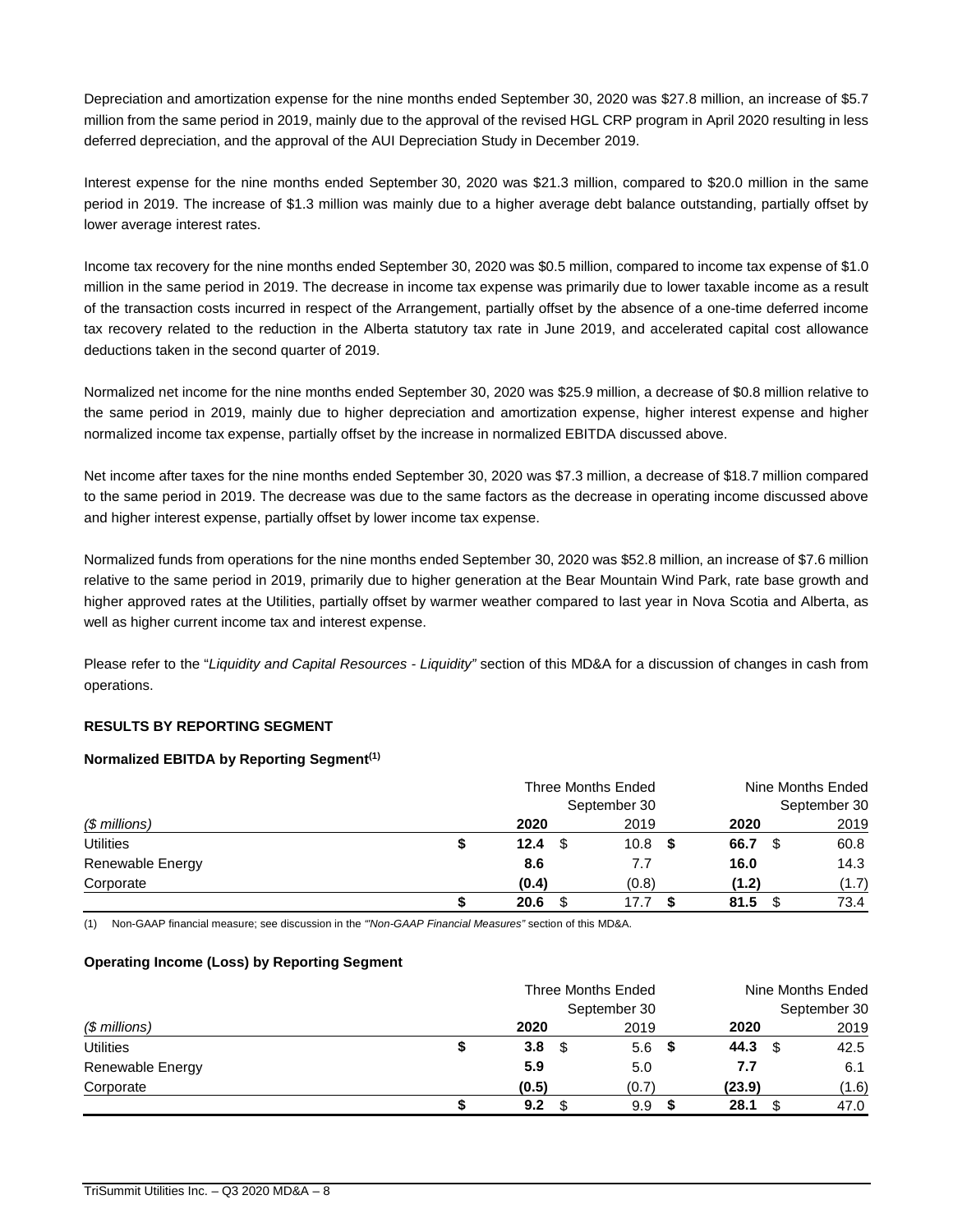#### **UTILITIES SEGMENT REVIEW**

# **Financial results**

|                                                      | <b>Three Months Ended</b> |                    |                     | Nine Months Ended |  |
|------------------------------------------------------|---------------------------|--------------------|---------------------|-------------------|--|
|                                                      |                           | September 30       |                     | September 30      |  |
| (\$ millions)                                        | 2020                      | 2019               | 2020                | 2019              |  |
| Revenue                                              | \$<br>44.5 \$             | 41.9 $\frac{1}{2}$ | $210.1 \text{ }$ \$ | 215.5             |  |
| Cost of sales                                        | (9.5)                     | (9.8)              | (74.1)              | (87.4)            |  |
| Operating and administrative expense                 | (22.8)                    | (21.3)             | (69.9)              | (67.2)            |  |
| Other income (loss)                                  | 0.2                       |                    | 0.6                 | (0.1)             |  |
| Normalized EBITDA <sup>(1)</sup>                     | \$<br>12.4 <sup>°</sup>   | $10.8$ \$          | 66.7 \$             | 60.8              |  |
| Unrealized gain (loss) on foreign exchange contracts | (0.4)                     | 0.4                |                     | (1.5)             |  |
| Depreciation and amortization expense                | (8.1)                     | (5.6)              | (22.3)              | (16.7)            |  |
| Foreign exchange loss                                | (0.1)                     |                    | (0.1)               |                   |  |
| Accretion expense                                    |                           |                    |                     | (0.1)             |  |
| Operating income                                     | \$<br>3.8 <sup>°</sup>    | 5.6 <sup>5</sup>   | 44.3 $$$            | 42.5              |  |

(1) Non-GAAP financial measure; see discussion in the *"'Non-GAAP Financial Measures"* section of this MD&A.

#### **Operating statistics**

|                                                    | Three Months Ended<br>September 30 |      | Nine Months Ended<br>September 30 |      |
|----------------------------------------------------|------------------------------------|------|-----------------------------------|------|
|                                                    |                                    |      |                                   |      |
|                                                    | 2020                               | 2019 | 2020                              | 2019 |
| Natural gas deliveries - end-use (PJ)              | 3.0                                | 3.4  | 22.7                              | 23.8 |
| Natural gas deliveries - transportation (PJ)       | 1.1                                | 1.1  | 3.9                               | 4.3  |
| Degree day variance from normal - AUI $(%)^{(1)}$  | (19.0)                             | 7.2  | 6.9                               | 9.8  |
| Degree day variance from normal - HGL $(\%)^{(1)}$ | 8.9                                | 22.4 | (3.2)                             | 3.8  |

(1) A degree day for AUI and HGL is the cumulative extent to which the daily mean temperature falls below 15 degrees Celsius at AUI and 18 degrees Celsius at HGL. Normal degree days are based on a 20-year rolling average. Positive variances from normal lead to increased delivery volumes from normal expectations. Degree day variances do not materially affect the results of PNG, as the BCUC has approved a rate stabilization mechanism for its residential and small commercial customers.

#### **Three Months Ended September 30**

Revenue increased by \$2.6 million for the three months ended September 30, 2020 compared to the same period in 2019, primarily due to higher approved rates and rate base growth, partially offset by warmer weather compared to last year in Alberta.

Normalized EBITDA increased by \$1.6 million for the three months ended September 30, 2020 compared to the same period in 2019, primarily due to higher approved rates and rate base growth, partially offset by higher operating and administrative expenses mainly due to higher contractor and consultant costs, and warmer weather compared to last year in Alberta.

Operating income decreased by \$1.8 million for the three months ended September 30, 2020 compared to the same period in 2019, primarily due to higher depreciation and amortization expense as a result of the approval of the AUI Depreciation Study in December 2019, and an unrealized loss on foreign exchange contracts compared to a gain in the prior period, partially offset by the same factors as the increase in normalized EBITDA discussed above.

#### **Nine Months Ended September 30**

Revenue decreased by \$5.4 million for the nine months ended September 30, 2020 compared to the same period in 2019, primarily due to warmer weather compared to last year in Nova Scotia and Alberta, and flow through of lower gas supply costs to customers, partially offset by higher approved rates and rate base growth.

Normalized EBITDA increased by \$5.9 million for the nine months ended September 30, 2020 compared to the same period in 2019, primarily due to higher approved rates and rate base growth, partially offset by higher operating and administrative expenses mainly due to higher contractor and consultant costs, and warmer weather compared to last year in Nova Scotia and Alberta.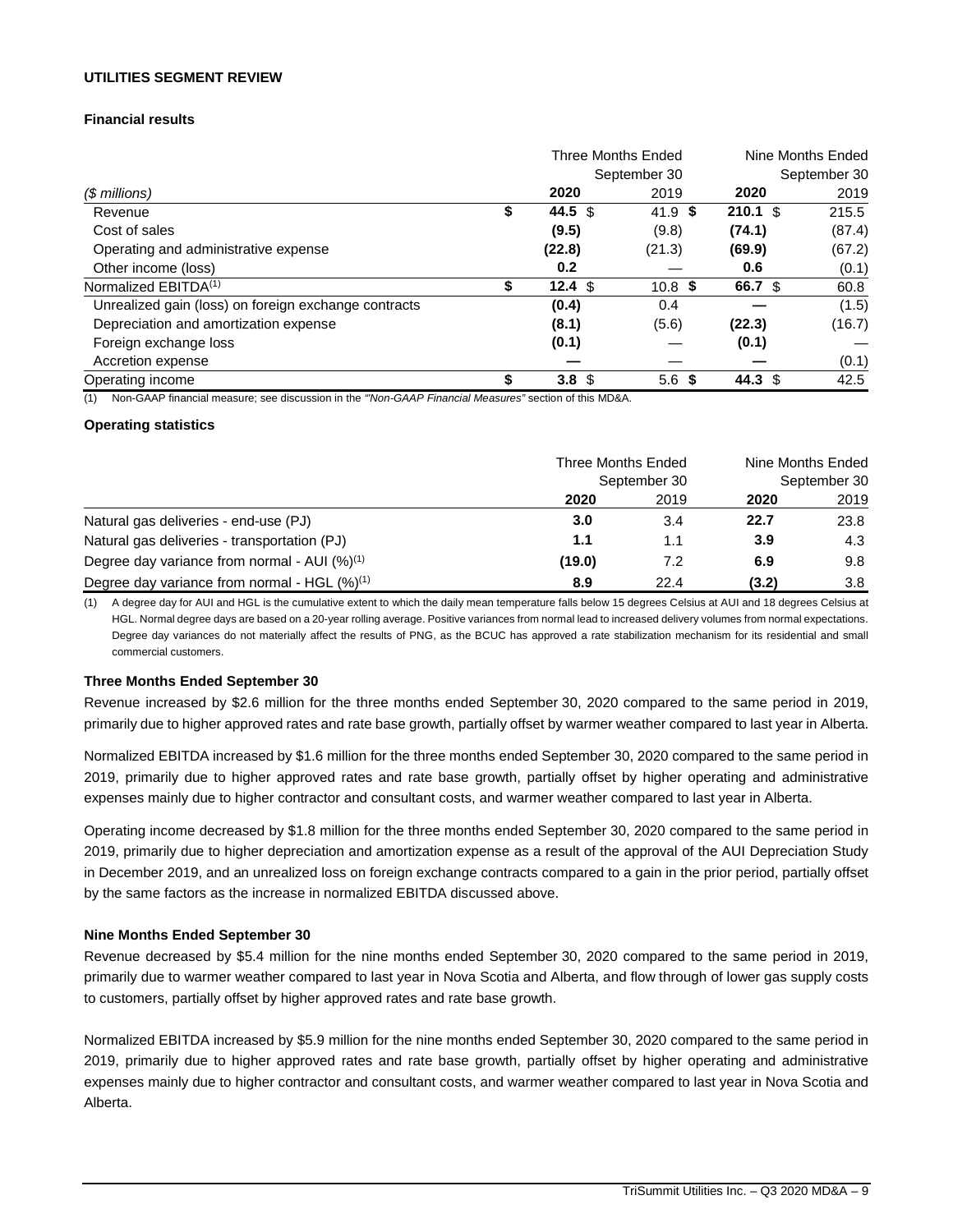Operating income increased by \$1.8 million for the nine months ended September 30, 2020 compared to the same period in 2019, primarily due to the same factors as the increase in normalized EBITDA discussed above, and an unrealized gain on foreign exchange contracts compared to a loss in the prior period, partially offset by higher depreciation and amortization expense as a result of the approval of the AUI Depreciation Study in December 2019, and the approval of the revised HGL CRP program in April 2020 resulting in less deferred depreciation.

# **RENEWABLE ENERGY SEGMENT REVIEW**

## **Financial results**

|                                                                                                              |    |                  | <b>Three Months Ended</b> | Nine Months Ended  |              |  |
|--------------------------------------------------------------------------------------------------------------|----|------------------|---------------------------|--------------------|--------------|--|
|                                                                                                              |    |                  | September 30              |                    | September 30 |  |
| $$$ millions)                                                                                                |    | 2020             | 2019                      | 2020               | 2019         |  |
| Revenue                                                                                                      | \$ | 4.1 $$$          | 3.3 <sup>5</sup>          | 12.9 $$$           | 9.6          |  |
| Cost of sales                                                                                                |    | (0.1)            | (0.1)                     | (0.2)              | (0.2)        |  |
| Operating and administrative expense                                                                         |    | (1.0)            | (1.1)                     | (3.5)              | (3.2)        |  |
| Normalized EBITDA from equity investment                                                                     |    | 5.6              | 5.6                       | 6.8                | 8.1          |  |
| Normalized EBITDA <sup>(1)</sup>                                                                             | \$ | 8.6 <sup>5</sup> | 7.7 \$                    | $16.0 \text{ }$ \$ | 14.3         |  |
| Depreciation and amortization expense                                                                        |    | (1.8)            | (1.8)                     | (5.4)              | (5.4)        |  |
| Accretion expense                                                                                            |    |                  |                           | (0.1)              |              |  |
| Accretion and depreciation and amortization expense from equity<br>investment                                |    | (0.9)            | (0.9)                     | (2.8)              | (2.8)        |  |
| Operating income                                                                                             |    | 5.9 <sub>5</sub> | 5.0 <sup>5</sup>          | 7.7 <sup>°</sup>   | 6.1          |  |
| Non-GAAP financial measure; see discussion in the "Non-GAAP Financial Measures" section of this MD&A.<br>(1) |    |                  |                           |                    |              |  |

# **Operating statistics**

|                                                               | Three Months Ended<br>September 30 |      | Nine Months Ended<br>September 30 |      |
|---------------------------------------------------------------|------------------------------------|------|-----------------------------------|------|
|                                                               |                                    |      |                                   |      |
|                                                               | 2020                               | 2019 | 2020                              | 2019 |
| Bear Mountain Wind Park power sold (GWh)                      | 43.6                               | 29.2 | 137.0                             | 90.8 |
| Northwest Hydro Facilities power sold (GWh) <sup>(1)(2)</sup> | 48.5                               | 54.7 | 73.8                              | 97.4 |

(1) Representing 10 percent of the total power sold by the Northwest Hydro Facilities.

(2) Inclusive of 1.5 GWh of deemed energy for the nine months ended September 30, 2020 related to BC Hydro's curtailment but excluding the impact of curtailment notices issued for the period from May 24, 2020 through to July 20, 2020 (nine months ended September 30, 2019 – 4.2 GWh).

# **Three Months Ended September 30**

Revenue increased by \$0.8 million for the three months ended September 30, 2020 compared to the same period in 2019, primarily due to higher generation at the Bear Mountain Wind Park, partially offset by the expiration of the federal ecoEnergy incentive at the Bear Mountain Wind Park.

Normalized EBITDA increased by \$0.9 million for the three months ended September 30, 2020 compared to the same period in 2019, primarily due to higher generation at the Bear Mountain Wind Park, partially offset by the expiration of the federal ecoEnergy incentive at the Bear Mountain Wind Park.

Operating income increased by \$0.9 million for the three months ended September 30, 2020 compared to the same period in 2019, due to the same factors as the decrease in normalized EBITDA discussed above.

During the three months ended September 30, 2020, TSU recorded \$4.7 million of equity income from its investment in the Northwest Hydro Facilities, consistent with the same period in 2019.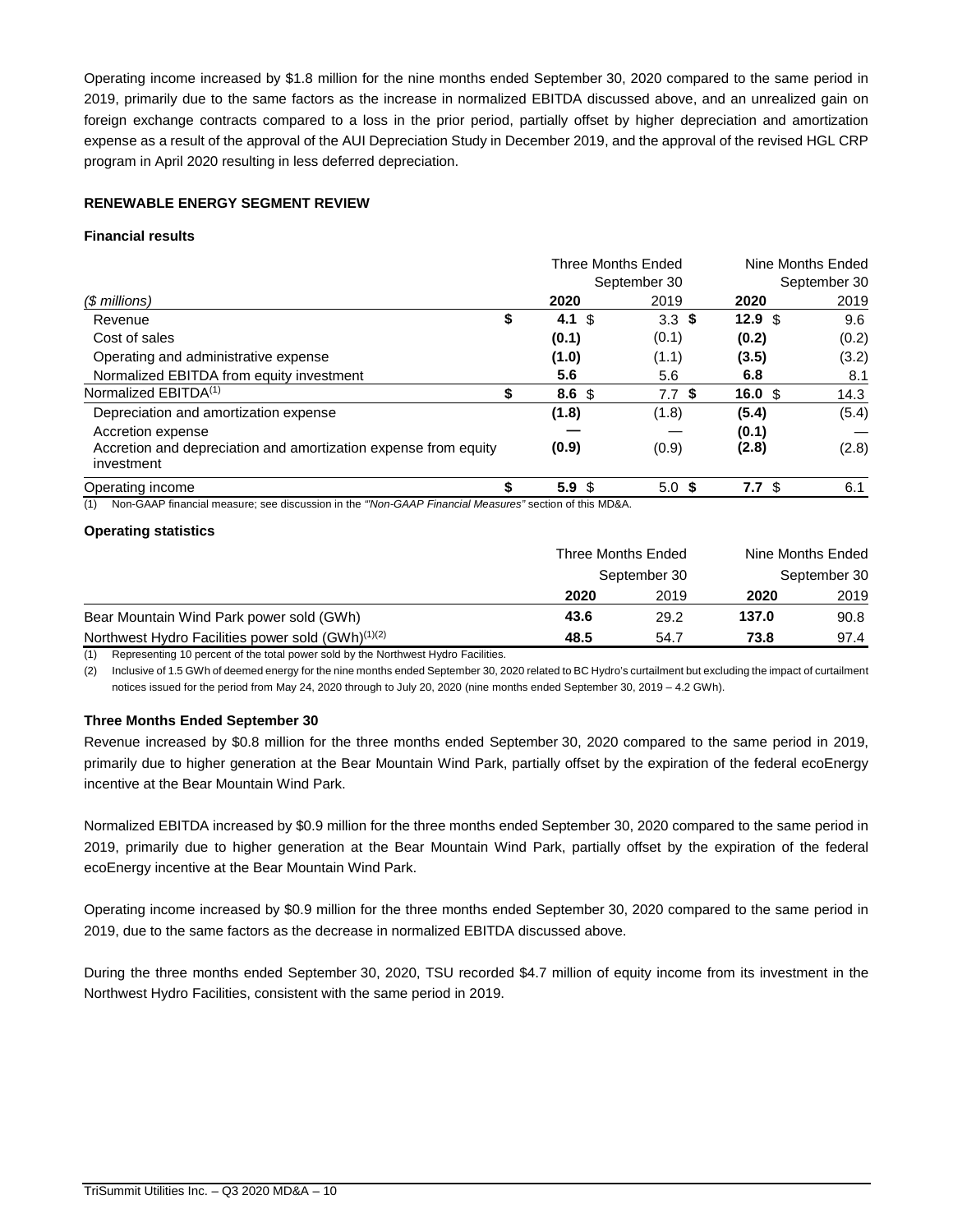### **Nine Months Ended September 30**

Revenue increased by \$3.3 million for the nine months ended September 30, 2020 compared to the same period in 2019, primarily due to higher generation at the Bear Mountain Wind Park, partially offset by the expiration of the ecoEnergy incentive at the Bear Mountain Wind Park.

Normalized EBITDA increased by \$1.7 million for the nine months ended September 30, 2020 compared to the same period in 2019, primarily due to higher generation at the Bear Mountain Wind Park, partially offset by lower normalized EBITDA from the Northwest Hydro Facilities and the expiration of the federal ecoEnergy incentive at the Bear Mountain Wind Park.

Operating income increased by \$1.6 million for the nine months ended September 30, 2020 compared to the same period in 2019, due to the same factors as the increase in normalized EBITDA discussed above.

During the nine months ended September 30, 2020, TSU recorded \$4.0 million of equity income from its investment in the Northwest Hydro Facilities, compared to \$5.3 million of equity income from its investment in the same period in 2019. The decrease was mainly due to the curtailment notices received from BC Hydro (see further discussion under the "*Business and Regulatory Updates – BC Hydro Issues Curtailment Notices"* section of this MD&A*)* and higher operating expenses.

#### **CORPORATE SEGMENT REVIEW**

|                                      | Three Months Ended |            |              | Nine Months Ended |              |
|--------------------------------------|--------------------|------------|--------------|-------------------|--------------|
|                                      |                    |            | September 30 |                   | September 30 |
| (\$ millions)                        |                    | 2020       | 2019         | 2020              | 2019         |
| Operating and administrative expense |                    | $(0.4)$ \$ | $(0.8)$ \$   | $(1.2)$ \$        | (1.7)        |
| Normalized EBITDA <sup>(1)</sup>     |                    | $(0.4)$ \$ | $(0.8)$ \$   | (1.2) \$          | (1.7)        |
| Depreciation and amortization        |                    |            |              | (0.1)             |              |
| Foreign exchange gain                |                    |            | 0.1          |                   | 0.1          |
| <b>Transaction costs</b>             |                    | (0.1)      |              | (22.6)            |              |
| Operating loss                       |                    | $(0.5)$ \$ | $(0.7)$ \$   | $(23.9)$ \$       | (1.6)        |

(1) Non-GAAP financial measure; see discussion in the *"'Non-GAAP Financial Measures"* section of this MD&A.

For the three and nine months ended September 30, 2020, normalized EBITDA was a loss of \$0.4 and \$1.2 million, respectively (2019 - \$0.8 million and \$1.7 million, respectively). For the three and nine months ended September 30, 2020, expenses incurred by the Corporate segment were associated with providing corporate shared services. During the first quarter of 2020, the Corporate segment also incurred expenses related to employee incentive programs that were tied to TSU's share price performance prior to the completion of the Arrangement.

For the three and nine months ended September 30, 2020, corporate costs of \$1.6 million and \$5.3 million, respectively, were allocated to TSU's operating segments, compared to \$1.8 million and \$5.3 million, respectively, for the same periods in 2019.

For the three and nine months ended September 30, 2020, operating loss was \$0.5 million and \$23.9 million, respectively (2019 - \$0.7 million and \$1.6 million, respectively). The Company incurred pre-tax transaction costs of approximately \$0.1 million and \$22.6 million during the three and nine months ended September 30, 2020 in respect of the Arrangement.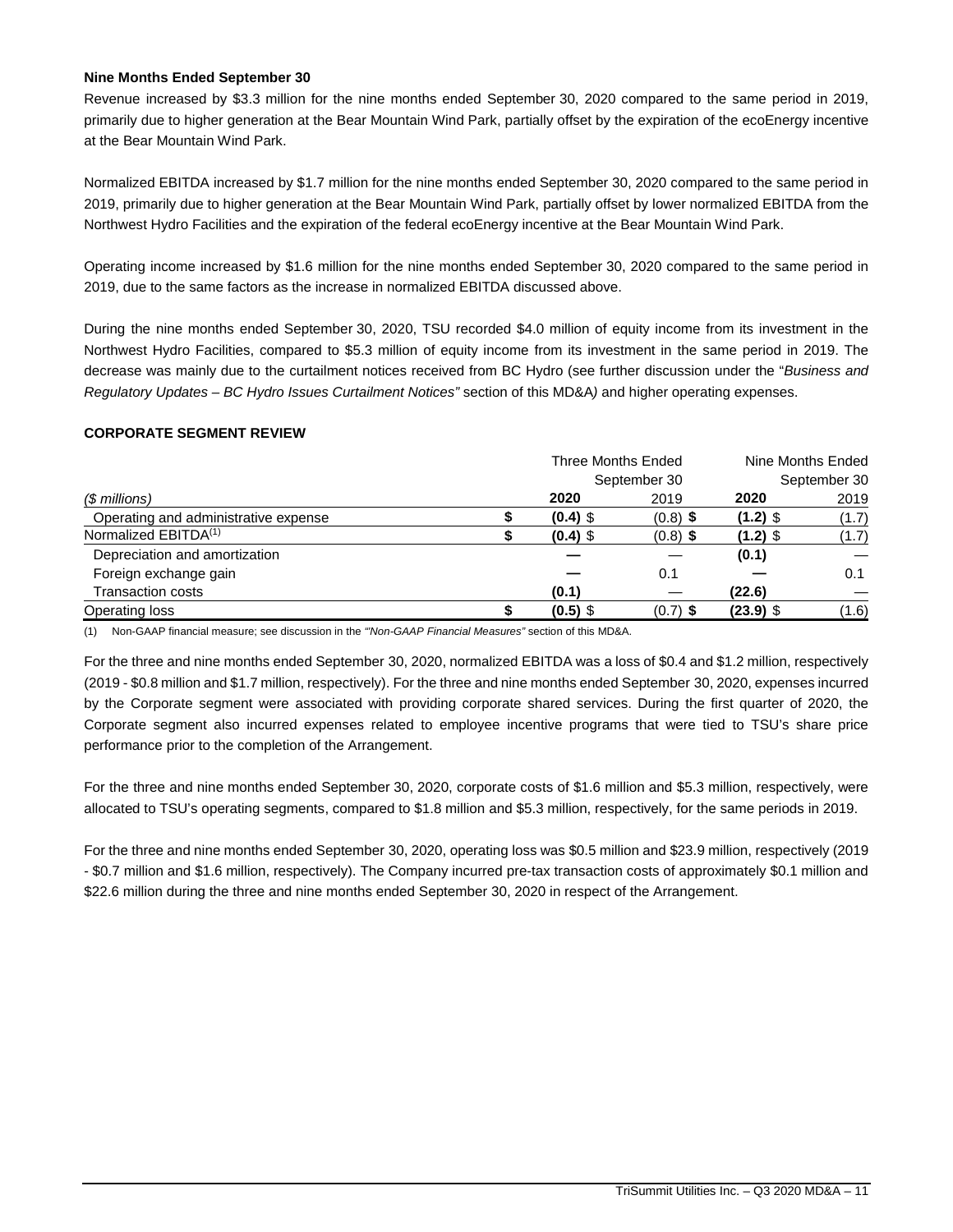# **SUMMARY OF SELECTED QUARTERLY RESULTS(1)**

The following table sets forth unaudited quarterly information for each of the eight quarters from the quarter ended December 31, 2018 to the quarter ended September 30, 2020.

| (\$ millions, except per Common Share amounts)                   | $Q3-20$ | $Q2-20$ | $Q1-20$ | $Q4-19$ |
|------------------------------------------------------------------|---------|---------|---------|---------|
| Revenue                                                          | 48.6    | 61.3    | 113.0   | 101.2   |
| Normalized net income <sup>(2)</sup>                             | 1.0     | 1.8     | 22.9    | 18.6    |
| Net income after taxes                                           | 0.5     | 0.3     | 6.5     | 16.1    |
| Net income after taxes per Common Share - basic (\$)             | 0.02    | 0.01    | 0.22    | 0.54    |
| Net income after taxes per Common Share - diluted (\$)           | 0.02    | 0.01    | 0.22    | 0.53    |
| Dividends declared per Common Share (\$) <sup>(3)</sup>          | 0.2600  | 0.2600  | 0.2600  | 0.2600  |
|                                                                  |         |         |         |         |
| (\$ millions, except per Common Share amounts)                   | $Q3-19$ | $Q2-19$ | $Q1-19$ | Q4-18   |
| Revenue                                                          | 45.2    | 61.3    | 118.6   | 95.3    |
| Normalized net income <sup>(2)</sup>                             | 2.4     | 3.8     | 20.4    | 20.0    |
| Net income after taxes                                           | 2.8     | 3.9     | 19.2    | 20.8    |
| Net income after taxes per Common Share - basic and diluted (\$) | 0.09    | 0.13    | 0.64    | 0.69    |
| Dividends declared per Common Share (\$) <sup>(3)</sup>          | 0.2600  | 0.2375  | 0.2375  | 0.1744  |

(1) Amounts may not add due to rounding.

(2) Non-GAAP financial measure; see discussion in the *"'Non-GAAP Financial Measures"* section of this MD&A.

(3) TSU declares and pays a quarterly dividend on its Common Shares. Dividends are at the discretion of the board of directors and dividend levels are reviewed periodically, giving consideration to the ongoing sustainable cash flow from operating activities, maintenance and growth capital expenditures, and debt repayment requirements of TSU.

Quarter-over-quarter financial results are impacted by seasonality, weather, planned and unplanned outages, and timing and recognition of regulatory decisions.

Revenue for the Utilities segment is generally the highest in the first and fourth quarters of any given year as the majority of natural gas demand occurs during the winter heating season, which typically extends from November to March.

Net income after taxes is affected by non-cash items such as deferred income tax, depreciation and amortization expense, accretion expense, impairment, gains and losses on foreign exchange contracts, and gains or losses on the sale of assets. For these reasons, net income may not necessarily reflect the same trends as revenue. In addition, the equity investment in the Northwest Hydro Facilities is impacted by seasonal precipitation, which create periods of high river flow typically during May through October of any given year. Net income after taxes during the periods noted was impacted by:

- lower interest expense throughout 2019 when compared to the fourth quarter of 2018 as a result of lower average interest rates on the Company's medium-term notes ("MTNs") and external credit facilities compared to the debt outstanding to AltaGas during 2018, partially offset by a higher average debt balance outstanding;
- an income tax recovery recognized in the second quarter of 2019 as a result of the one-time deferred income tax recovery related to the reduction in the Alberta statutory tax rate in June 2019 and the decrease in current income tax expense due to accelerated tax deductions related to PP&E; and
- · after-tax transaction costs of approximately \$1.8 million incurred in the fourth quarter of 2019, approximately \$18.0 million incurred in the first quarter of 2020 and approximately \$0.4 million incurred in the second quarter of 2020, all in respect of the Arrangement.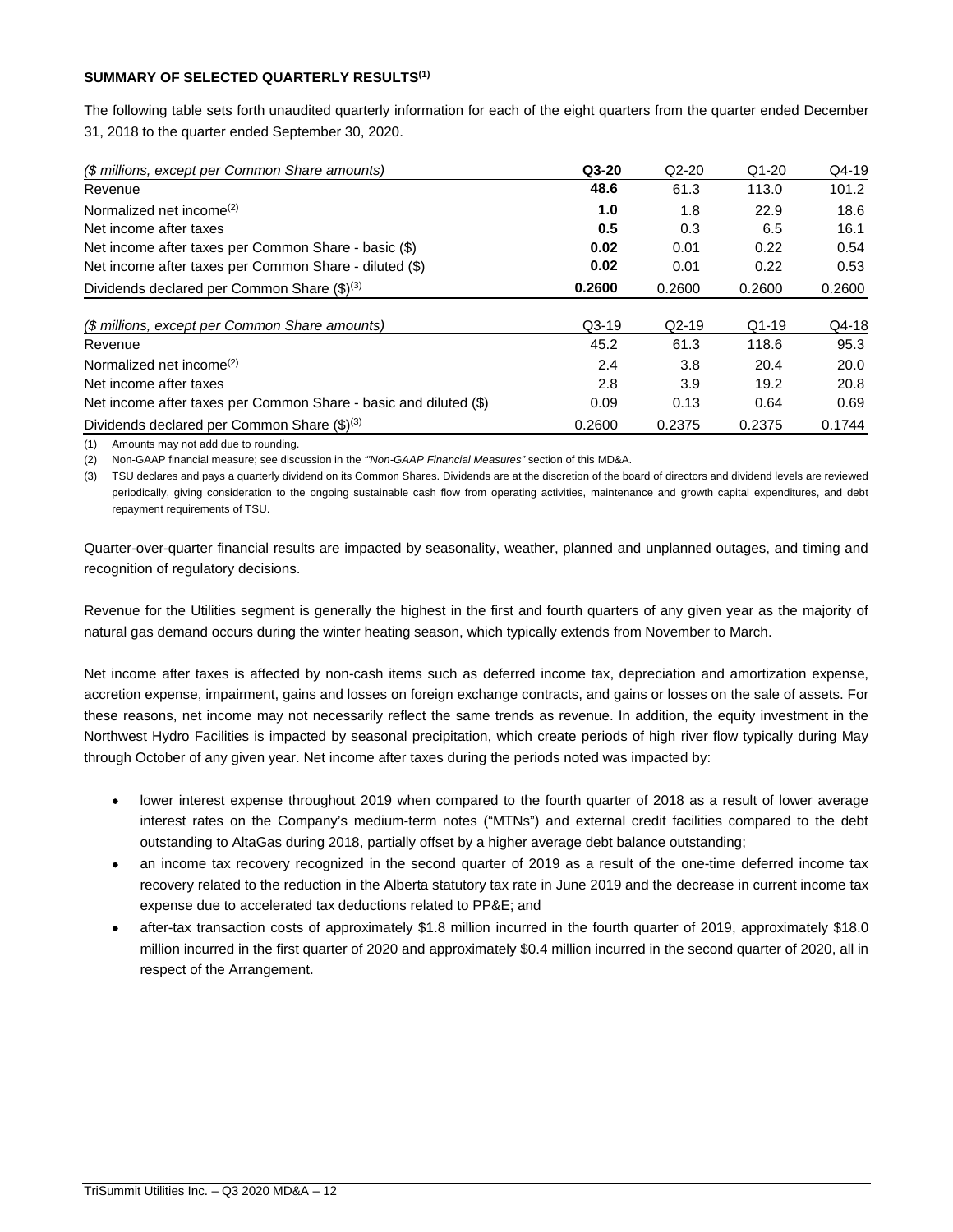# **LIQUIDITY AND CAPITAL RESOURCES**

# **Liquidity**

The Company's primary sources of liquidity are cash flow from operations and debt additions. The Company's cash requirements include funding for capital expenditures and working capital, servicing and repaying long-term debt, and dividend payments. The Company's sources and uses of cash are further discussed below:

|                                                  | Three Months Ended |              | Nine Months Ended |              |
|--------------------------------------------------|--------------------|--------------|-------------------|--------------|
|                                                  |                    | September 30 |                   | September 30 |
| (\$ millions)                                    | 2020               | 2019         | 2020              | 2019         |
| Cash from (used in) operations                   | $(2.1)$ \$         | 16.9         | 41.7              | 59.4         |
| Cash used in investing activities                | (22.4)             | (20.1)       | (50.2)            | (41.9)       |
| Cash from (used in) financing activities         | (5.0)              | 6.2          | 15.7              | (16.2)       |
| Increase (decrease) in cash and cash equivalents | $(29.5)$ \$        | 3.0          | 7.2               | 1.3          |

#### **Cash from operations**

During the nine months ended September 30, 2020, cash from operations decreased by \$17.7 million as compared to the same period in 2019 primarily due to lower cash earnings, an unfavourable variance from changes in operating assets and liabilities, partially offset by higher distribution from the investment in the Northwest Hydro Facilities. The unfavourable variance in changes in operating assets and liabilities were mainly due to timing of supplier payments.

#### **Investing activities**

During the nine months ended September 30, 2020, cash used in investing activities increased by \$8.3 million as compared to the same period in 2019 primarily due to higher capital expenditures.

See also the "*Capital Expenditures"* section of this MD&A.

#### **Financing activities**

During the nine months ended September 30, 2020, cash from financing activities increased by \$31.9 million as compared to the same period in 2019 primarily due to higher net borrowings, partially offset by an increase in dividends paid.

# **Working Capital**

|                                    | September 30, | December 31, |  |  |
|------------------------------------|---------------|--------------|--|--|
| (\$ millions except current ratio) | 2020          | 2019         |  |  |
| Current assets                     | 48.7          | 71.7         |  |  |
| <b>Current liabilities</b>         | 58.4          | 109.3        |  |  |
| Working capital (deficiency)       | $(9.7)$ \$    | (37.6)       |  |  |
| Working capital ratio              | 0.83          | 0.66         |  |  |

The variation in the working capital ratio was primarily due to an increase in cash held, a decrease in accounts payable and accrued liabilities and a decrease in short-term and current portion of long-term debt, partially offset by a decrease in accounts receivable. TSU's working capital will fluctuate in the normal course of business and the working capital deficiency will be funded using cash flow from operations and available credit facilities as required.

#### **Capital Resources**

The Company's objective for managing capital is to maintain its investment grade credit rating, ensure adequate liquidity, maximize the profitability of its existing assets and grow its business through prudent capital investments which ultimately add to the Utilities' rate base, and enhance returns to its shareholder. The Company's capital resources are comprised of short-term and long-term debt (including the current portion).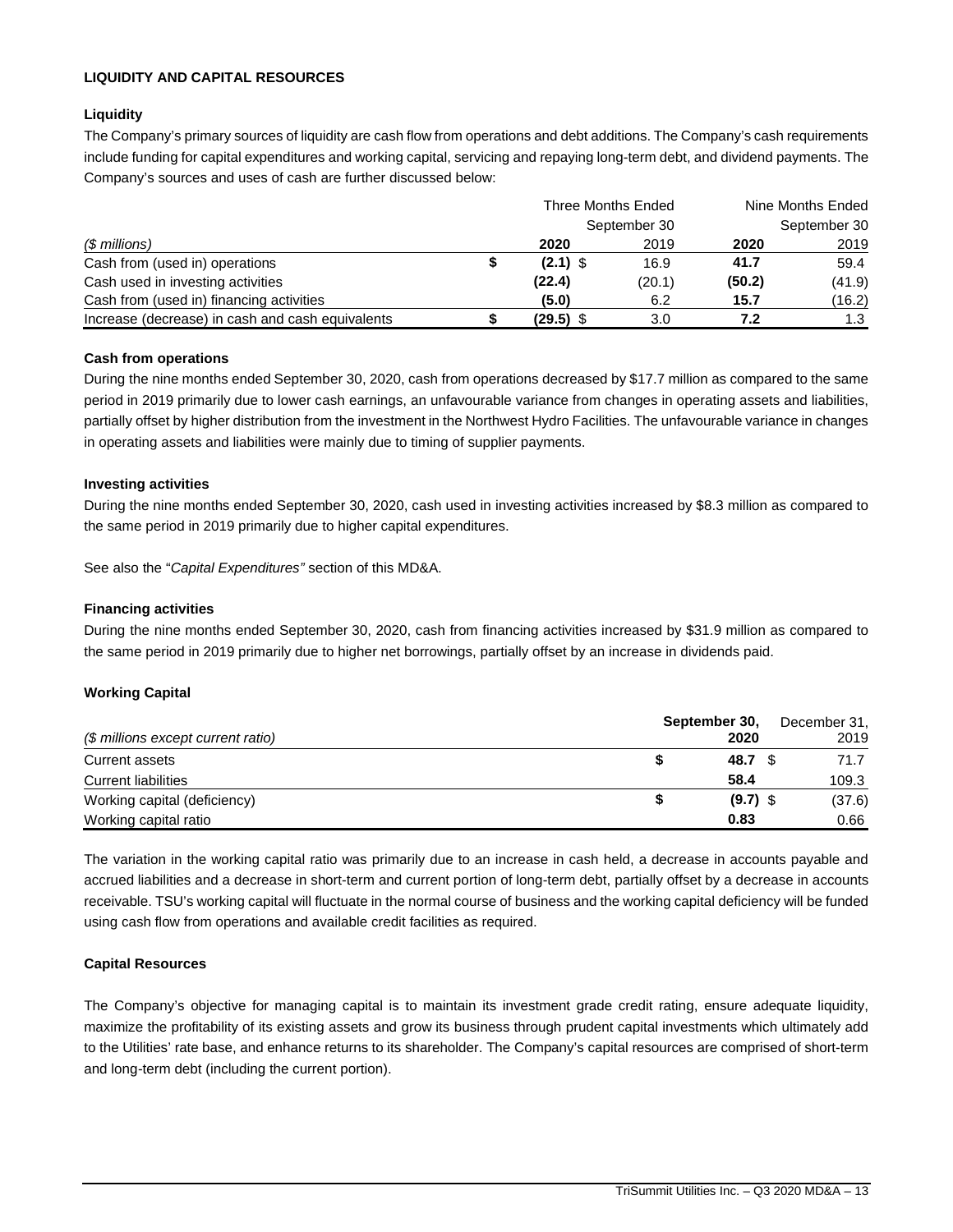The use of debt or equity funding is based on TSU's capital structure, which is determined by considering the norms and risks associated with operations and cash flow stability and sustainability.

|                                                     | September 30, | December 31, |
|-----------------------------------------------------|---------------|--------------|
| (\$ millions, except where noted)                   | 2020          | 2019         |
| Short-term debt                                     | \$            | 12.1         |
| Current portion of long-term debt <sup>(1)</sup>    | 1.0           | 14.8         |
| Long-term debt $(2)$                                | 708.6         | 642.8        |
| Total debt                                          | 709.6         | 669.7        |
| Less: cash and cash equivalents                     | (7.4)         | (0.2)        |
| Net debt $(3)$                                      | 702.2         | 669.5        |
| Shareholder's equity                                | 604.0         | 620.6        |
| Total capitalization                                | 1,306.2       | 1,290.1      |
| Net debt-to-total capitalization <sup>(3)</sup> (%) | 53.8          | 51.9         |

(1) Net of debt issuance costs of \$nil as of September 30, 2020 (December 31, 2019 - \$0.2 million).

(2) Net of debt issuance costs of \$3.3 million as of September 30, 2020 (December 31, 2019 - \$3.1 million).

(3) Non-GAAP financial measure; see discussion in the *"'Non-GAAP Financial Measures"* section of this MD&A.

As at September 30, 2020, TSU's total debt primarily consisted of outstanding MTNs of \$650 million (December 31, 2019 - \$550 million), PNG debentures of \$24.5 million (December 31, 2019 - \$25.0 million), unsecured syndicated term loan of \$nil (December 31, 2019 - \$14.0 million), and \$38.0 million drawn under other bank credit facilities (December 31, 2019 - \$83.5 million). In addition, TSU had \$8.5 million of letters of credit issued (December 31, 2019 - \$7.7 million).

On August 27, 2020, TSU repaid the remaining balance of \$14 million on its unsecured syndicated term loan and the unsecured syndicated term loan was cancelled.

TSU's earnings interest coverage for the rolling 12 months ended September 30, 2020 was 1.9 times (12 months ended September 30, 2019 – 2.7 times).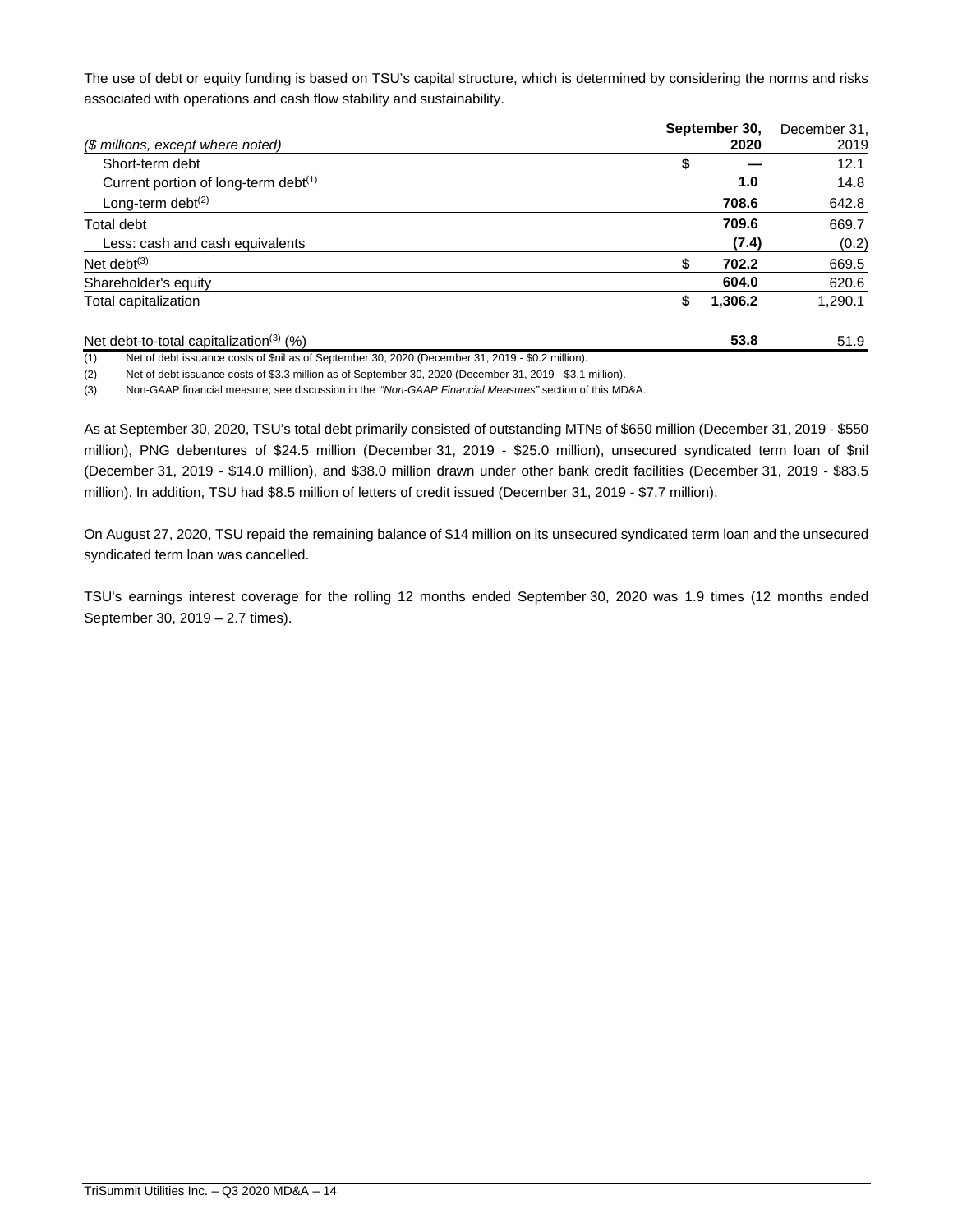### **Credit Facilities**

The Company funds its long and short term borrowing requirements with credit facilities as follows:

|                                                     |           | Drawn at      |   | Drawn at     |
|-----------------------------------------------------|-----------|---------------|---|--------------|
|                                                     | Borrowing | September 30, |   | December 31. |
| $$$ millions)                                       | capacity  | 2020          |   | 2019         |
| Syndicated revolving credit facility <sup>(1)</sup> | 200.0     | 13.0          | S | 46.4         |
| Syndicated term $\text{loan}^{(2)}$                 |           |               |   | 14.0         |
| Operating credit facility <sup>(3)</sup>            | 35.0      | 3.8           |   | 4.7          |
| PNG committed credit facility <sup>(4)</sup>        | 25.0      | 25.0          |   | 25.0         |
| PNG operating credit facility <sup>(5)</sup>        | 25.0      | 4.7           |   | 15.1         |
|                                                     | 285.0     | 46.5          |   | 105.2        |

<sup>(1)</sup> On October 25, 2018, the Company entered into definitive credit agreements establishing the \$200 million unsecured syndicated revolving credit facility that matures October 25, 2022. On February 13, 2020, the Company extended the maturity date to December 31, 2023. Borrowing options under this facility include Canadian prime rate-based loans, U.S. base rate loans, bankers' acceptances and LIBOR loans. Borrowings against this credit facility bear fees and interest at rates relevant to the nature of the draw made and the Company's credit rating. There are no mandatory repayments prior to maturity under this facility. The facility has covenants customary for these types of facilities, which must be met at each quarter end. The Company has complied with all financial covenants each quarter since the establishment of this facility.

- (2) On October 25, 2018, the Company entered into definitive credit agreements establishing the \$250 million unsecured syndicated term loan that was set to mature on October 25, 2020. On August 27, 2020, TSU repaid the remaining balance of \$14 million on the term loan and this facility was cancelled. Borrowing options under this term loan included Canadian prime rate-based loans, U.S. base rate loans, bankers' acceptances and LIBOR loans. Borrowings against this term loan used to bear fees and interest at rates relevant to the nature of the draw made and the Company credit rating. Optional repayments were allowed without penalty and there was no mandatory repayment prior to maturity. This term loan had covenants customary for these types of facilities, which had to be met at each quarter end. The Company complied with all financial covenants prior to the cancellation of this facility.
- (3) On October 25, 2018, the Company entered into a definitive credit agreement with a Canadian chartered bank establishing the \$35 million revolving operating credit facility. Borrowings under this facility are due on demand. Borrowing options under this facility include overdraft, letters of credit, Canadian prime ratebased loans, U.S. base rate loans, bankers' acceptances and LIBOR loans. Borrowings on this credit facility bear fees and interest at rates relevant to the nature of the draw made and the Company's credit rating. This facility is used to fund overdraft amounts and to issue letters of credit. As at September 30, 2020, a total of \$3.8 million (December 31, 2019 - \$3.8 million) in letters of credit were issued and are outstanding. This facility has covenants customary for these types of facilities, which must be met at each quarter end. The Company has complied with all financial covenants each quarter since the establishment of this facility.
- (4) PNG has \$55 million of revolving credit facilities maturing on May 4, 2023. \$30 million of which is with the Company and \$25 million of which is with a Canadian chartered bank. The \$25 million external facility will be used to support PNG's capital spending program. Borrowings under the external facility are available by way of bankers' acceptances bearing interest at the three-month bankers' acceptance rate plus a spread and subject to stand-by fees. Interest and stand-by costs are due monthly. Optional repayments are allowed without penalty and there is no mandatory repayment prior to maturity. The facilities have covenants customary for these types of facilities, which must be met at each quarter end. PNG has been in compliance with all financial covenants each quarter since the establishment of these facilities.
- (5) On May 4, 2018, PNG completed the financing of the \$25 million PNG operating credit facility with a Canadian chartered bank. This facility matures on May 4, 2021. The operating line is available for working capital purposes through cash draws in the form of prime-rate advances or bankers' acceptances and the issuance of letters of credit and is collateralized by a charge on PNG's accounts receivable and inventories. As at September 30, 2020, \$4.7 million (December 31, 2019 - \$3.9 million) of letters of credit were issued and outstanding under this facility.

The following table summarizes the Company's primary financial covenants as defined by the credit facility agreements:

|                                                   | Debt covenant               | As at                     |
|---------------------------------------------------|-----------------------------|---------------------------|
| Ratios                                            | requirements                | <b>September 30, 2020</b> |
| Bank debt-to-capitalization $(1)(2)$              | not greater than 65 percent | 53%                       |
| Bank EBITDA-to-interest expense <sup>(1)(2)</sup> | not less than 2.5x          | 4.1x                      |

(1) Calculated in accordance with the Company's credit facility agreements, which are available on SEDAR at *www.sedar.com*.

(2) Estimated, subject to final adjustments.

#### **Base Shelf Prospectus**

On November 14, 2018, the Company filed \$1.0 billion base shelf prospectus. The purpose of the base shelf prospectus is to facilitate timely offerings of certain types of future public debt and/or equity issuances during the 25 month period that the base shelf prospectus remains effective. As at September 30, 2020, \$350 million was available under the base shelf prospectus.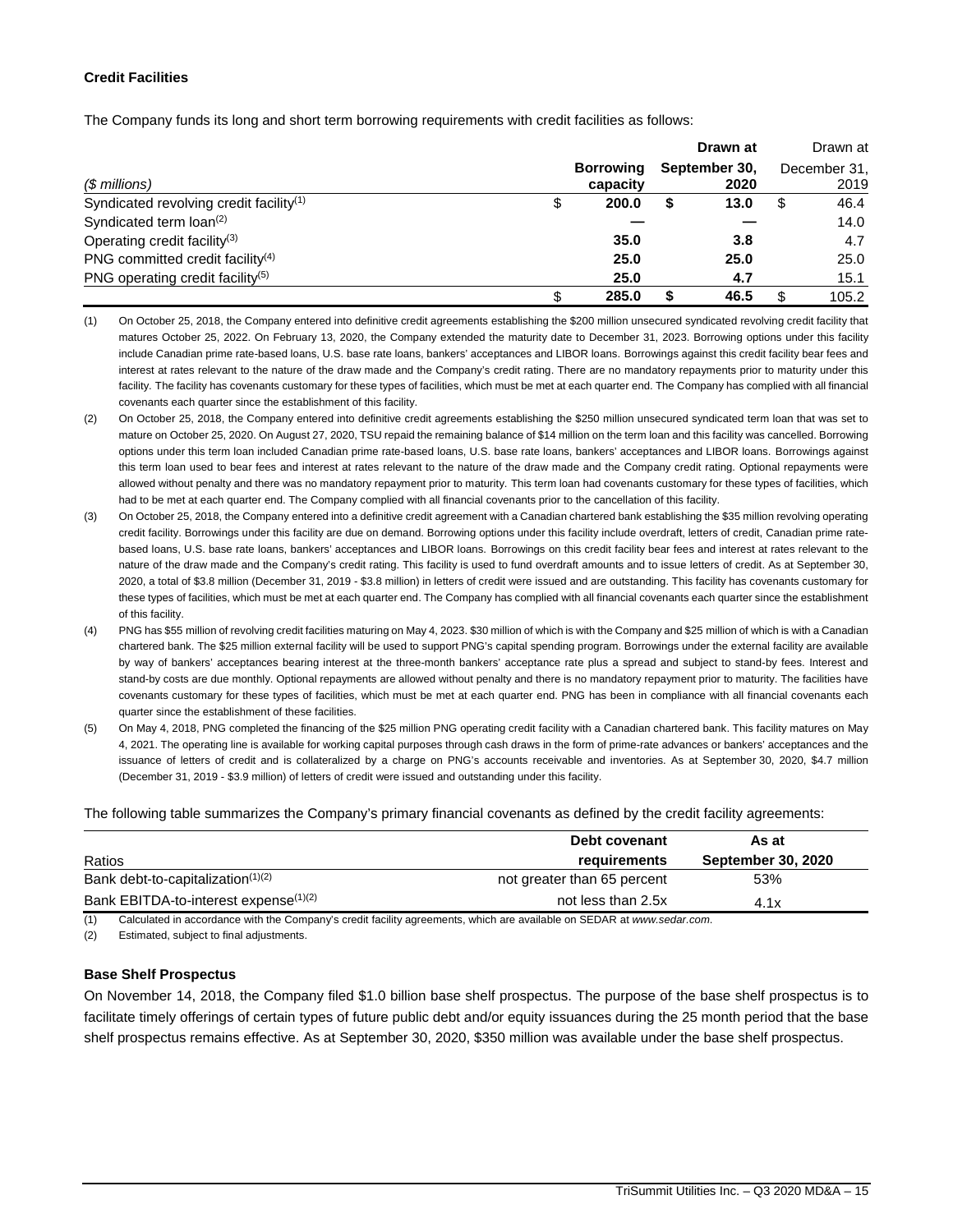#### **CONTRACTUAL OBLIGATIONS**

As at September 30, 2020, there were no material changes in contractual obligations from that disclosed in the 2019 Annual MD&A.

# **CAPITAL EXPENDITURES**

|                                                                                                                                                                 |    |                     |                   | <b>Three Months Ended</b><br><b>September 30, 2020</b> |    |              |    |                     |                    | Three Months Ended<br>September 30, 2019 |       |
|-----------------------------------------------------------------------------------------------------------------------------------------------------------------|----|---------------------|-------------------|--------------------------------------------------------|----|--------------|----|---------------------|--------------------|------------------------------------------|-------|
| $$$ millions)                                                                                                                                                   |    | Renewable<br>Energy | <b>Utilities</b>  | Corporate                                              |    | <b>Total</b> |    | Renewable<br>Energy |                    | Utilities Corporate                      | Total |
| Capital expenditures:                                                                                                                                           |    |                     |                   |                                                        |    |              |    |                     |                    |                                          |       |
| PPAE <sup>(1)</sup>                                                                                                                                             | \$ | 0.1                 | 23.4S             |                                                        | S  | 23.5         | S  |                     | 23.4 <sup>5</sup>  |                                          | 23.4  |
| Intangible assets                                                                                                                                               |    |                     | 2.8               |                                                        |    | 2.8          |    |                     | 0.8                |                                          | 0.8   |
| Capital expenditures                                                                                                                                            |    | 0.1                 | 26.2              |                                                        |    | 26.3         |    |                     | 24.2               |                                          | 24.2  |
| Disposals:                                                                                                                                                      |    |                     |                   |                                                        |    |              |    |                     |                    |                                          |       |
| PP&E                                                                                                                                                            |    |                     | (0.9)             |                                                        |    | (0.9)        |    |                     | (0.1)              |                                          | (0.1) |
| Net capital expenditures                                                                                                                                        | S  | 0.1                 | 25.3 <sup>5</sup> |                                                        | \$ | 25.4         | \$ | \$                  | $24.1 \text{ }$ \$ | -S                                       | 24.1  |
| (1)<br>Effective January 1, 2020, HGL suspended the deferral of a portion of operating, maintenance and administrative expenses in regulatory assets as per the |    |                     |                   |                                                        |    |              |    |                     |                    |                                          |       |

revised CRP deferral mechanism approved by the NSUARB on April 21, 2020. Prior to the changes to the CRP deferral mechanism, \$0.7 million of operating, maintenance and administrative expenses were deferred in regulatory assets during the three months ended September 30, 2019 which were excluded from the table above.

|                                                                                                                                                              |   |                            |   |                   | <b>Nine Months Ended</b><br><b>September 30, 2020</b> |              |                     |                   | Nine Months Ended<br>September 30, 2019 |       |
|--------------------------------------------------------------------------------------------------------------------------------------------------------------|---|----------------------------|---|-------------------|-------------------------------------------------------|--------------|---------------------|-------------------|-----------------------------------------|-------|
| $$$ millions)                                                                                                                                                |   | <b>Renewable</b><br>Energy |   | <b>Utilities</b>  | Corporate                                             | <b>Total</b> | Renewable<br>Energy |                   | Utilities Corporate                     | Total |
| Capital expenditures:                                                                                                                                        |   |                            |   |                   |                                                       |              |                     |                   |                                         |       |
| PPAE <sup>(1)</sup>                                                                                                                                          | S | 0.2                        |   | 42.1 \$           |                                                       | 42.3         | \$                  | $42.2 \text{ } $$ | $0.2 \text{ }$ \$                       | 42.4  |
| Intangible assets                                                                                                                                            |   |                            |   | 7.5               |                                                       | 7.5          |                     | 2.4               |                                         | 2.4   |
| Capital expenditures                                                                                                                                         |   | 0.2                        |   | 49.6              |                                                       | 49.8         |                     | 44.6              | 0.2                                     | 44.8  |
| Disposals:                                                                                                                                                   |   |                            |   |                   |                                                       |              |                     |                   |                                         |       |
| PP&E                                                                                                                                                         |   |                            |   | (1.9)             |                                                       | (1.9)        |                     | (0.1)             |                                         | (0.1) |
| Net capital expenditures                                                                                                                                     |   | 0.2                        | S | 47.7 <sup>5</sup> |                                                       | \$<br>47.9   | \$                  | $44.5 \text{ } $$ | $0.2 \text{ } $$                        | 44.7  |
| (1) Effective January 1, 2020, HGL suspended the deferral of a portion of operating, maintenance and administrative expenses in regulatory assets as per the |   |                            |   |                   |                                                       |              |                     |                   |                                         |       |

revised CRP deferral mechanism approved by the NSUARB on April 21, 2020. Prior to the changes to the CRP deferral mechanism, \$1.9 million of operating, maintenance and administrative expenses were deferred in regulatory assets during the nine months ended September 30, 2019 were excluded from the table above.

Capital expenditures for the three and nine months ended September 30, 2020 were \$26.3 million and \$49.8 million, respectively, the majority of which relates to system betterment, replacement of transmission and distribution lines, and new business installations. Inclusive in the capital expenditures during the three and nine months ended September 30, 2020 were also software development costs of approximately \$2.8 million and \$7.5 million, respectively.

# **RISK MANAGEMENT**

TSU is exposed to various market risks in the normal course of operations that could impact earnings and cash flows. The board of directors provides oversight of the Company's risk management activities. Other than as discussed under the "*Business and Regulatory Updates – Impact of the COVID-19 Pandemic*" section of this MD&A, which could present a source of economic uncertainty to TSU, there have been no significant changes during the three months ended September 30, 2020 to the Company's business risk that were disclosed in the 2019 Annual MD&A.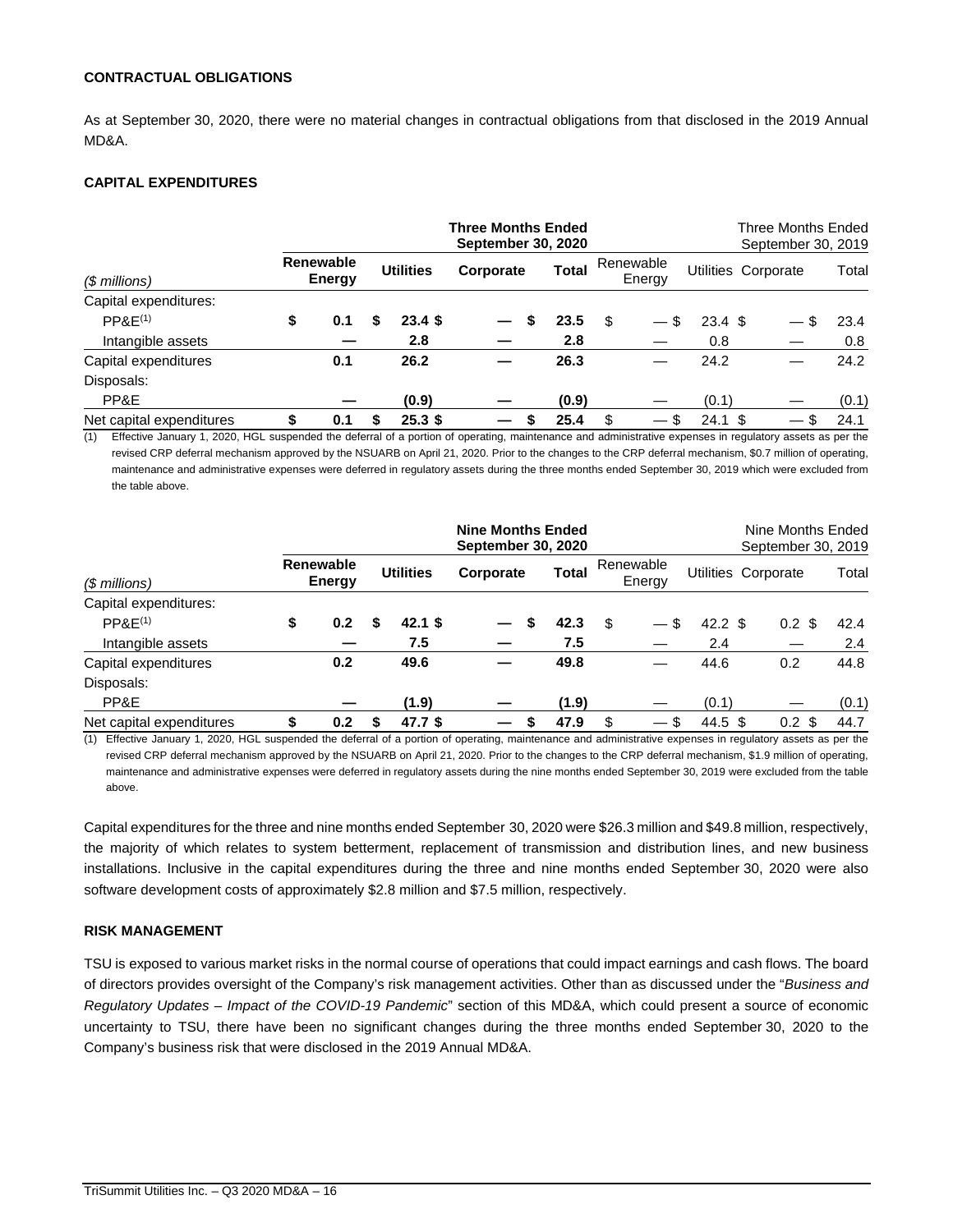#### **RELATED PARTY TRANSACTIONS**

In the normal course of business, the Company transacts with its joint ventures and associates. AltaGas ceased to be associated with the Company on closing of the Arrangement on March 31, 2020.

The following transactions with TSU's joint ventures associates (including AltaGas and its affiliates prior to March 31, 2020) are measured at the exchange amount and have been recorded on the consolidated statements of income in the Interim Financial Statements:

|                                                            | Three months ended |              | Nine months ended |               |  |  |
|------------------------------------------------------------|--------------------|--------------|-------------------|---------------|--|--|
|                                                            |                    | September 30 |                   | September 30  |  |  |
|                                                            | 2020               | 2019         | 2020              | 2019          |  |  |
| Revenue <sup>(1)</sup>                                     | $-$ \$             | $0.6$ \$     | 0.7 <sup>5</sup>  | $1.5^{\circ}$ |  |  |
| Unrealized loss on foreign exchange contracts with AltaGas | $-$ \$             | $-s$         | $-$ \$            | (0.9)         |  |  |
| Cost of sales $(2)$                                        | $-$ \$             | $(5.7)$ \$   | $(30.6)$ \$       | (76.8)        |  |  |
| Operating and administrative expenses <sup>(3)</sup>       | $-$ \$             | $(0.4)$ \$   | $(0.1)$ \$        | (1.6)         |  |  |

(1) In the normal course of business, the Company provided gas sales and transportation services to related parties.

(2) In the normal course of business, the Company purchased natural gas from a related party.

(3) Operating and administrative expenses include the fees paid to AltaGas for transition services and administrative costs recovered from joint ventures*.*

#### **SHARE INFORMATION**

|                               | As at November 4, 2020 |
|-------------------------------|------------------------|
| <b>Issued and outstanding</b> |                        |
| <b>Common Shares</b>          | 30.000.000             |

#### **CRITICAL ACCOUNTING ESTIMATES**

Since a determination of the value of many assets, liabilities, revenues and expenses is dependent upon future events, the preparation of the Company's consolidated financial statements requires the use of estimates and assumptions that have been made using careful judgment. Other than as described below, the Company's significant accounting policies have remain unchanged and are contained in the notes to the 2019 Annual Financial Statements. Certain of these policies involve critical accounting estimates as a result of the requirement to make particularly subjective or complex judgments about matters that are inherently uncertain, and because of the likelihood that materially different amounts could be reported under different conditions or using different assumptions.

Other than as disclosed below, the Company's critical accounting estimates have not changed materially from those in the 2019 Annual Financial Statements and 2019 Annual MD&A.

# **CHANGE IN ACCOUNTING ESTIMATES**

Effective January 1, 2020, the Company changed the method used to estimate the current service cost and interest cost components of pension and other post-retirement benefits by adopting a full yield curve approach. Previously, these components were estimated using the same single weighted average discount rate used in the determination of the benefit obligations. Under the full yield curve approach, specific rates from the yield curve that are relevant to the projected cash flows are applied to determine the current service cost and interest cost components. This change was accounted for prospectively as a change in accounting estimate. The change in estimate did not have a material impact on the condensed consolidated statement of income for the three and nine months ended September 30, 2020 in the Interim Financial Statements.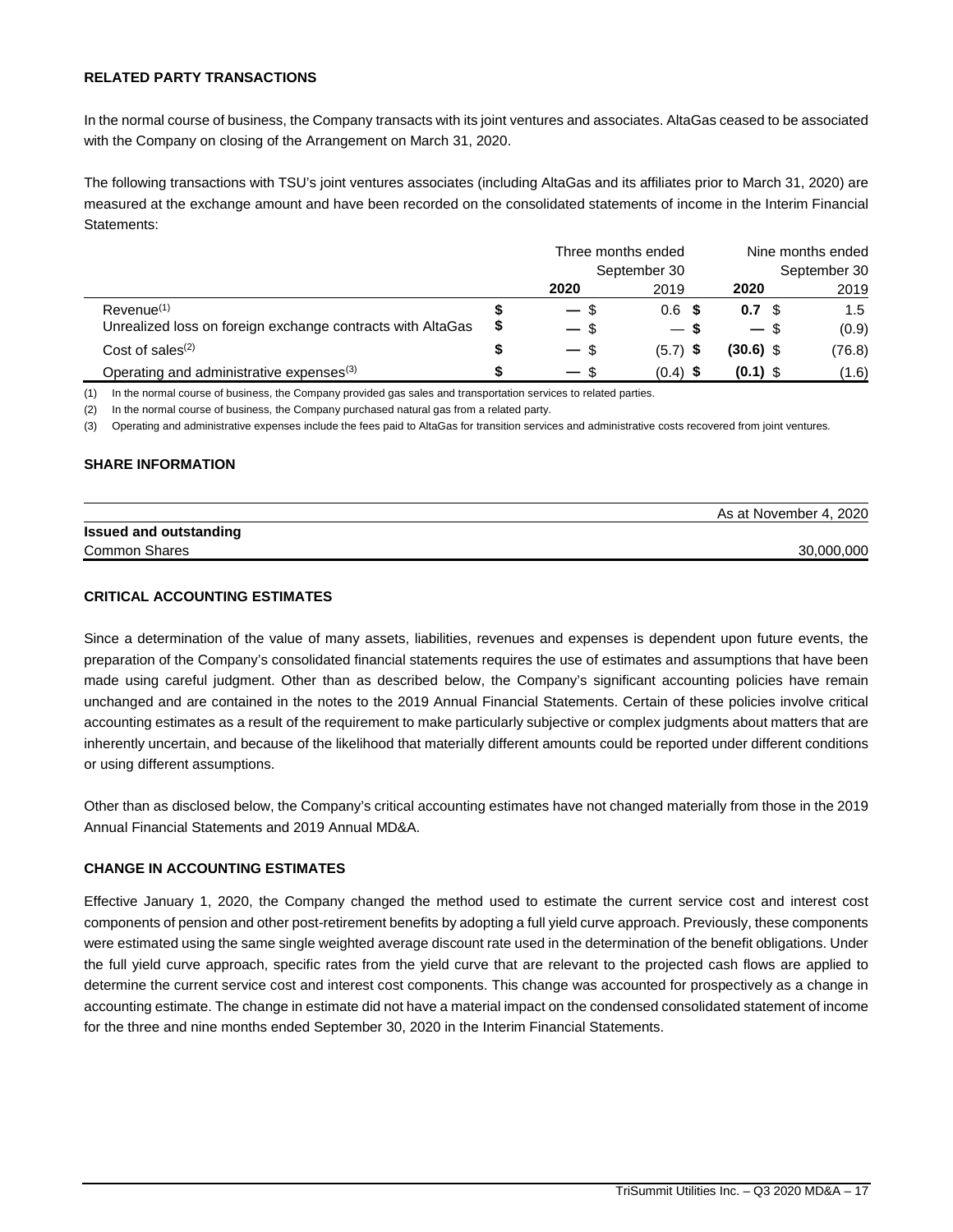### **ADOPTION OF NEW ACCOUNTING STANDARDS**

Effective January 1, 2020, the Company adopted the following FASB issued Accounting Standards Updates ("ASU"):

- ASU No. 2018-13 "Fair Value Measurement Disclosure Framework: Changes to the Disclosure Requirements for Fair Value Measurement". The amendments in this ASU modified the disclosure requirements on fair value measurements. The adoption of this ASU did not have a material impact on the Company's consolidated financial statements;
- · ASU 2018-17 "Consolidation Targeted Improvements to Related Party Guidance for Variable Interest Entities ("VIE")". The amendments in this ASU clarified that indirect interest held through related parties under common control will be considered on a proportional basis when determining whether fees paid to decision makers and service providers are variable interests. Under the new guidance, fewer decision-making fees will be considered variable interests in a VIE because the other interests held will be less significant using the proportionate method rather than when considered in their entirety. The adoption of this ASU did not have a material impact on the Company's consolidated financial statements;
- · ASU 2018-18 "Collaborative Arrangements Clarifying the Interaction between Topic 808 and Topic 606". The amendments in this ASU clarified that certain transactions between collaborative partners should be accounted for as revenue under ASC 606 when the collaborative partner is a customer. The adoption of this ASU did not have a material impact on the Company's consolidated financial statements; and
- · ASU No. 2019-04 "Topic 815 Derivatives and Hedges and Topic 825 Financial Instruments." The amendments in this ASU clarified aspects of ASU 2017-12 regarding partial-term fair value hedges and fair value basis adjustments. In addition, this ASU, amended ASU 2016-01 to clarify that the measurement alternative in ASC 321-10 for equity securities without readily determinable fair value represents a nonrecurring fair value measurement under ASC 820. The adoption of this ASU did not have a material impact on the Company's consolidated financial statements.

# **FUTURE CHANGES IN ACCOUNTING PRINCIPLES**

In June 2016, FASB issued ASU No. 2016-13 "Financial Instruments – Credit Losses: Measurement of Credit Losses on Financial Instruments". The amendments in this ASU replace the current "incurred loss" impairment methodology with an "expected loss" model for financial assets measured at amortized cost. In November 2019, FASB issued ASU No. 2019-10 "Financial Instruments – Credit Losses (Topic 326), Derivatives and Hedging (Topic 815) and Leases (Topic 842): Effective Dates" which deferred the effective date of ASU No. 2016-13 to January 1, 2023. Early adoption is permitted. The Company is currently completing its assessment of the impact of these ASUs on its consolidated financial statements.

In August 2018, FASB issued ASU No. 2018-14 "Compensation – Retirement Benefits-Defined Benefit Plans – General: Disclosure Framework – Changes to the Disclosure Requirements for the Defined Benefit Plans". The amendments in this ASU modify the disclosure requirements on defined benefit pension and other postretirement plans. The amendments in this ASU are effective for fiscal years beginning after December 15, 2020, and interim periods within those fiscal years. Early adoption is permitted. The adoption of this ASU is not expected to have a material impact on the Company's consolidated financial statements.

In December 2019, FASB issued ASU No. 2019-12 "Income Taxes (Topic 740) - Simplifying the Accounting for Income Taxes". The amendments in this ASU removes certain exceptions and provides some simplifications in accounting for income taxes. The amendments in this ASU are effective for fiscal years beginning after December 15, 2020. The adoption of this ASU is not expected to have a material impact on the Company's consolidated financial statements.

In January 2020, FASB issued ASU No. 2020-01 "Investments – Equity Securities (Topic 321), Investments – Equity Method and Joint Ventures (Topic 323) and Derivatives and Hedging (Topic 815) – Clarifying the Interactions between Topic 321, Topic 323, and Topic 815". The amendments in this ASU provides guidance for accounting for certain equity securities when the equity method of accounting is applied or discontinued and for forward contracts and purchased options on certain securities. The amendments in this ASU are effective for fiscal years beginning after December 15, 2020. Early adoption is permitted. The adoption of this ASU is not expected to have a material impact on the Company's consolidated financial statements.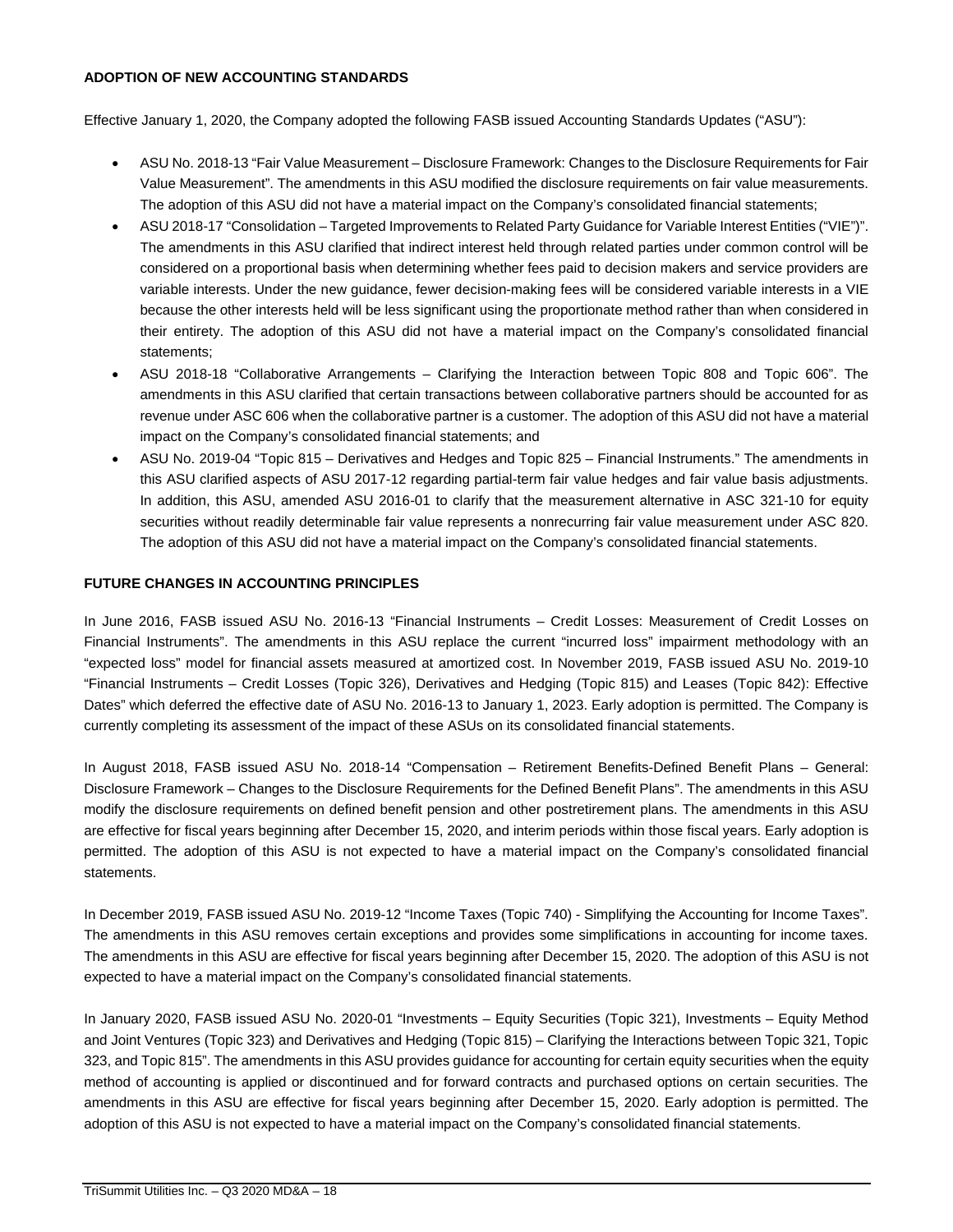#### **OFF-BALANCE SHEET ARRANGEMENTS**

TSU did not enter into any material off-balance sheet arrangements during the nine months ended September 30, 2020. Reference should be made to the 2019 Annual Financial Statements and 2019 Annual MD&A.

# **DISCLOSURE CONTROLS AND PROCEDURES ("DC&P") AND INTERNAL CONTROL OVER FINANCIAL REPORTING ("ICFR")**

On delisting of the Common Shares from the Toronto Stock Exchange, the Company became a "Venture Issuer" under applicable Canadian securities regulations for certain purposes. As such, the Chief Executive Officer ("CEO") and Chief Financial Officer ("CFO") are not required to certify the design and evaluation of the Company's DC&P and ICFR under National Instrument 52-109 – *Certification of Disclosure in Issuers' Annual and Interim Filings*. However, the CEO and CFO have reviewed the Interim Financial Statements and this MD&A. Based on their knowledge and exercise of reasonable diligence, they have concluded that these documents fairly present in all material respects the financial condition, financial performance and cash flows of the Company as at the date of and for the periods presented.

#### **NON-GAAP FINANCIAL MEASURES**

This MD&A contains references to certain financial measures used by the Company that do not have a standardized meaning prescribed by U.S. GAAP and may not be comparable to similar measures presented by other entities. Readers are cautioned that these non-GAAP measures should not be construed as alternatives to other measures of financial performance calculated in accordance with U.S. GAAP. The non-GAAP measures and their reconciliation to U.S. GAAP financial measures are shown below. These non-GAAP measures provide additional information that management believes is meaningful in describing the Company's operational performance, liquidity and capacity to fund dividends, capital expenditures, and other investing activities. The specific rationale for, and incremental information associated with, each non-GAAP measure is discussed below.

References to normalized EBITDA, normalized net income, normalized funds from operations, net debt and net debt to total capitalization throughout this MD&A have the meanings as set out in this section.

#### **Normalized EBITDA**

|                                                                               |            | <b>Three Months Ended</b> | Nine Months Ended |              |  |  |  |
|-------------------------------------------------------------------------------|------------|---------------------------|-------------------|--------------|--|--|--|
|                                                                               |            | September 30              |                   | September 30 |  |  |  |
| (\$ millions)                                                                 | 2020       | 2019                      | 2020              | 2019         |  |  |  |
| Normalized EBITDA                                                             | 20.6<br>\$ | 17.7                      | 81.5<br>S         | 73.4<br>S    |  |  |  |
| Add (deduct):                                                                 |            |                           |                   |              |  |  |  |
| Foreign exchange gain (loss)                                                  | (0.1)      | 0.1                       | (0.1)             | 0.1          |  |  |  |
| Unrealized gain (loss) on foreign exchange contracts                          | (0.4)      | 0.4                       |                   | (1.5)        |  |  |  |
| Accretion expense                                                             |            |                           | (0.1)             | (0.1)        |  |  |  |
| Depreciation and amortization expense                                         | (9.9)      | (7.4)                     | (27.8)            | (22.1)       |  |  |  |
| Accretion and depreciation and amortization expense<br>from equity investment | (0.9)      | (0.9)                     | (2.8)             | (2.8)        |  |  |  |
| <b>Transaction costs</b>                                                      | (0.1)      |                           | (22.6)            |              |  |  |  |
| Operating income                                                              | 9.2<br>S   | 9.9                       | 28.1<br>S         | 47.0<br>\$   |  |  |  |

Normalized EBITDA is a measure of the Company's operating profitability prior to how business activities are financed, assets are amortized, or earnings are taxed. Normalized EBITDA is calculated using operating income adjusted for depreciation and amortization expense, accretion expenses, foreign exchange gain (loss), unrealized gain (loss) on foreign exchange contracts, and other typically non-recurring items. Normalized EBITDA is frequently used by investors in the evaluation of entities within the industry as it excludes items that can vary substantially between entities depending on the accounting policies chosen, the book value of assets and the capital structure.

Normalized EBITDA as presented should not be viewed as an alternative to operating income or other measures of income calculated in accordance with U.S. GAAP as an indicator of performance.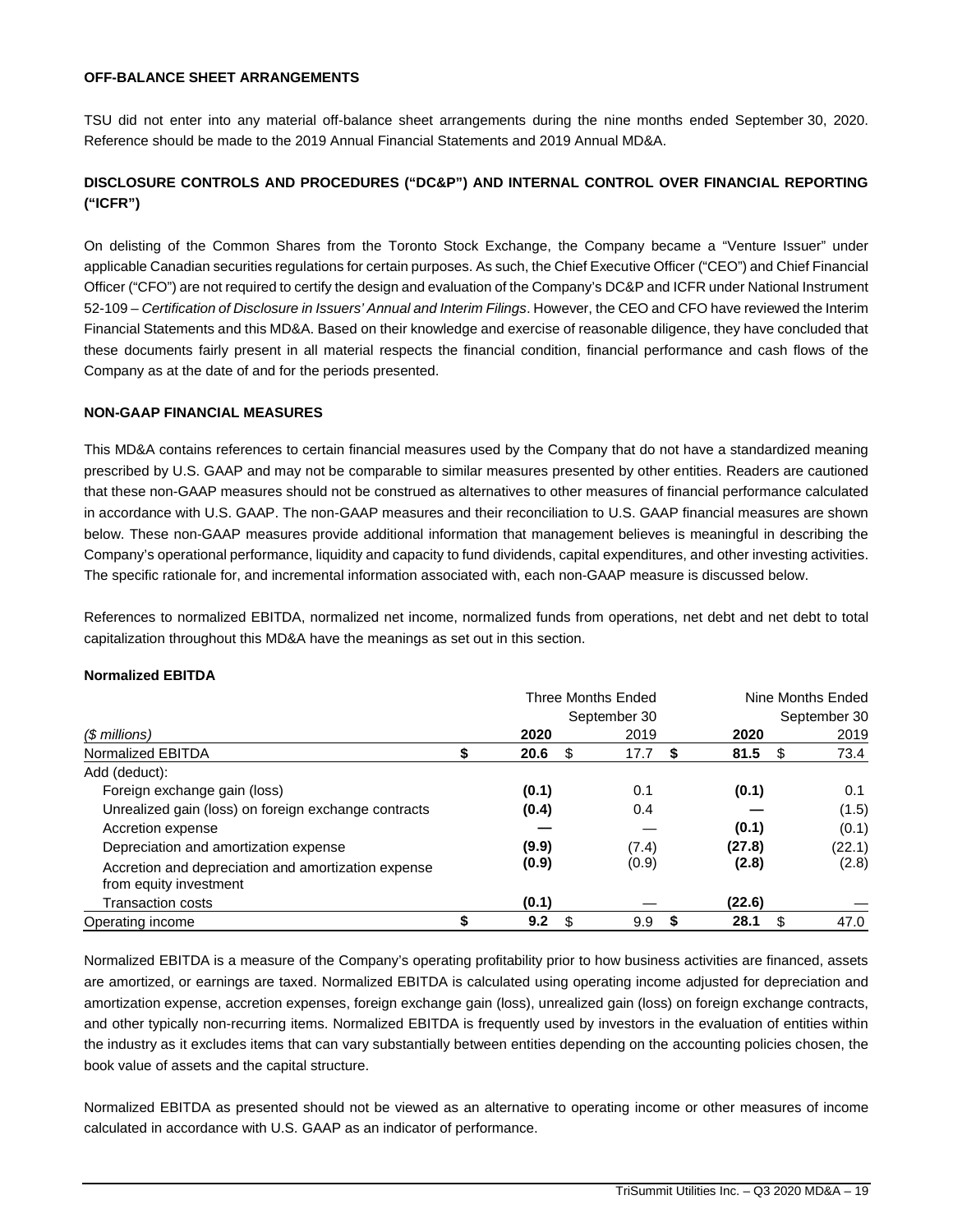#### **Normalized Net Income**

|                                                                          |       | Three Months Ended | Nine Months Ended |  |              |  |
|--------------------------------------------------------------------------|-------|--------------------|-------------------|--|--------------|--|
|                                                                          |       | September 30       |                   |  | September 30 |  |
| (\$ millions)                                                            | 2020  | 2019               | 2020              |  | 2019         |  |
| Normalized net income                                                    | 1.0   | 2.4                | 25.9              |  | 26.7         |  |
| Add (deduct) after-tax:                                                  |       |                    |                   |  |              |  |
| Unrealized gain (loss) on foreign exchange contracts                     | (0.4) | 0.4                |                   |  | (1.5)        |  |
| Income tax recovery related to decrease in Alberta<br>statutory tax rate |       |                    |                   |  | 0.8          |  |
| <b>Transaction costs</b>                                                 | (0.1) |                    | (18.6)            |  |              |  |
| Net income after taxes                                                   | 0.5   | 2.8                | 7.3               |  | 26.0         |  |

Normalized net income represents net income after taxes adjusted for after tax impact of unrealized gain (loss) on foreign exchange contracts and other typically non-recurring items. This measure is presented in order to enhance the comparability of results, as it reflects the underlying performance of the Company.

Normalized net income as presented should not be viewed as an alternative to net income after taxes or other measures of income calculated in accordance with U.S. GAAP as an indicator of performance.

#### **Normalized Funds from Operations**

|                                             | Three Months Ended |        |  |              |  | Nine Months Ended |  |              |  |
|---------------------------------------------|--------------------|--------|--|--------------|--|-------------------|--|--------------|--|
|                                             |                    |        |  | September 30 |  |                   |  | September 30 |  |
| $$$ millions)                               |                    | 2020   |  | 2019         |  | 2020              |  | 2019         |  |
| Normalized funds from operations            |                    | 8.6    |  | 6.7          |  | 52.8              |  | 45.2         |  |
| Add (deduct):                               |                    |        |  |              |  |                   |  |              |  |
| Changes in operating assets and liabilities |                    | (10.6) |  | 10.2         |  | 11.5              |  | 14.2         |  |
| <b>Transaction costs</b>                    |                    | (0.1)  |  |              |  | (22.6)            |  |              |  |
| Cash from (used in) operations              |                    | (2.1)  |  | 16.9         |  | 41.7              |  | 59.4         |  |

Normalized funds from operations is used to assist management and investors in analyzing the liquidity of the Company without regard to changes in operating assets and liabilities in the period as well as other non-operating related income and expenses. Management uses this measure to understand the ability to generate funds for use in investing and financing activities.

Normalized funds from operations as presented should not be viewed as an alternative to cash from operations or other cash flow measures calculated in accordance with U.S. GAAP as an indicator of liquidity.

# **Net Debt and Net Debt to Total Capitalization**

Net debt and net debt to total capitalization are used by the Company to monitor its capital structure and financing requirements. It is also used as a measure of the Company's overall financial strength. Net debt is defined as short-term debt, plus current and long-term portions of long-term debt, less cash and cash equivalents. Total capitalization is defined as net debt plus shareholders' equity. Additional information regarding these non-GAAP measures can be found under the *"Liquidity and Capital Resources – Capital Resources"* section of this MD&A.

# **DEFINITIONS**

GWh means gigawatt hour PJ means petajoule; one million gigajoules

# **ABOUT TSU**

TSU is a Canadian company with natural gas distribution utilities and renewable power generation assets. TSU serves approximately 131,000 customers, delivering low carbon energy, safely and reliably. For more information visit: www.trisummit.ca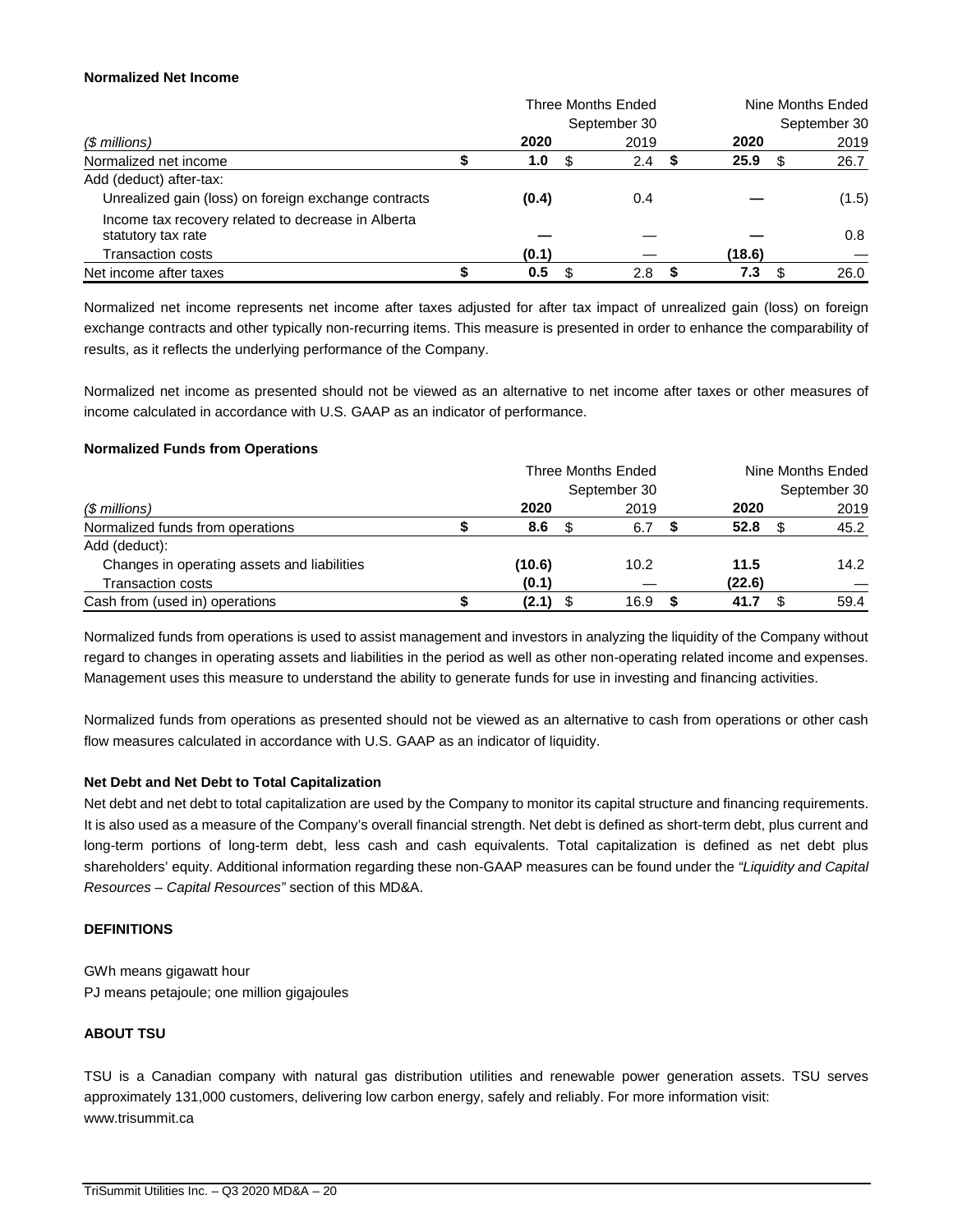# Condensed Consolidated Balance Sheets *(unaudited)*

|                                                                           | September 30, | December 31, |    |         |
|---------------------------------------------------------------------------|---------------|--------------|----|---------|
| As at $($$ millions)                                                      |               | 2020         |    | 2019    |
| <b>ASSETS</b>                                                             |               |              |    |         |
| <b>Current assets</b>                                                     |               |              |    |         |
| Cash and cash equivalents                                                 | \$            | 7.4          | \$ | 0.2     |
| Accounts receivable, net of allowances                                    |               | 32.0         |    | 64.6    |
| Inventory                                                                 |               | 2.6          |    | 1.4     |
| Regulatory assets                                                         |               | 2.6          |    | 1.6     |
| Prepaid expenses and other current assets                                 |               | 4.1          |    | 3.9     |
|                                                                           |               | 48.7         |    | 71.7    |
| Property, plant and equipment                                             |               | 1,016.6      |    | 1,003.8 |
| Intangible assets                                                         |               | 27.1         |    | 21.9    |
| Goodwill                                                                  |               | 119.1        |    | 119.1   |
| <b>Regulatory assets</b>                                                  |               | 241.0        |    | 235.0   |
| Other long-term assets (note 4)                                           |               | 11.1         |    | 12.4    |
| Investments accounted for by the equity method                            |               | 120.7        |    | 118.4   |
|                                                                           | \$            | 1,584.3      | \$ | 1,582.3 |
|                                                                           |               |              |    |         |
| <b>LIABILITIES AND SHAREHOLDER'S EQUITY</b><br><b>Current liabilities</b> |               |              |    |         |
| Accounts payable and accrued liabilities                                  | \$            | 39.1         | \$ | 62.1    |
| Short-term debt (note 5)                                                  |               |              |    | 12.1    |
|                                                                           |               | 1.0          |    | 14.8    |
| Current portion of long-term debt (note 6)                                |               | 10.8         |    |         |
| Customer deposits                                                         |               | 4.6          |    | 10.1    |
| Regulatory liabilities                                                    |               |              |    | 7.1     |
| Foreign exchange contracts liability (note 9)                             |               | 0.8          |    | 0.8     |
| Other current liabilities (note 4)                                        |               | 2.1          |    | 2.3     |
|                                                                           |               | 58.4         |    | 109.3   |
| Long-term debt (note 6)                                                   |               | 708.6        |    | 642.8   |
| <b>Asset retirement obligations</b>                                       |               | 3.2          |    | 3.1     |
| Deferred income taxes (note 8)                                            |               | 138.9        |    | 136.3   |
| <b>Regulatory liabilities</b>                                             |               | 29.2         |    | 26.6    |
| Lease liabilities (note 4)                                                |               | 6.3          |    | 7.0     |
| Future employee obligations (note 11)                                     |               | 35.7         |    | 36.6    |
|                                                                           | \$            | 980.3        | \$ | 961.7   |
| <b>Shareholder's equity</b>                                               |               |              |    |         |
| Common shares, no par value, unlimited shares authorized;                 |               |              |    |         |
| September 30, 2020 and December 31, 2019 - 30 million shares              |               | 321.0        |    | 321.0   |
| issued and outstanding (note 10)                                          |               |              |    |         |
| Contributed surplus                                                       |               | 100.0        |    | 100.5   |
| Retained earnings                                                         |               | 184.1        |    | 200.2   |
| Accumulated other comprehensive loss                                      |               | (1.1)        |    |         |
|                                                                           |               | 604.0        |    | (1.1)   |
|                                                                           |               | 1,584.3      |    | 620.6   |
|                                                                           | \$            |              | \$ | 1,582.3 |

\_\_\_\_\_\_\_\_\_\_\_\_\_\_\_\_\_\_\_\_\_\_\_\_\_\_\_\_\_\_\_\_\_\_\_\_\_\_\_\_\_\_\_\_\_\_\_\_\_\_\_\_\_\_\_\_\_\_\_\_\_\_\_\_\_\_\_\_\_\_\_\_\_\_\_\_\_\_\_\_\_\_\_\_\_\_\_\_\_\_\_\_\_\_\_\_\_\_\_\_\_\_\_\_\_\_\_\_\_\_\_\_\_

Commitments and contingencies *(note 13)* Subsequent events *(note 18)*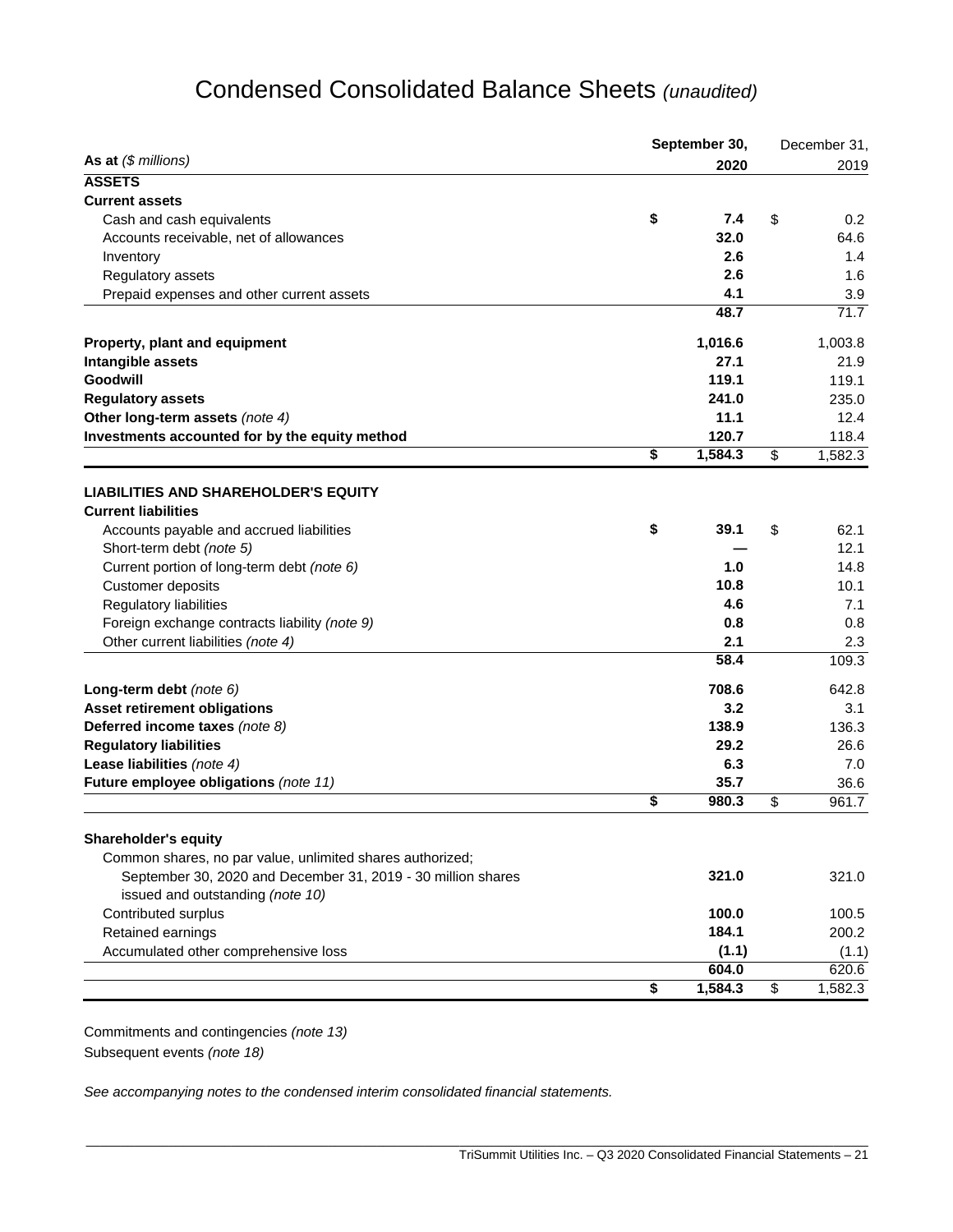|                                                               | Three months ended |              |     |             | Nine months ended |  |  |  |
|---------------------------------------------------------------|--------------------|--------------|-----|-------------|-------------------|--|--|--|
|                                                               |                    | September 30 |     |             | September 30      |  |  |  |
| (\$ millions)                                                 | 2020               | 2019         |     | 2020        | 2019              |  |  |  |
| <b>REVENUE</b> (note 7)                                       | \$<br>48.6         | 45.2<br>\$   | -\$ | 223.0<br>-S | 225.1             |  |  |  |
| <b>EXPENSES</b>                                               |                    |              |     |             |                   |  |  |  |
| Cost of sales, exclusive of items shown separately            | 9.6                | 9.9          |     | 74.3        | 87.6              |  |  |  |
| Operating and administrative (note 12)                        | 24.3               | 23.2         |     | 97.2        | 72.1              |  |  |  |
| Accretion                                                     |                    |              |     | 0.1         | 0.1               |  |  |  |
| Depreciation and amortization                                 | 9.9                | 7.4          |     | 27.8        | 22.1              |  |  |  |
|                                                               | 43.8               | 40.5         |     | 199.4       | 181.9             |  |  |  |
| Income from equity investments                                | 4.7                | 4.7          |     | 4.0         | 5.3               |  |  |  |
| Unrealized gain (loss) on foreign exchange contracts (note 9) | (0.4)              | 0.4          |     |             | (1.5)             |  |  |  |
| Other income (loss)                                           | 0.2                |              |     | 0.6         | (0.1)             |  |  |  |
| Foreign exchange gain (loss)                                  | (0.1)              | 0.1          |     | (0.1)       | 0.1               |  |  |  |
| <b>Operating income</b>                                       | 9.2                | 9.9          |     | 28.1        | 47.0              |  |  |  |
| Interest expense                                              |                    |              |     |             |                   |  |  |  |
| Short-term debt                                               | (0.1)              | (0.2)        |     | (0.4)       | (0.3)             |  |  |  |
| Long-term debt                                                | (7.2)              | (6.7)        |     | (20.9)      | (19.7)            |  |  |  |
| Income before income taxes                                    | 1.9                | 3.0          |     | 6.8         | 27.0              |  |  |  |
| Income tax expense (recovery) (note $8$ )                     |                    |              |     |             |                   |  |  |  |
| Current                                                       | (0.5)              | 0.6          |     | 1.2         | 0.9               |  |  |  |
| Deferred                                                      | 1.9                | (0.4)        |     | (1.7)       | 0.1               |  |  |  |
| Net income after taxes                                        | \$<br>0.5          | \$<br>2.8    | \$  | 7.3<br>\$   | 26.0              |  |  |  |

# Condensed Consolidated Statements of Income *(unaudited)*

*See accompanying notes to the condensed interim consolidated financial statements.*

# Condensed Consolidated Statements of Comprehensive Income

*(unaudited)*

|                                                 | Three months ended |                  | Nine months ended |              |  |  |
|-------------------------------------------------|--------------------|------------------|-------------------|--------------|--|--|
| (\$ millions)                                   |                    | September 30     |                   | September 30 |  |  |
|                                                 | 2020               | 2019             | 2020              | 2019         |  |  |
| Net income after taxes                          | 0.5                | 2.8              | 7.3               | 26.0         |  |  |
| Other comprehensive income (loss), net of taxes |                    |                  |                   |              |  |  |
| Comprehensive income, net of taxes              | 0.5 <sup>5</sup>   | 2.8 <sup>5</sup> | 7.3<br>- \$       | 26.0         |  |  |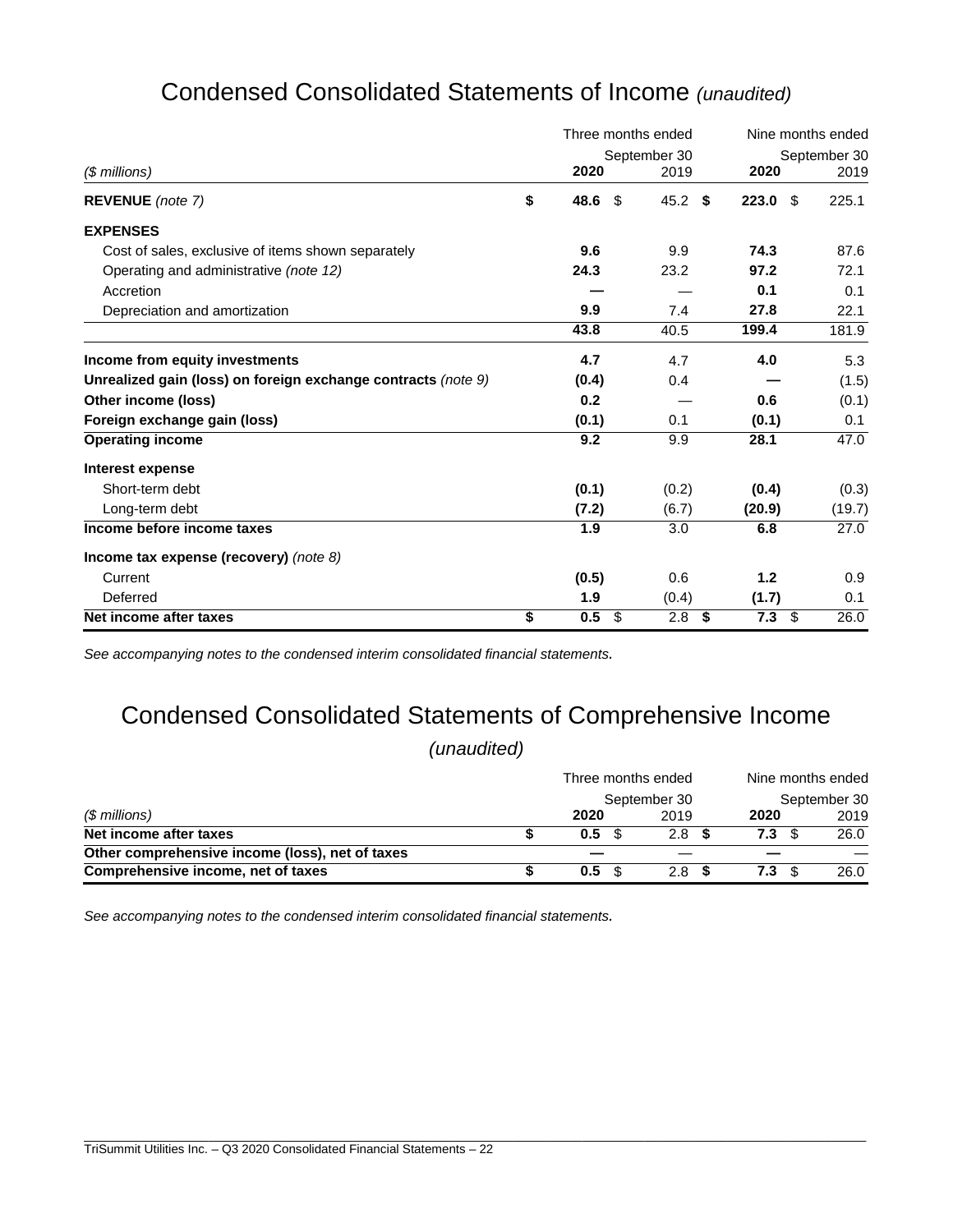# Condensed Consolidated Statements of Changes in Equity *(unaudited)*

|                                                 |    | Three months ended |     |              |    |            | Nine months ended |              |  |  |
|-------------------------------------------------|----|--------------------|-----|--------------|----|------------|-------------------|--------------|--|--|
|                                                 |    |                    |     | September 30 |    |            |                   | September 30 |  |  |
| (\$ millions)                                   |    | 2020               |     | 2019         |    | 2020       |                   | 2019         |  |  |
| <b>Common shares (note 10)</b>                  |    |                    |     |              |    |            |                   |              |  |  |
| Balance, beginning of period                    | \$ | 321.0              | S   | 321.0        | \$ | 321.0      | \$                | 321.0        |  |  |
| Balance, end of period                          | \$ | 321.0              | \$. | 321.0        | \$ | 321.0      | \$                | 321.0        |  |  |
| <b>Contributed surplus</b>                      |    |                    |     |              |    |            |                   |              |  |  |
| Balance, beginning of period                    | \$ | 100.0              | -S  | 100.2        | S  | 100.5      | -S                | 100.0        |  |  |
| Share option expense                            |    |                    |     | 0.2          |    | 0.2        |                   | 0.4          |  |  |
| Reclassified to share-based liability (note 10) |    |                    |     |              |    | (0.7)      |                   |              |  |  |
| Balance, end of period                          | \$ | 100.0              | \$  | 100.4        | \$ | 100.0      | \$                | 100.4        |  |  |
| <b>Retained earnings</b>                        |    |                    |     |              |    |            |                   |              |  |  |
| Balance, beginning of period                    | \$ | 191.4              | \$. | 196.9        | \$ | 200.2      | - \$              | 188.0        |  |  |
| Net income after taxes                          |    | 0.5                |     | 2.8          |    | 7.3        |                   | 26.0         |  |  |
| Common share dividends                          |    | (7.8)              |     | (7.8)        |    | (23.4)     |                   | (22.1)       |  |  |
| Balance, end of period                          | \$ | 184.1              | \$  | 191.9        | \$ | 184.1      | \$                | 191.9        |  |  |
| Accumulated other comprehensive loss            |    |                    |     |              |    |            |                   |              |  |  |
| Balance, beginning of period                    | \$ | $(1.1)$ \$         |     | $(0.4)$ \$   |    | $(1.1)$ \$ |                   | (0.4)        |  |  |
| Other comprehensive income (loss)               |    |                    |     |              |    |            |                   |              |  |  |
| Balance, end of period                          | \$ | (1.1)              | \$  | (0.4)        | \$ | (1.1)      | \$                | (0.4)        |  |  |
| <b>Total shareholder's equity</b>               | \$ | 604.0              | \$  | 612.9        | \$ | 604.0      | \$                | 612.9        |  |  |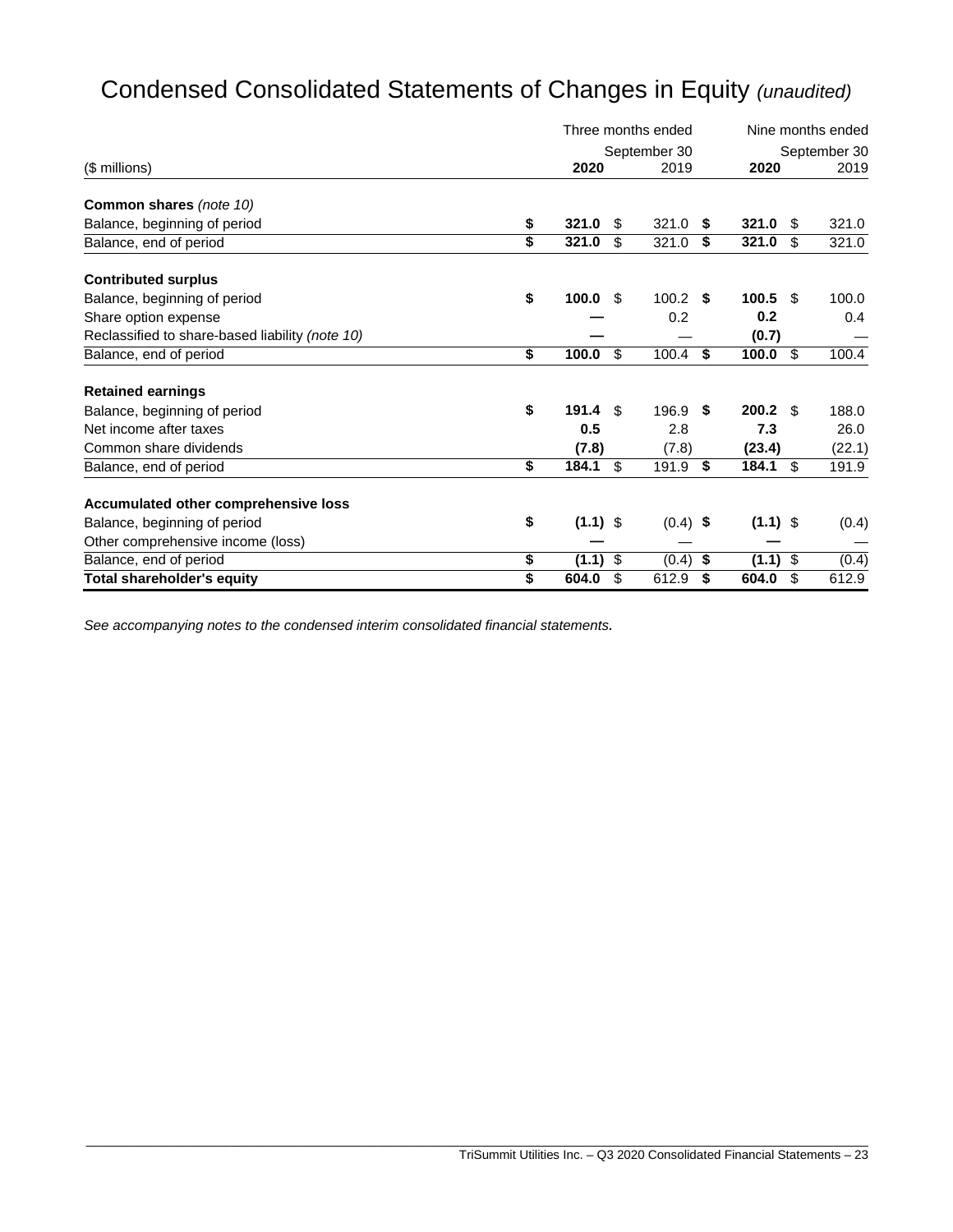|                                                               |    |             |     | Three months ended | Nine months ended |             |                         |                  |
|---------------------------------------------------------------|----|-------------|-----|--------------------|-------------------|-------------|-------------------------|------------------|
|                                                               |    |             |     | September 30       |                   |             |                         | September 30     |
| (\$ millions)                                                 |    | 2020        |     | 2019               |                   | 2020        |                         | 2019             |
| <b>Cash from operations</b>                                   |    |             |     |                    |                   |             |                         |                  |
| Net income after taxes                                        | \$ | 0.5         | -\$ | 2.8                | - \$              | 7.3         | \$                      | 26.0             |
| Items not involving cash:                                     |    |             |     |                    |                   |             |                         |                  |
| Depreciation and amortization expense                         |    | 9.9         |     | 7.4                |                   | 27.8        |                         | 22.1             |
| Accretion expense                                             |    |             |     |                    |                   | 0.1         |                         | 0.1              |
| Deferred income tax expense (recovery) (note 8)               |    | 1.9         |     | (0.4)              |                   | (1.7)       |                         | 0.1              |
| Income from equity investments                                |    | (4.7)       |     | (4.7)              |                   | (4.0)       |                         | (5.3)            |
| Unrealized loss (gain) on foreign exchange contracts (note 9) |    | 0.4         |     | (0.4)              |                   |             |                         | 1.5              |
| Other                                                         |    | (0.6)       |     | 0.7                |                   | (1.0)       |                         | (0.6)            |
| Distributions from equity investment                          |    | 1.1         |     | 1.3                |                   | 1.7         |                         | 1.3              |
| Changes in operating assets and liabilities (note 15)         |    | (10.6)      |     | 10.2               |                   | 11.5        |                         | 14.2             |
|                                                               | \$ | $(2.1)$ \$  |     | 16.9               | \$                | 41.7 $$$    |                         | 59.4             |
| <b>Investing activities</b>                                   |    |             |     |                    |                   |             |                         |                  |
| Acquisition of property, plant and equipment                  |    | (19.1)      |     | (19.4)             |                   | (42.3)      |                         | (39.1)           |
| Acquisition of intangible assets                              |    | (3.5)       |     | (0.8)              |                   | (8.1)       |                         | (2.9)            |
| Proceeds from disposition of assets, net of transaction costs |    | 0.2         |     | 0.1                |                   | 0.2         |                         | 0.1              |
|                                                               | \$ | $(22.4)$ \$ |     | $(20.1)$ \$        |                   | $(50.2)$ \$ |                         | (41.9)           |
| <b>Financing activities</b>                                   |    |             |     |                    |                   |             |                         |                  |
| Net repayment of short-term debt                              |    | (2.7)       |     | (2.5)              |                   | (12.1)      |                         | (1.1)            |
| Net issuance (repayment) of bankers' acceptances              |    | 6.0         |     | 17.0               |                   | (47.4)      |                         | (240.3)          |
| Issuance of long-term debt, net of debt issuance costs        |    |             |     |                    |                   | 99.1        |                         | 248.1            |
| Repayment of long-term debt                                   |    | (0.5)       |     | (0.5)              |                   | (0.5)       |                         | (0.5)            |
| Payment of share issuance costs                               |    |             |     |                    |                   |             |                         | (0.3)            |
| Common share dividends                                        |    | (7.8)       |     | (7.8)              |                   | (23.4)      |                         | (22.1)           |
|                                                               | \$ | $(5.0)$ \$  |     | 6.2                | \$                | 15.7 $$$    |                         | (16.2)           |
| Change in cash and cash equivalents                           |    | (29.5)      |     | 3.0                |                   | 7.2         |                         | 1.3              |
| Cash and cash equivalents, beginning of period                |    | 36.9        |     | 0.1                |                   | 0.2         |                         | 1.8              |
| Cash and cash equivalents, end of period                      | \$ | 7.4         | \$  | 3.1                | \$                | 7.4         | $\sqrt[6]{\frac{1}{2}}$ | $\overline{3.1}$ |

\_\_\_\_\_\_\_\_\_\_\_\_\_\_\_\_\_\_\_\_\_\_\_\_\_\_\_\_\_\_\_\_\_\_\_\_\_\_\_\_\_\_\_\_\_\_\_\_\_\_\_\_\_\_\_\_\_\_\_\_\_\_\_\_\_\_\_\_\_\_\_\_\_\_\_\_\_\_\_\_\_\_\_\_\_\_\_\_\_\_\_\_\_\_\_\_\_\_\_\_\_\_\_\_\_\_\_\_\_\_\_\_\_

# Condensed Consolidated Statements of Cash Flows *(unaudited)*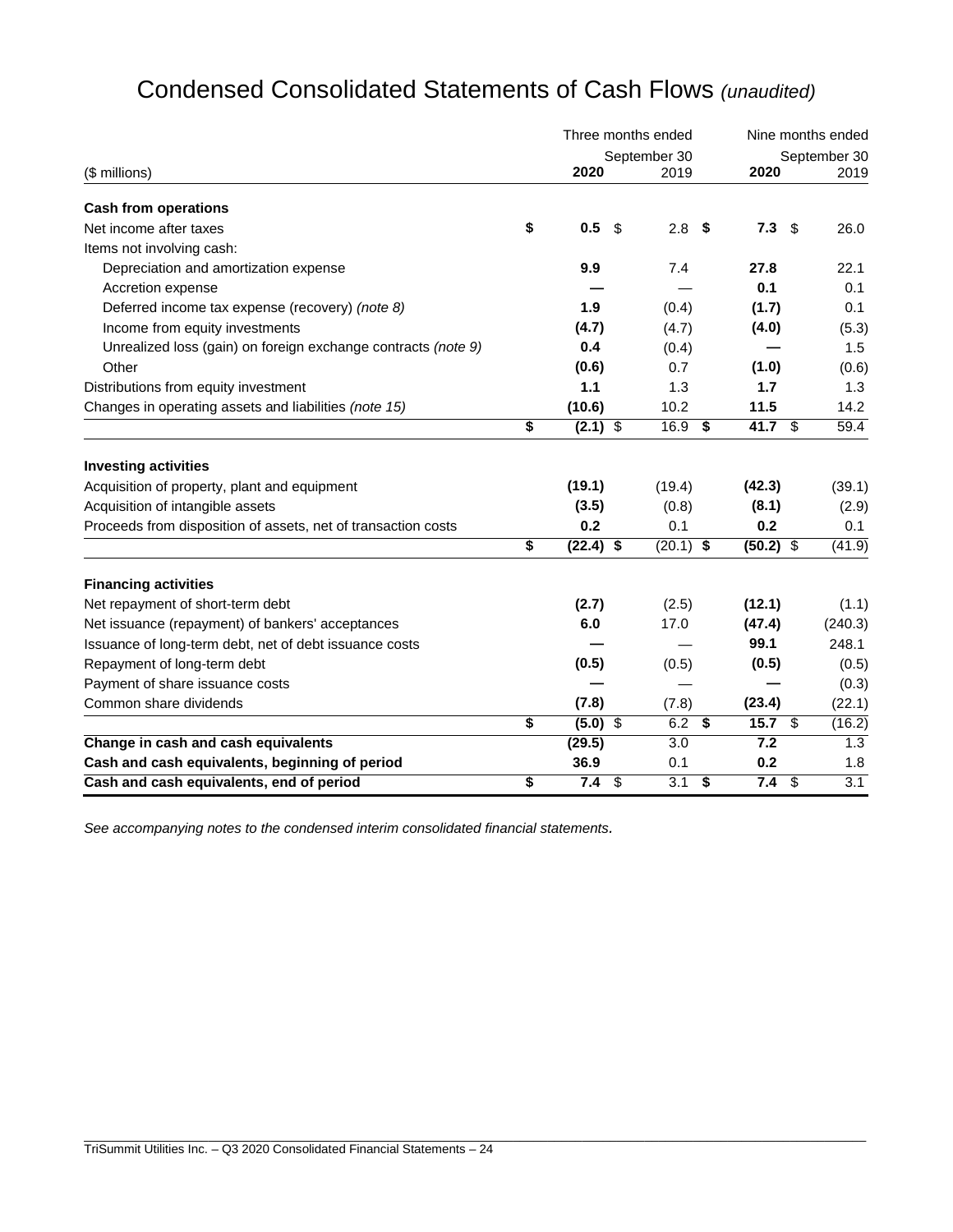# Notes to the Condensed Interim Consolidated Financial Statements

# *(unaudited)*

*(Tabular amounts and amounts in footnotes to tables are in millions of Canadian dollars, unless otherwise indicated.)*

#### **1. OVERVIEW OF THE COMPANY**

On March 31, 2020, the Public Sector Pension Investment Board ("PSP Investments") and the Alberta Teachers' Retirement Fund Board ("ATRF") completed the acquisition of all of the outstanding common shares of TriSummit Utilities Inc. (formerly AltaGas Canada Inc.) (the "Company" or "TSU"), by TriSummit Cycle Inc. (formerly PSPIB Cycle Investments Inc.) (the "Purchaser"), a company in which PSP Investments indirectly holds a majority economic interest and ATRF indirectly holds a minority economic interest, with an all-cash transaction pursuant to a plan of arrangement (the "Arrangement"). The Purchaser acquired each common share of TSU for \$33.50 in cash and the Company is now a wholly-owned subsidiary of the Purchaser. In connection with the completion of the Arrangement, the Company changed its name to "TriSummit Utilities Inc.". TSU remains incorporated under the *Canada Business Corporations Act*, with its headquarters located in Calgary, Alberta. While TSU does not have its securities listed on any stock exchange, it continues to be a reporting issuer under applicable Canadian securities laws because its public debt remains outstanding.

The Company owns rate-regulated natural gas distribution and transmission utility businesses through its operating subsidiaries AltaGas Utilities Inc. ("AUI") in Alberta, Pacific Northern Gas Ltd. ("PNG") and Pacific Northern Gas (N.E.) Ltd. in British Columbia and Heritage Gas Limited ("HGL") in Nova Scotia. The Company also owns the Bear Mountain Wind Park and an approximately 10 percent indirect interest in the Northwest Hydro Facilities.

#### **2. BASIS OF PRESENTATION**

#### **Basis of Preparation**

These consolidated financial statements have been prepared by management in accordance with United States Generally Accepted Accounting Principles ("U.S. GAAP").

Pursuant to National Instrument 52-107, "Acceptable Accounting Principles and Auditing Standards" ("NI 52-107"), U.S. GAAP reporting is permitted by Canadian securities laws for companies subject to reporting obligations under U.S. securities laws. However, given that the Company is not subject to such reporting obligations and could not therefore rely on the provisions of NI 52-107 to that effect, the Company sought and obtained exemptive relief from the securities regulators in Alberta and Ontario to permit it to prepare its financial statements in accordance with U.S. GAAP. The exemption will terminate on or after the earlier of January 1, 2024, the date upon which the Company ceases to have activities subject to rate regulation, or the effective date prescribed for the mandatory application of a standard within International Financial Reporting Standards specific to entities with activities subject to rate regulation.

#### **Principles of Consolidation**

The consolidated financial statements include the accounts of the Company and its direct and indirect subsidiaries, including, without limitation: AltaGas Utility Group Inc., Bear Mountain Wind Limited Partnership, AltaGas Canadian Energy Holdings Ltd., PNG, AUI, and HGL. The consolidated financial statements also include investments in Inuvik Gas Ltd. and Northwest Hydro Limited Partnership ("Coast LP"), which are accounted for by the equity method. Intercompany transactions and balances are eliminated. Investments in unconsolidated companies that the Company has significant influence over, but not control, are accounted for using the equity method. In addition, the Company uses the equity method of accounting for investments in limited partnership interests in which it has more than a minor interest or influence over the partnership's operating and financial policies.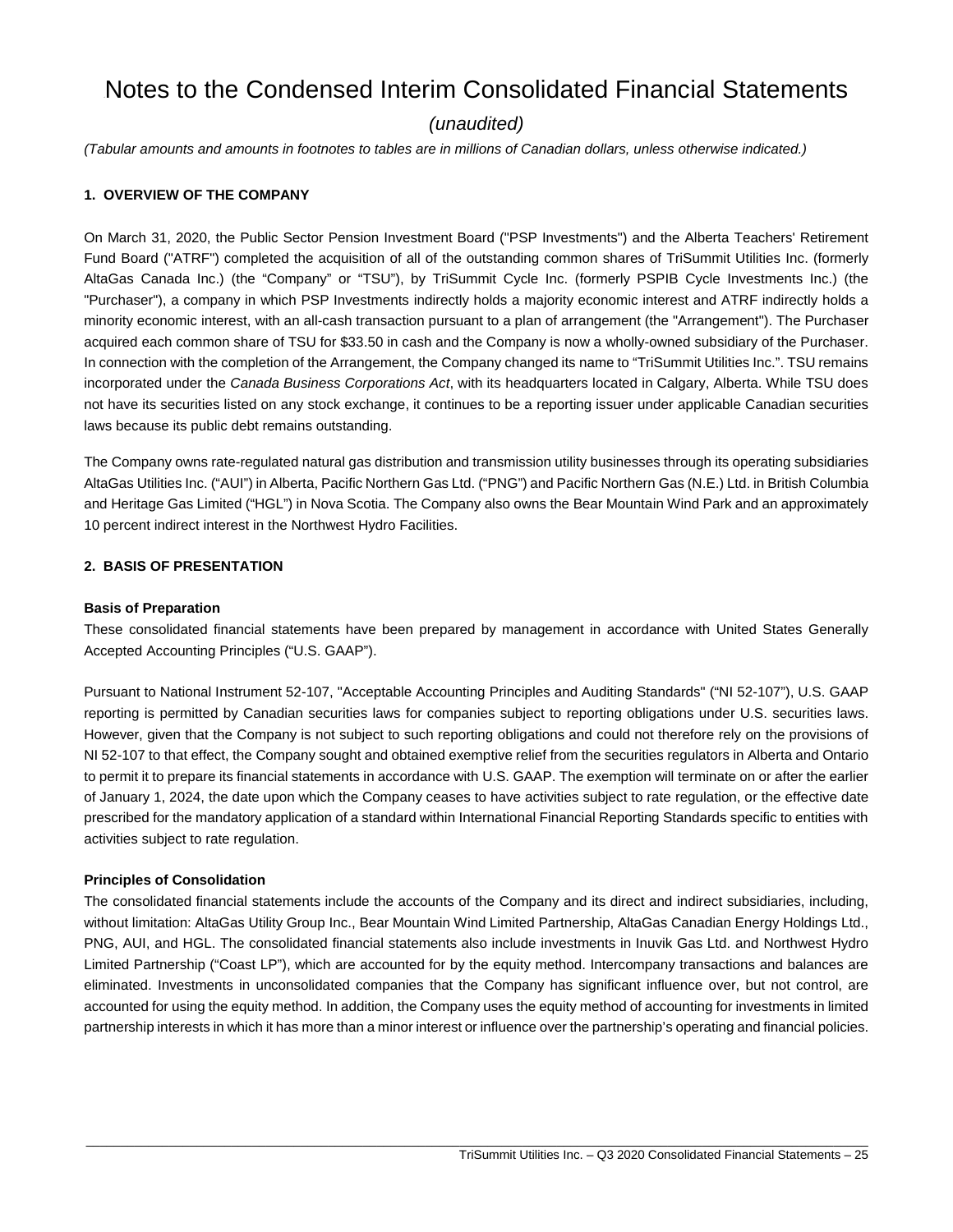#### **3. SUMMARY OF SIGNIFICANT ACCOUNTING POLICIES**

#### **USE OF ESTIMATES AND MEASUREMENT UNCERTAINTY**

The preparation of consolidated financial statements in accordance with U.S. GAAP requires management to make estimates and assumptions that affect the reported amounts of assets and liabilities and the reported amounts of revenue and expenses during the period. Key areas where management has made complex or subjective judgments, when matters are inherently uncertain, include but are not limited to: revenue recognition, credit loss estimates, depreciation and amortization rates, determination of the classification, term and discount rate for leases, fair value of asset retirement obligations, fair value of property, plant and equipment and goodwill for impairment assessments, fair value of financial instruments, provisions for income taxes, assumptions used to measure employee future benefits, provisions for contingencies, and carrying value of regulatory assets and liabilities. Certain estimates are necessary for the regulatory environment in which the Company operates, which often require amounts to be recorded at estimated values until these amounts are finalized pursuant to regulatory decisions or other regulatory proceedings. By their nature, these estimates are subject to measurement uncertainty and may impact the consolidated financial statements of future periods.

#### **SIGNIFICANT ACCOUNTING POLICIES**

Except as noted below, these condensed interim consolidated financial statements have been prepared following the same accounting policies and methods as those used in preparing the Company's 2019 annual audited consolidated financial statements.

# **CHANGE IN ACCOUNTING ESTIMATE**

Effective January 1, 2020, the Company changed the method used to estimate the current service cost and interest cost components of pension and other post-retirement benefits by adopting a full yield curve approach. Previously, these components were estimated using the same single weighted average discount rate used in the determination of the benefit obligations. Under the full yield curve approach, specific rates from the yield curve that are relevant to the projected cash flows are applied to determine the current service cost and interest cost components. This change was accounted for prospectively as a change in accounting estimate. The change in estimate did not have a material impact on the Consolidated Statement of Income for the three and nine months ended September 30, 2020.

# **ADOPTION OF NEW ACCOUNTING STANDARDS**

Effective January 1, 2020, the Company adopted the following Financial Accounting Standards Board ("FASB") issued Accounting Standards Updates ("ASU"):

- · ASU No. 2018-13 "Fair Value Measurement Disclosure Framework: Changes to the Disclosure Requirements for Fair Value Measurement". The amendments in this ASU modified the disclosure requirements on fair value measurements. The adoption of this ASU did not have a material impact on the Company's consolidated financial statements;
- · ASU 2018-17 "Consolidation Targeted Improvements to Related Party Guidance for Variable Interest Entities ("VIE")". The amendments in this ASU clarified that indirect interest held through related parties under common control will be considered on a proportional basis when determining whether fees paid to decision makers and service providers are variable interests. Under the new guidance, fewer decision-making fees will be considered variable interests in a VIE because the other interests held will be less significant using the proportionate method rather than when considered in their entirety. The adoption of this ASU did not have a material impact on the Company's consolidated financial statements;
- · ASU 2018-18 "Collaborative Arrangements Clarifying the Interaction between Topic 808 and Topic 606". The amendments in this ASU clarified that certain transactions between collaborative partners should be accounted for as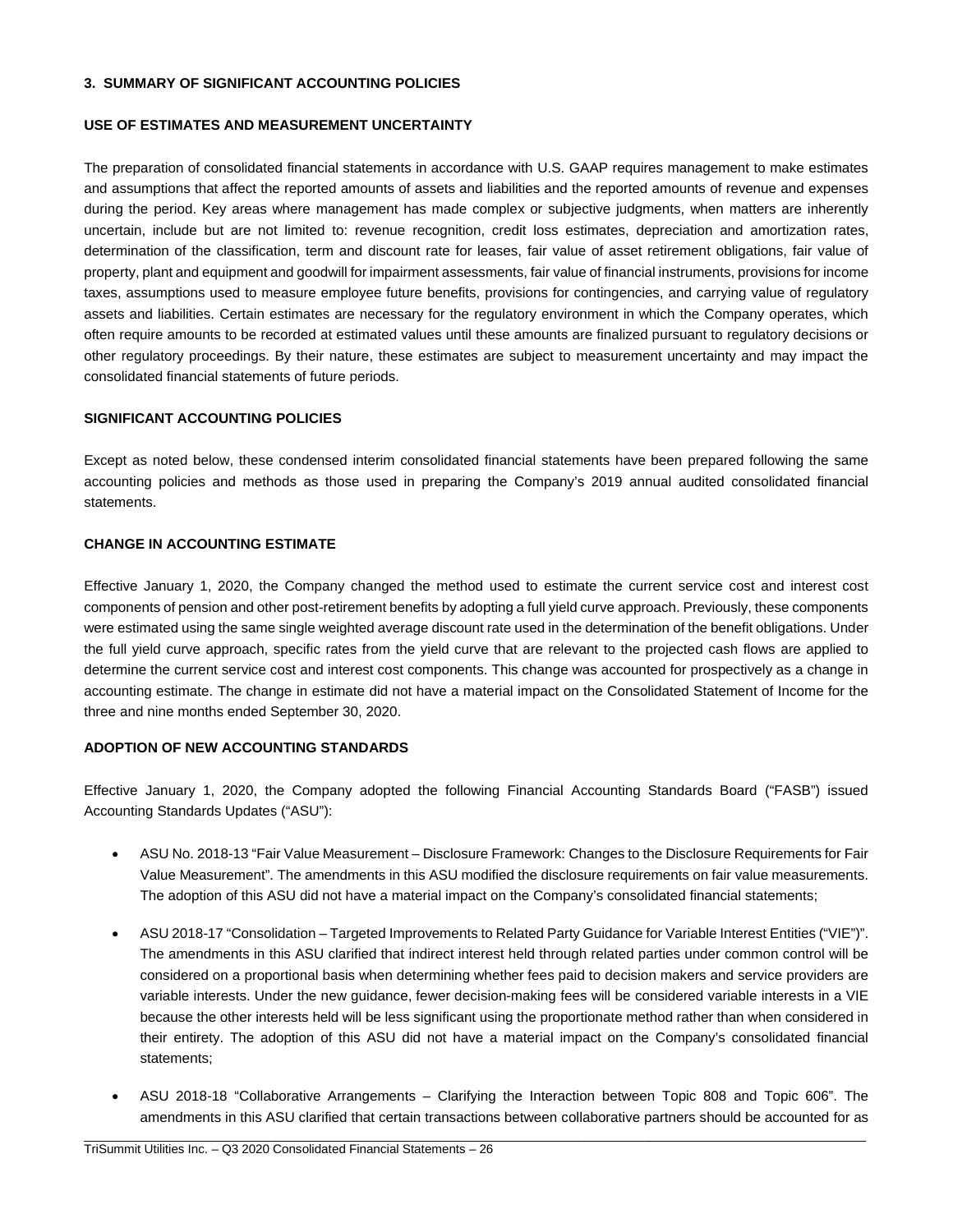revenue under ASC 606 when the collaborative partner is a customer. The adoption of this ASU did not have a material impact on the Company's consolidated financial statements; and

· ASU No. 2019-04 "Topic 815 – Derivatives and Hedges and Topic 825 – Financial Instruments." The amendments in this ASU clarified aspects of ASU 2017-12 regarding partial-term fair value hedges and fair value basis adjustments. In addition, this ASU, amended ASU 2016-01 to clarify that the measurement alternative in ASC 321-10 for equity securities without readily determinable fair value represents a nonrecurring fair value measurement under ASC 820. The adoption of this ASU did not have a material impact on the Company's consolidated financial statements.

#### **FUTURE CHANGES IN ACCOUNTING PRINCIPLES**

In June 2016, FASB issued ASU No. 2016-13 "Financial Instruments – Credit Losses: Measurement of Credit Losses on Financial Instruments". The amendments in this ASU replace the current "incurred loss" impairment methodology with an "expected loss" model for financial assets measured at amortized cost. In November 2019, FASB issued ASU No. 2019-10 "Financial Instruments – Credit Losses (Topic 326), Derivatives and Hedging (Topic 815) and Leases (Topic 842): Effective Dates" which deferred the effective date of ASU No. 2016-13 to January 1, 2023. Early adoption is permitted. The Company is currently completing its assessment of the impact of these ASUs on its consolidated financial statements.

In August 2018, FASB issued ASU No. 2018-14 "Compensation – Retirement Benefits-Defined Benefit Plans – General: Disclosure Framework – Changes to the Disclosure Requirements for the Defined Benefit Plans". The amendments in this ASU modify the disclosure requirements on defined benefit pension and other postretirement plans. The amendments in this ASU are effective for fiscal years beginning after December 15, 2020, and interim periods within those fiscal years. Early adoption is permitted. The adoption of this ASU is not expected to have a material impact on the Company's consolidated financial statements.

In December 2019, FASB issued ASU No. 2019-12 "Income Taxes (Topic 740) - Simplifying the Accounting for Income Taxes". The amendments in this ASU removes certain exceptions and provides some simplifications in accounting for income taxes. The amendments in this ASU are effective for fiscal years beginning after December 15, 2020. The adoption of this ASU is not expected to have a material impact on the Company's consolidated financial statements.

In January 2020, FASB issued ASU No. 2020-01 "Investments – Equity Securities (Topic 321), Investments – Equity Method and Joint Ventures (Topic 323) and Derivatives and Hedging (Topic 815) – Clarifying the Interactions between Topic 321, Topic 323, and Topic 815". The amendments in this ASU provides guidance for accounting for certain equity securities when the equity method of accounting is applied or discontinued and for forward contracts and purchased options on certain securities. The amendments in this ASU are effective for fiscal years beginning after December 15, 2020. Early adoption is permitted. The adoption of this ASU is not expected to have a material impact on the Company's consolidated financial statements.

#### **4. LEASES**

The Company's leases include: land, buildings, and office and field equipment.

|                                               | September 30, | December 31, |
|-----------------------------------------------|---------------|--------------|
| As at                                         | 2020          | 2019         |
| Weighted average remaining lease term (years) |               |              |
| Operating leases                              | 20.9          | 19.6         |
| Finance leases                                | 14.2          | 14.9         |
| Weighted average discount rate (%)            |               |              |
| Operating leases                              | 3.6           | 3.5          |
| Finance leases                                | 2.9           | 2.9          |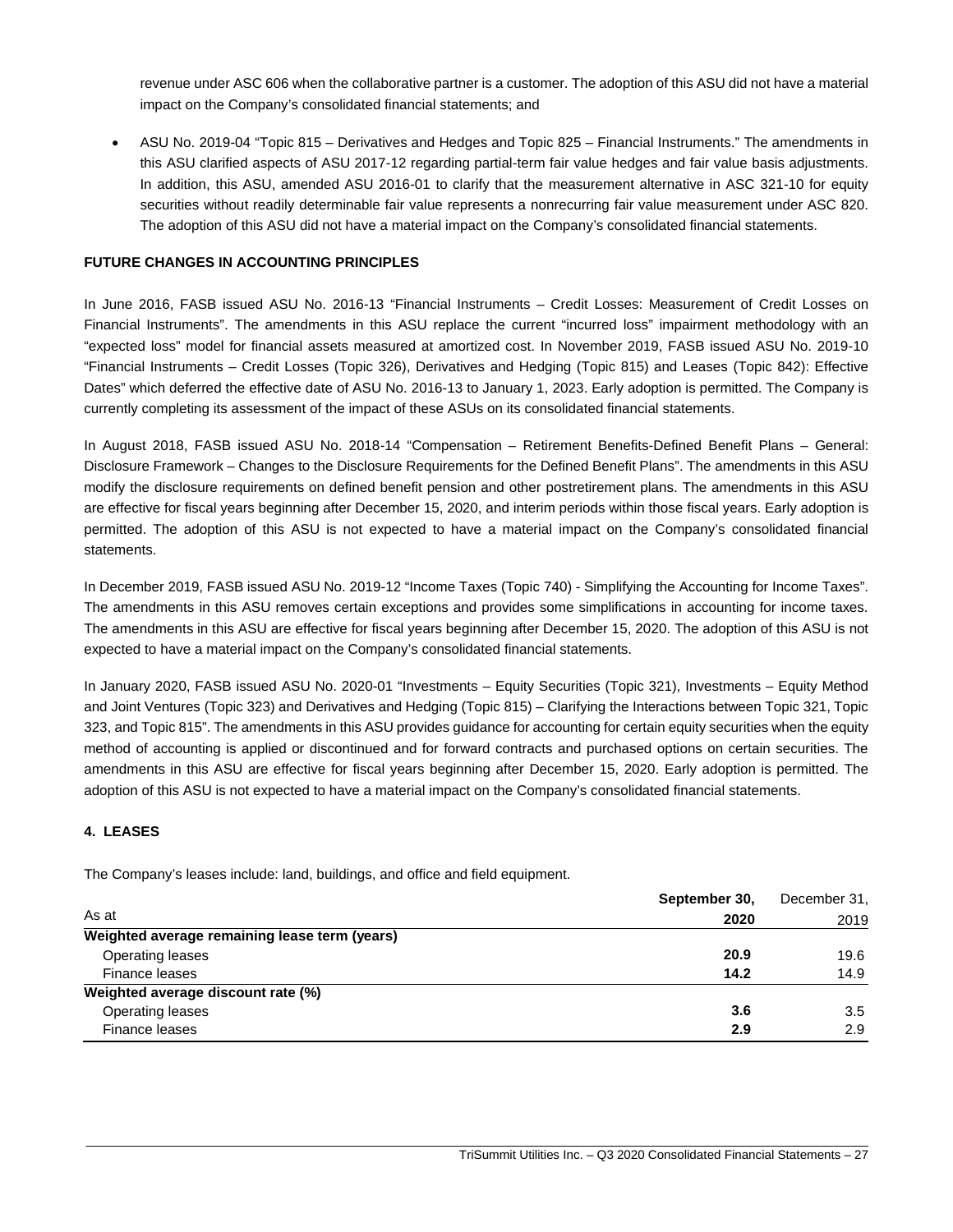|                                                       | September 30, |      | December 31, |  |
|-------------------------------------------------------|---------------|------|--------------|--|
| As at                                                 | 2020          |      | 2019         |  |
| <b>Operating Leases</b>                               |               |      |              |  |
| Operating lease right of use assets <sup>(a)</sup>    | \$<br>7.4     | - \$ | 8.3          |  |
| Current <sup>(b)</sup>                                | \$<br>1.4     | - \$ | 1.3          |  |
| Long-term                                             | 6.3           |      | 7.0          |  |
| Total operating lease liabilities                     | 7.7<br>\$     | -\$  | 8.3          |  |
| <b>Finance Leases</b>                                 |               |      |              |  |
| Finance lease right of use assets, net <sup>(c)</sup> | \$<br>0.4     | - \$ | 0.5          |  |
| Current portion of long-term debt                     | \$            | - \$ |              |  |
| Long-term debt                                        | 0.4           |      | 0.5          |  |
| Total finance lease liabilities                       | \$<br>0.4     | - \$ | 0.5          |  |

*(a) Included under the line item "Other long-term assets" on the Consolidated Balance Sheets.*

*(b) Included under the line item "Other current liabilities" on the Consolidated Balance Sheets.*

*(c) Included under the line item "Property, plant and equipment" on the Consolidated Balance Sheets.*

Maturity analysis of lease liabilities during the next five years and thereafter is as follows:

|                          |   | <b>Operating</b> |    | <b>Finance</b> |  |
|--------------------------|---|------------------|----|----------------|--|
| As at September 30, 2020 |   | <b>Leases</b>    |    | <b>Leases</b>  |  |
| Remainder of 2020        |   | 0.4              | \$ |                |  |
| 2021                     |   | 1.6              |    |                |  |
| 2022                     |   | 1.0              |    |                |  |
| 2023                     |   | 0.7              |    |                |  |
| 2024                     |   | 0.7              |    |                |  |
| Thereafter               |   | 7.9              |    | 0.5            |  |
| Total lease payments     | S | 12.3             | S  | 0.5            |  |
| Less: imputed interest   |   | (4.6)            |    | (0.1)          |  |
| Total                    |   | 7.7              |    | 0.4            |  |

The following table summarizes the lease expense recognized in the Consolidated Statements of Income:

|                                             | Three months ended |      |          | Nine months ended |      |              |      |
|---------------------------------------------|--------------------|------|----------|-------------------|------|--------------|------|
|                                             | September 30       |      |          |                   |      | September 30 |      |
|                                             | 2020               |      | 2019     |                   | 2020 |              | 2019 |
| <b>Operating lease cost</b>                 |                    |      |          |                   |      |              |      |
| Operating leases                            | \$<br>0.4          | - \$ | $0.3$ \$ |                   | 1.3  | - \$         | 1.0  |
| Short-term leases                           |                    |      |          |                   | 0.1  |              | 0.1  |
| Variable lease payments not included in the |                    |      |          |                   |      |              |      |
| determination of lease liabilities          | 0.1                |      | 0.1      |                   | 0.3  |              | 0.3  |
| Total operating lease cost <sup>(a)</sup>   | 0.5                |      | 0.4      | Ŝ.                | 1.7  | S            | 1.4  |
| <b>Finance lease cost</b>                   |                    |      |          |                   |      |              |      |
| Amortization of right-of-use assets         |                    |      |          |                   |      |              |      |
| Interest on lease liabilities               |                    |      |          |                   |      |              |      |
| Total finance lease cost                    |                    |      |          |                   |      |              |      |
| Total lease cost                            | 0.5                | S    | 0.4      |                   | 1.7  | \$           | 1.4  |

\_\_\_\_\_\_\_\_\_\_\_\_\_\_\_\_\_\_\_\_\_\_\_\_\_\_\_\_\_\_\_\_\_\_\_\_\_\_\_\_\_\_\_\_\_\_\_\_\_\_\_\_\_\_\_\_\_\_\_\_\_\_\_\_\_\_\_\_\_\_\_\_\_\_\_\_\_\_\_\_\_\_\_\_\_\_\_\_\_\_\_\_\_\_\_\_\_\_\_\_\_\_\_\_\_\_\_\_\_\_\_\_\_

*(a) Included under the line item "Operating and administrative" on the Consolidated Statements of Income.*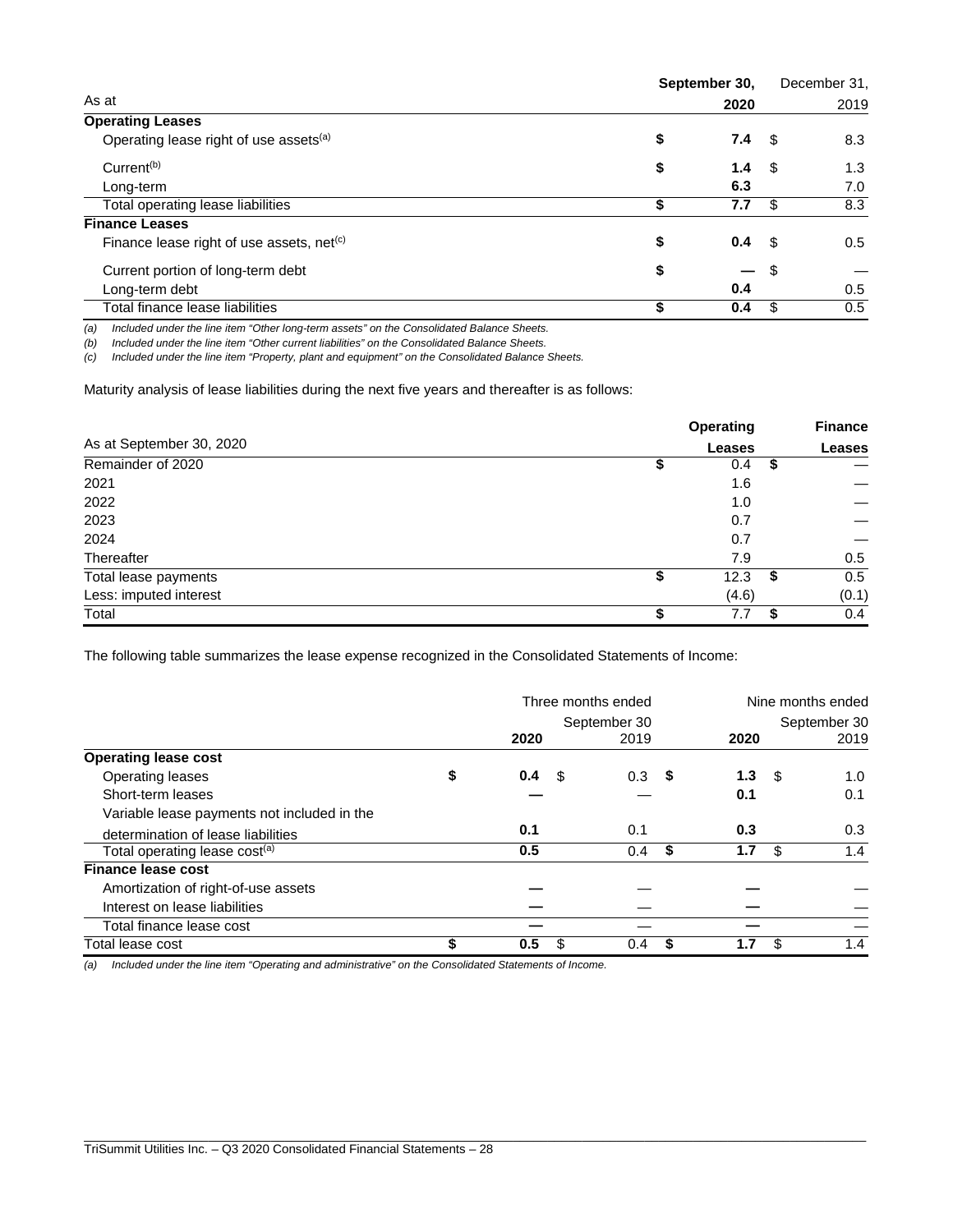The following table provides supplemental information related to leases:

|                                                                      | Three months ended |      |      |     |      | Nine months ended |      |  |
|----------------------------------------------------------------------|--------------------|------|------|-----|------|-------------------|------|--|
|                                                                      | September 30       |      |      |     |      | September 30      |      |  |
|                                                                      | 2020               |      | 2019 |     | 2020 |                   | 2019 |  |
| Cash paid for amounts included in the measurement of                 |                    |      |      |     |      |                   |      |  |
| lease liabilities:<br>Operating cash flows used for operating leases | 0.4                | - \$ | 0.3  | - 5 | 0.9  |                   | 1.0  |  |
| Right of use assets obtained in exchange for new lease               |                    |      |      |     |      |                   |      |  |
| liabilities:<br><b>Operating leases</b>                              |                    | - 35 | 0.1  |     |      |                   |      |  |

#### **5. SHORT-TERM DEBT**

As at September 30, 2020, the Company held a \$35.0 million (December 31, 2019 - \$35.0 million) revolving operating credit facility with a Canadian chartered bank. Borrowings under this facility are due on demand. Draws on this facility are by way of overdraft, Canadian prime rate loans, U.S. base-rate loans, letters of credit, bankers' acceptances and LIBOR loans. As at September 30, 2020, outstanding overdraft under this facility were \$nil (December 31, 2019 - \$0.9 million). Letters of credit outstanding under this facility as at September 30, 2020 were \$3.8 million (December 31, 2019 - \$3.8 million).

As at September 30, 2020, the Company held a \$25.0 million (December 31, 2019 - \$25.0 million) bank operating facility which is available for PNG's working capital purposes and matures on May 4, 2021. Draws on this facility are by way of prime-rate advances, bankers' acceptances or letters of credit at the bank's prime rate or for a fee. As at September 30, 2020, prime-rate advances under the operating facility were \$nil (December 31, 2019 - \$11.2 million). Letters of credit outstanding under this facility as at September 30, 2020 were \$4.7 million (December 31, 2019 - \$3.9 million).

### **6. LONG-TERM DEBT**

|                                                                  |                |             |                   | <b>September 30, December 31,</b> |
|------------------------------------------------------------------|----------------|-------------|-------------------|-----------------------------------|
| As at                                                            | Maturity date  | 2020        |                   | 2019                              |
| <b>Credit facilities</b>                                         |                |             |                   |                                   |
| \$200 million unsecured revolving credit facility <sup>(a)</sup> | 31-Dec-2023 \$ |             | 13.0 <sup>5</sup> | 46.4                              |
| \$25 million PNG committed credit facility <sup>(a)</sup>        | 4-May-2023     | 25.0        |                   | 25.0                              |
| Debenture notes                                                  |                |             |                   |                                   |
| PNG 2025 series debenture - 9.30 percent <sup>(b)</sup>          | 18-Jul-2025    | 11.5        |                   | 12.0                              |
| PNG 2027 series debenture - 6.90 percent <sup>(b)</sup>          | 2-Dec-2027     | 13.0        |                   | 13.0                              |
| Unsecured term loan                                              | 25-Oct-2020    |             |                   | 14.0                              |
| Medium term notes                                                |                |             |                   |                                   |
| \$300 million senior unsecured - 4.26 percent                    | 5-Dec-2028     | 300.0       |                   | 300.0                             |
| \$250 million senior unsecured - 3.15 percent                    | 6-Apr-2026     | 250.0       |                   | 250.0                             |
| \$100 million senior unsecured - 3.13 percent                    | 7-Apr-2027     | 100.0       |                   |                                   |
| Finance lease liabilities (note 4)                               |                | 0.4         |                   | 0.5                               |
|                                                                  |                | \$<br>712.9 |                   | 660.9<br>ß.                       |
| Less debt issuance costs and discount                            |                | (3.3)       |                   | (3.3)                             |
|                                                                  |                | \$<br>709.6 |                   | 657.6<br>\$.                      |
| Less current portion                                             |                | (1.0)       |                   | (14.8)                            |
|                                                                  |                | \$<br>708.6 |                   | 642.8<br>\$.                      |

*(a) Borrowings on the credit facility can be by way of Canadian prime rate-based loans, U.S. base rate loans, bankers' acceptances and LIBOR loans.*

*(b) Collateral for the Secured Debentures consists of a specific first mortgage on substantially all of PNG's PP&E and gas purchase and gas sales contracts, and a first floating charge on other property, assets and undertakings.*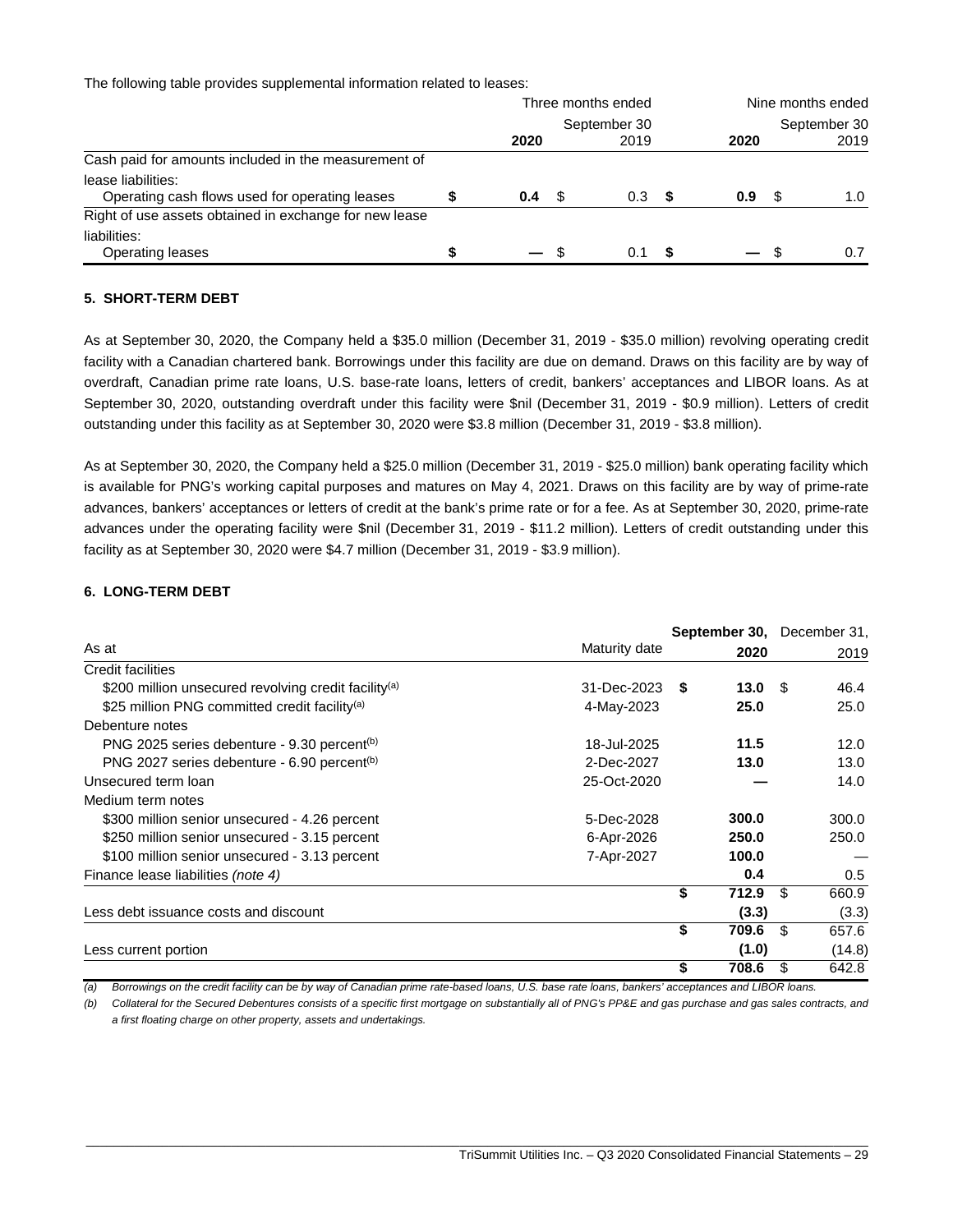#### **7. REVENUE**

The following table disaggregates revenue by major sources:

|                                                          |                                         |                   | Three months ended September 30, 2020 |       |
|----------------------------------------------------------|-----------------------------------------|-------------------|---------------------------------------|-------|
|                                                          | <b>Renewable</b>                        |                   |                                       |       |
|                                                          | <b>Energy</b>                           | <b>Utilities</b>  | Corporate                             | Total |
| Revenue from contracts with customers                    |                                         |                   |                                       |       |
| Gas sales and transportation services                    | \$<br>S<br>$\qquad \qquad \blacksquare$ | 37.8 <sup>5</sup> |                                       | 37.8  |
| Other                                                    |                                         | 0.5               |                                       | 0.5   |
| Total revenue from contracts with customers              | \$                                      | 38.3 <sup>5</sup> |                                       | 38.3  |
| Other sources of revenue                                 |                                         |                   |                                       |       |
| Revenue from alternative revenue programs <sup>(a)</sup> | \$<br>-5                                | 5.5 <sup>5</sup>  |                                       | 5.5   |
| Leasing revenue <sup>(b)</sup>                           | \$<br>4.1 S                             | $-s$              |                                       | 4.1   |
| Other                                                    |                                         | 0.7               |                                       | 0.7   |
| Total revenue from other sources                         | \$<br>4.1<br>- \$                       | 6.2 <sup>5</sup>  |                                       | 10.3  |
| <b>Total revenue</b>                                     | \$<br>4.1                               | 44.5              |                                       | 48.6  |

*(a) A large portion of revenue generated from the Utilities segment is subject to rate regulation and accordingly there are circumstances where the revenue recognized is mandated by the applicable regulators in accordance with ASC 980.*

*(b) Relates to power sold to BC Hydro under the power purchase agreement for the Bear Mountain Wind Park, which is accounted for as an operating lease. The lease revenue earned are from variable lease payments which are recorded when actual electricity is generated and delivered.*

|                                                          |                                |                          |     | Nine months ended September 30, 2020 |       |
|----------------------------------------------------------|--------------------------------|--------------------------|-----|--------------------------------------|-------|
|                                                          | <b>Renewable</b>               |                          |     |                                      |       |
|                                                          | <b>Energy</b>                  | <b>Utilities</b>         |     | Corporate                            | Total |
| Revenue from contracts with customers                    |                                |                          |     |                                      |       |
| Gas sales and transportation services                    | \$<br>$\overline{\phantom{a}}$ | \$<br>207.2 <sup>5</sup> |     | S                                    | 207.2 |
| Other                                                    |                                | 1.2                      |     |                                      | 1.2   |
| Total revenue from contracts with customers              | \$                             | $208.4$ \$<br>\$         |     | S                                    | 208.4 |
| Other sources of revenue                                 |                                |                          |     |                                      |       |
| Revenue from alternative revenue programs <sup>(a)</sup> | \$<br>$-s$                     | $(0.2)$ \$               |     | — \$                                 | (0.2) |
| Leasing revenue <sup>(b)</sup>                           | 12.9                           |                          |     |                                      | 12.9  |
| Other                                                    |                                | 1.9                      |     |                                      | 1.9   |
| Total revenue from other sources                         | \$<br>12.9                     | S<br>1.7                 | \$. | \$.                                  | 14.6  |
| <b>Total revenue</b>                                     | \$<br>12.9                     | 210.1                    | S   | S<br>—                               | 223.0 |

*(a) A large portion of revenue generated from the Utilities segment is subject to rate regulation and accordingly there are circumstances where the revenue recognized is mandated by the applicable regulators in accordance with ASC 980.*

*(b) Relates to power sold to BC Hydro under the power purchase agreement for the Bear Mountain Wind Park, which is accounted for as an operating lease. The lease revenue earned are from variable lease payments which are recorded when actual electricity is generated and delivered.*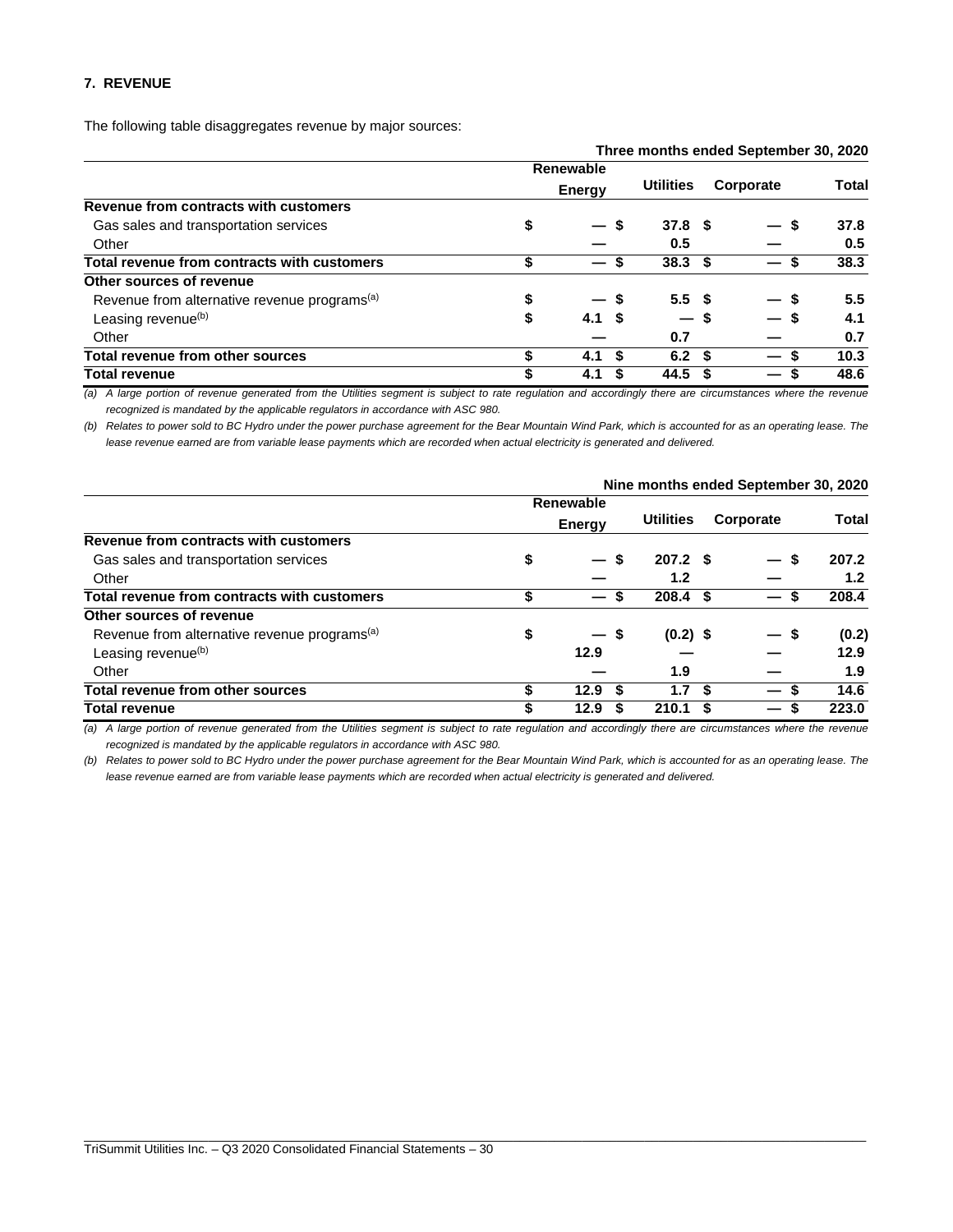Three months ended September 30, 2019

|                                               | Renewable                               |      |                               |      |           |                  |
|-----------------------------------------------|-----------------------------------------|------|-------------------------------|------|-----------|------------------|
|                                               | Energy                                  |      | <b>Utilities</b>              |      | Corporate | Total            |
| Revenue from contracts with customers         |                                         |      |                               |      |           |                  |
| Gas sales and transportation services         | \$<br>$\overbrace{\phantom{123221111}}$ | S    | $37.6$ \$                     |      | \$        | 37.6             |
| Other                                         |                                         |      | 0.4                           |      |           | 0.4              |
| Total revenue from contracts with customers   | \$<br>$\overline{\phantom{0}}$          | S    | 38.0                          | - \$ | S         | 38.0             |
| Other sources of revenue                      |                                         |      |                               |      |           |                  |
| Revenue from alternative revenue programs (a) | \$                                      |      | 3.0 <sup>5</sup>              |      |           | 3.0 <sub>2</sub> |
| Leasing revenue <sup>(b)</sup>                | \$<br>3.3 <sup>5</sup>                  |      | $\overbrace{\phantom{12333}}$ | \$   |           | 3.3              |
| Other                                         |                                         |      | 0.9                           |      |           | 0.9              |
| Total revenue from other sources              | \$<br>3.3                               | - \$ | 3.9 <sup>°</sup>              | -\$  | \$        | 7.2              |
| Total revenue                                 | \$<br>3.3 <sub>2</sub>                  | \$.  | 41.9                          | S    | S         | 45.2             |

*(a) A large portion of revenue generated from the Utilities segment is subject to rate regulation and accordingly there are circumstances where the revenue recognized is mandated by the applicable regulators in accordance with ASC 980.*

*(a) Relates to power sold to BC Hydro under the power purchase agreement for the Bear Mountain Wind Park, which is accounted for as an operating lease. The lease revenue earned are from variable lease payments which are recorded when actual electricity is generated and delivered.*

|                                                          | Renewable                             |            |           |       |
|----------------------------------------------------------|---------------------------------------|------------|-----------|-------|
|                                                          | Energy                                | Utilities  | Corporate | Total |
| Revenue from contracts with customers                    |                                       |            |           |       |
| Gas sales and transportation services                    | \$<br>\$<br>$\overline{\phantom{m}}$  | $217.0$ \$ | \$.       | 217.0 |
| Other                                                    |                                       | 1.0        |           | 1.0   |
| Total revenue from contracts with customers              | \$<br>\$<br>$\overline{\phantom{m}}$  | 218.0      | - \$      | 218.0 |
| Other sources of revenue                                 |                                       |            |           |       |
| Revenue from alternative revenue programs <sup>(a)</sup> | \$<br>-\$<br>$\overline{\phantom{0}}$ | $(5.0)$ \$ | \$        | (5.0) |
| Leasing revenue <sup>(b)</sup>                           | 9.6                                   |            |           | 9.6   |
| Other                                                    |                                       | 2.5        |           | 2.5   |
| Total revenue from other sources                         | \$<br>9.6<br>- \$                     | $(2.5)$ \$ |           | 7.1   |
| Total revenue                                            | \$<br>S<br>9.6                        | 215.5      | \$        | 225.1 |

#### Nine months ended September 30, 2019

*(b) A large portion of revenue generated from the Utilities segment is subject to rate regulation and accordingly there are circumstances where the revenue recognized is mandated by the applicable regulators in accordance with ASC 980.*

*(c) Relates to power sold to BC Hydro under the power purchase agreement for the Bear Mountain Wind Park, which is accounted for as an operating lease. The lease revenue earned are from variable lease payments which are recorded when actual electricity is generated and delivered.*

Accounts receivable as at September 30, 2020 include unbilled receivables of \$10.5 million (December 31, 2019 - \$31.2 million) related to gas sales and transportation services rendered to customers but not billed at period end.

#### **Transaction price allocated to the remaining obligations**

The following table includes estimated revenue expected to be recognized in the future related to performance obligations that are unsatisfied as at September 30, 2020:

|                                       | Remainder |      |      |      |      |                                                        |       |
|---------------------------------------|-----------|------|------|------|------|--------------------------------------------------------|-------|
|                                       | of 2020   | 2021 | 2022 | 2023 | 2024 | >2024                                                  | Total |
| Gas sales and transportation services |           |      |      |      |      | 16.8 \$ 33.1 \$ 26.1 \$ 22.2 \$ 18.2 \$ 216.1 \$ 332.5 |       |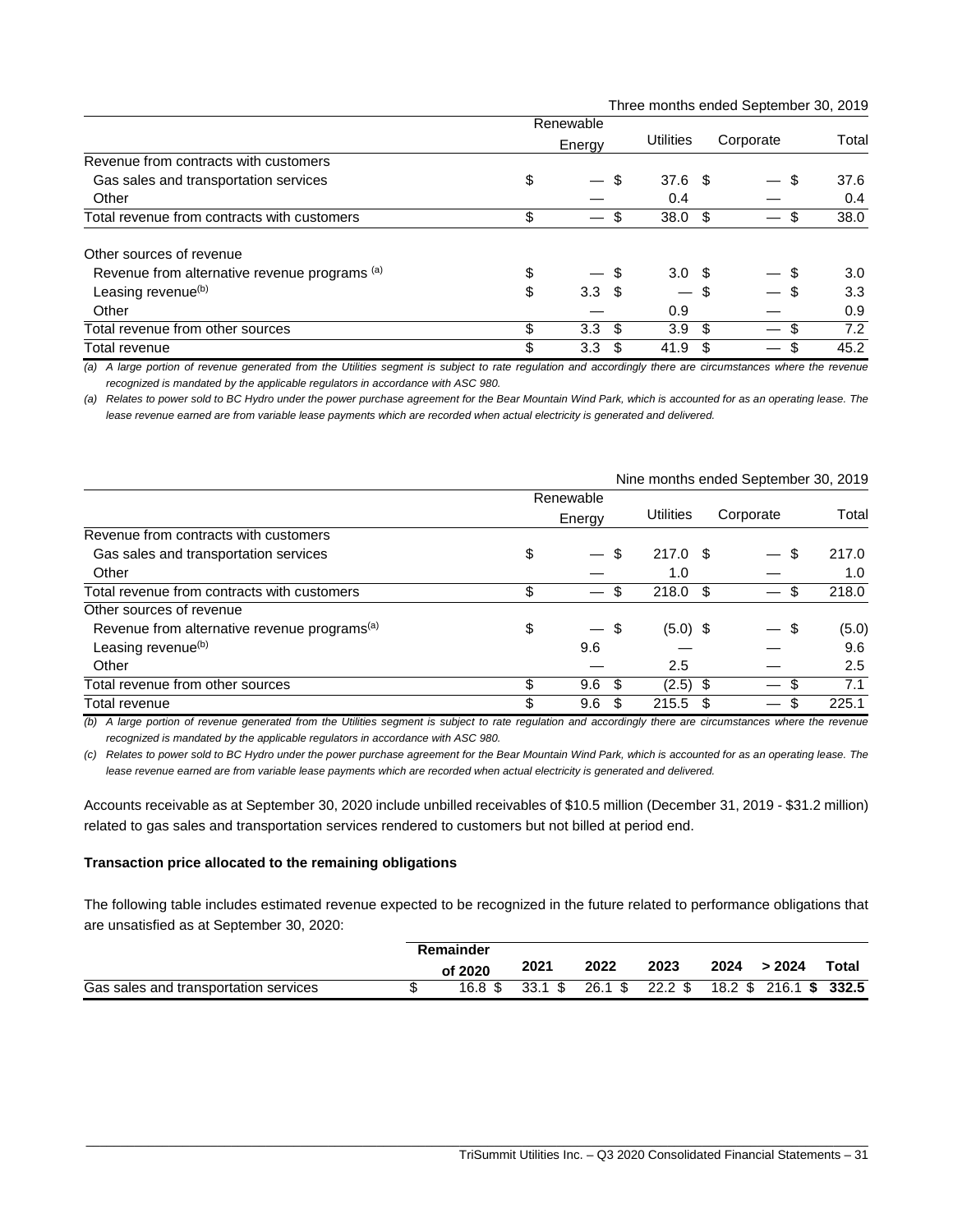The Company applies the practical expedient available under ASC 606 and does not disclose information about the remaining performance obligations for (i) contracts with an original expected length of one year or less, (ii) contracts for which revenue is recognized at the amount to which the Company has the right to invoice for performance completed, and (iii) contracts with variable consideration that is allocated entirely to a wholly unsatisfied performance obligation or to a wholly unsatisfied promise to transfer a distinct good or service that forms part of a single performance obligation. In addition, the table above does not include any estimated amounts of variable consideration that are constrained. The majority of gas sales and transportation service contracts contain variable consideration whereby uncertainty related to the associated variable consideration will be resolved (usually on a daily basis) as gas is delivered or as service is provided.

## **8. INCOME TAXES**

For the three and nine months ended September 30, 2020, the Company recognized an income tax expense of \$1.4 million and an income tax recovery of \$0.5 million, respectively (three and nine months ended September 30, 2019 – income tax expense of \$0.2 million and \$1.0 million, respectively).

The increase in income tax expense for the three months ended September 30, 2020 was mainly due to higher taxable income. The decrease in income tax expense for the nine months ended September 30, 2020 was mainly due to lower taxable income as a result of transaction costs incurred in respect of the Arrangement, partially offset by the absence of a one-time deferred income tax recovery related to the reduction in the Alberta statutory tax rate in June 2019 and accelerated capital cost allowance deductions taken in the second quarter of 2019.

# **9. FINANCIAL INSTRUMENTS AND FINANCIAL RISK MANAGEMENT**

The Company's financial instruments consist of accounts receivable, foreign exchange contracts, accounts payable and accrued liabilities, short-term debt, current portion of long-term debt, and long-term debt.

#### **Fair Value Hierarchy**

The Company categorizes its financial assets and financial liabilities into one of three levels based on fair value measurements and inputs used to determine the fair value.

*Level 1* - fair values are based on unadjusted quoted prices in active markets for identical assets or liabilities. Fair values are based on direct observations of transactions involving the same assets or liabilities and no assumptions are used.

*Level 2* - fair values are determined based on valuation models and techniques where inputs other than quoted prices included within level 1 are observable for the asset or liability either directly or indirectly. The Company uses derivative instruments to manage fluctuations in foreign exchange rates. The Company estimates forward prices based on published sources.

*Level 3* - fair values are based on inputs for the asset or liability that are not based on observable market data. The Company uses valuation techniques when observable market data is not available.

*Accounts receivable, accounts payable and accrued liabilities, and short-term debt* - the carrying amounts approximate fair value because of the short maturity of these instruments.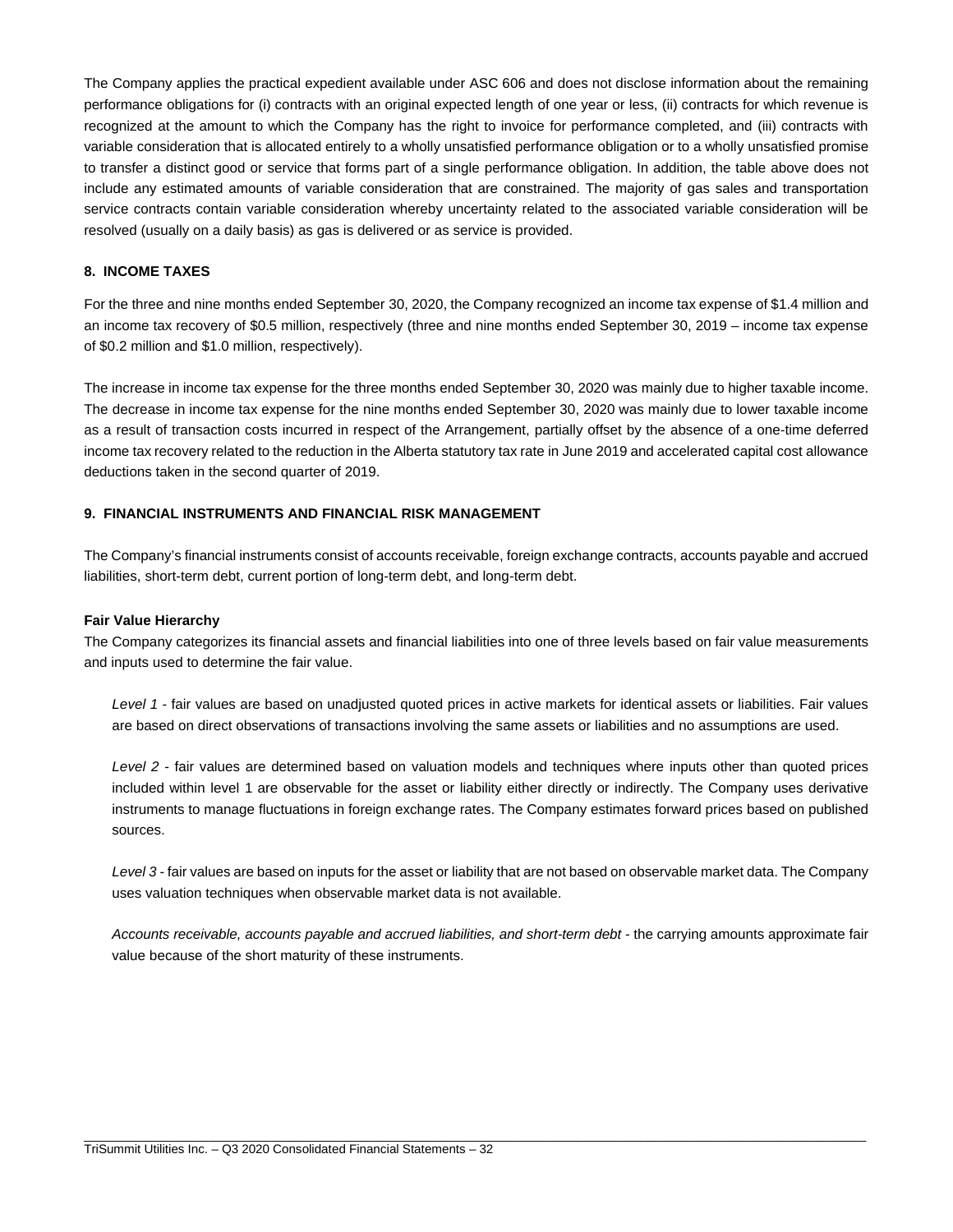|                                                          |               |                  |         |         |                    |         | September 30, 2020 |                   |       |
|----------------------------------------------------------|---------------|------------------|---------|---------|--------------------|---------|--------------------|-------------------|-------|
|                                                          |               | Carrying         |         |         |                    |         |                    |                   | Total |
|                                                          | <b>Amount</b> |                  | Level 1 | Level 2 |                    | Level 3 |                    | <b>Fair Value</b> |       |
| <b>Financial liabilities</b>                             |               |                  |         |         |                    |         |                    |                   |       |
| Fair value through net income                            |               |                  |         |         |                    |         |                    |                   |       |
| Foreign exchange contracts liability                     | \$            | 0.8 <sup>5</sup> |         | \$      | 0.8 <sup>5</sup>   |         |                    | \$                | 0.8   |
| Amortized cost                                           |               |                  |         |         |                    |         |                    |                   |       |
| Current portion of long-term debt <sup>(a)</sup>         | \$            | 1.0              | -\$     | \$      | 1.0 <sup>5</sup>   |         |                    | -\$               | 1.0   |
| Long-term debt <sup>(a)</sup>                            |               | 711.9            |         |         | 805.1              |         |                    |                   | 805.1 |
|                                                          | \$            | 713.7            | - \$    | \$      | 806.9              | -\$     |                    | \$                | 806.9 |
| (a) Excludes deferred financing costs and debt discount. |               |                  |         |         |                    |         | December 31, 2019  |                   |       |
|                                                          |               | Carrying         |         |         |                    |         |                    |                   | Total |
|                                                          |               | Amount           |         | Level 1 | Level <sub>2</sub> |         | Level 3            | <b>Fair Value</b> |       |
| <b>Financial liabilities</b>                             |               |                  |         |         |                    |         |                    |                   |       |
| Fair value through net income                            |               |                  |         |         |                    |         |                    |                   |       |
| Foreign exchange contracts liability                     | \$            | 0.8              | -\$     | \$      | 0.8 <sup>5</sup>   |         |                    | \$                | 0.8   |
| Amortized cost                                           |               |                  |         |         |                    |         |                    |                   |       |
| Current portion of long-term debt <sup>(a)</sup>         | \$            | 15.0             | -\$     | \$      | 15.0 <sup>5</sup>  |         |                    | \$                | 15.0  |
| Long-term debt <sup>(a)</sup>                            |               | 645.9            |         |         | 686.8              |         |                    |                   | 686.8 |
|                                                          | \$            | 661.7            | \$      | \$      | 702.6              | \$      |                    | \$                | 702.6 |

*(a) Excludes deferred financing costs and debt discount.*

#### **Risks Associated with Financial Instruments**

The following is an update to the Company's risks associated with financial instruments from those disclosed in the Company's 2019 annual audited consolidated financial statements.

# **Credit and Liquidity Risks**

In response to the novel coronavirus of 2019 ("COVID-19") pandemic, provincial governments across Canada have enacted emergency measures to combat the spread of the virus. During the COVID-19 pandemic, TSU and its utilities are focusing on the health and safety of its employees and customers while continuing to provide safe and reliable services. In response to the COVID-19 pandemic, several temporary customer relief initiatives were provided to customers at the outset of the pandemic. While the Company is continuing to work with its customers to establish payment arrangements, it has resumed normal collection activities in connection with overdue accounts during the third quarter of 2020. Please see further details below.

In March 2020, the Government of Alberta announced a program for Albertans who were experiencing financial hardship directly related to the COVID-19 pandemic to be able to defer payment of electricity and natural gas bills from March 18, 2020 until June 18, 2020 without any late fees or added interest payments. In addition, no Albertans could be disconnected from these services or see their services reduced during this period due to non-payment. Albertans who have enrolled in the bill deferral program must repay the deferred amount by June 18, 2021. On May 28, 2020, the AUC approved AUI's application to establish deferral accounts for the purposes of administering deferred payments under the *Utility Payment Deferral Program Act* (Alberta). Based on guidelines from the AUC, AUI resumed collection activities at the beginning of July 2020. As at September 30, 2020, AUI has deferred approximately \$1.1 million under these deferral accounts.

On March 23, 2020, the NSUARB approved HGL's request to offer discretionary temporary measures to customers impacted by the COVID-19 pandemic. These temporary measures included offering flexible payment plans for its customers, waiving late and interest fees, waiving fixed monthly customer charges for any customers that may temporarily lock their service, temporarily halting the Company's disconnection practices and temporarily suspending collections on overdue accounts. Beginning in early July 2020, HGL resumed collection activities in connection with overdue accounts. HGL resumed charging late and interest fees in October 2020.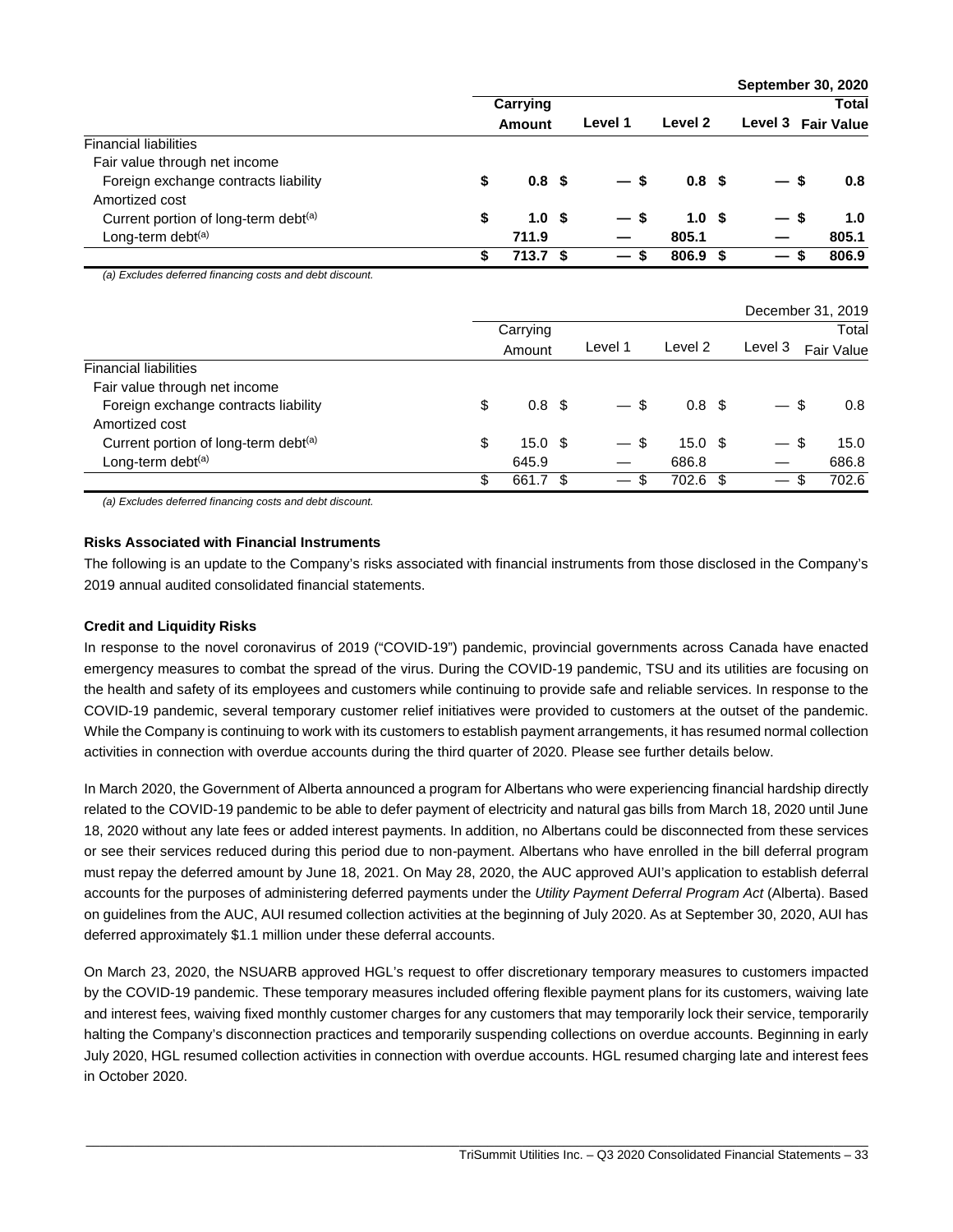On June 10, 2020, the BCUC approved PNG's application to offer a bill payment deferral program between April 17, 2020 and June 30, 2020 to residential and small commercial customers that have experienced a loss of income or revenue as a result of the COVID-19 pandemic. The BCUC also granted approval for PNG to establish deferral accounts to capture unplanned costs incurred and cost savings as a result of the COVID-19 pandemic and to capture bad debts that may be incurred specifically as a result of the impact of COVID-19. PNG will apply for the amortization of the COVID-19 deferral accounts in future revenue requirement applications. As at September 30, 2020, \$0.5 million of net cost savings have been identified and deferred as regulatory liabilities. During the outset of the COVID-19 pandemic, PNG also temporarily halted disconnection practices for overdue accounts related to COVID-19 disruption. PNG resumed collection efforts in connection with overdue accounts in late June 2020.

While the COVID-19 pandemic did not significantly impact the carrying value of accounts receivable and the liquidity position of the Company as at September 30, 2020, given the unprecedented and changing developments surrounding the COVID-19 pandemic, it is not possible to reliably estimate the impact of the COVID-19 pandemic on the financial results and condition of the Company in future periods. As at September 30, 2020, the Company has approximately \$245.9 million of cash balances and available credit facilities. The Company is continuing to monitor the potential impact of the pandemic on ongoing operations and associated financial implications.

# **Foreign Exchange Risk**

A vast majority of HGL's natural gas supply costs are denominated in U.S. dollars. Although all natural gas procurement costs, including any realized foreign exchange gains or losses are passed through to its customers, the Company has entered into foreign exchange forward contracts to manage the risk of fluctuations in gas costs for customers as a result of changes in foreign exchange rates. In addition, the Company has entered into foreign exchange forward contracts to manage the foreign exchange risk from certain commitments denominated in U.S. dollars. As at September 30, 2020, the Company had outstanding foreign exchange forward contracts for US\$15.3 million at an average rate of \$1.38 Canadian per U.S. dollar. As at December 31, 2019, the Company had outstanding foreign exchange forward contracts for US\$31.5 million at an average rate of \$1.32 Canadian per U.S. dollar.

#### **10. SHAREHOLDER'S EQUITY**

#### **Authorized share capital**

The Company is authorized to issue an unlimited number of voting common shares. The Company is also authorized to issue preferred shares not to exceed 50 percent share of the voting rights attached to the issued and outstanding common shares.

#### **Common shares issued and outstanding**

As at September 30, 2020 and December 31, 2019, there were 30,000,000 of common shares issued and outstanding.

#### **Share Option Plan**

The Company had a Share Option Plan under which directors, officers and employees were eligible to receive grants. Immediately prior to the completion of the Arrangement, all options outstanding under the Share Option Plan unconditionally vested and were assigned and transferred to TSU in exchange for cash payment from TSU, and the Share Option Plan was terminated.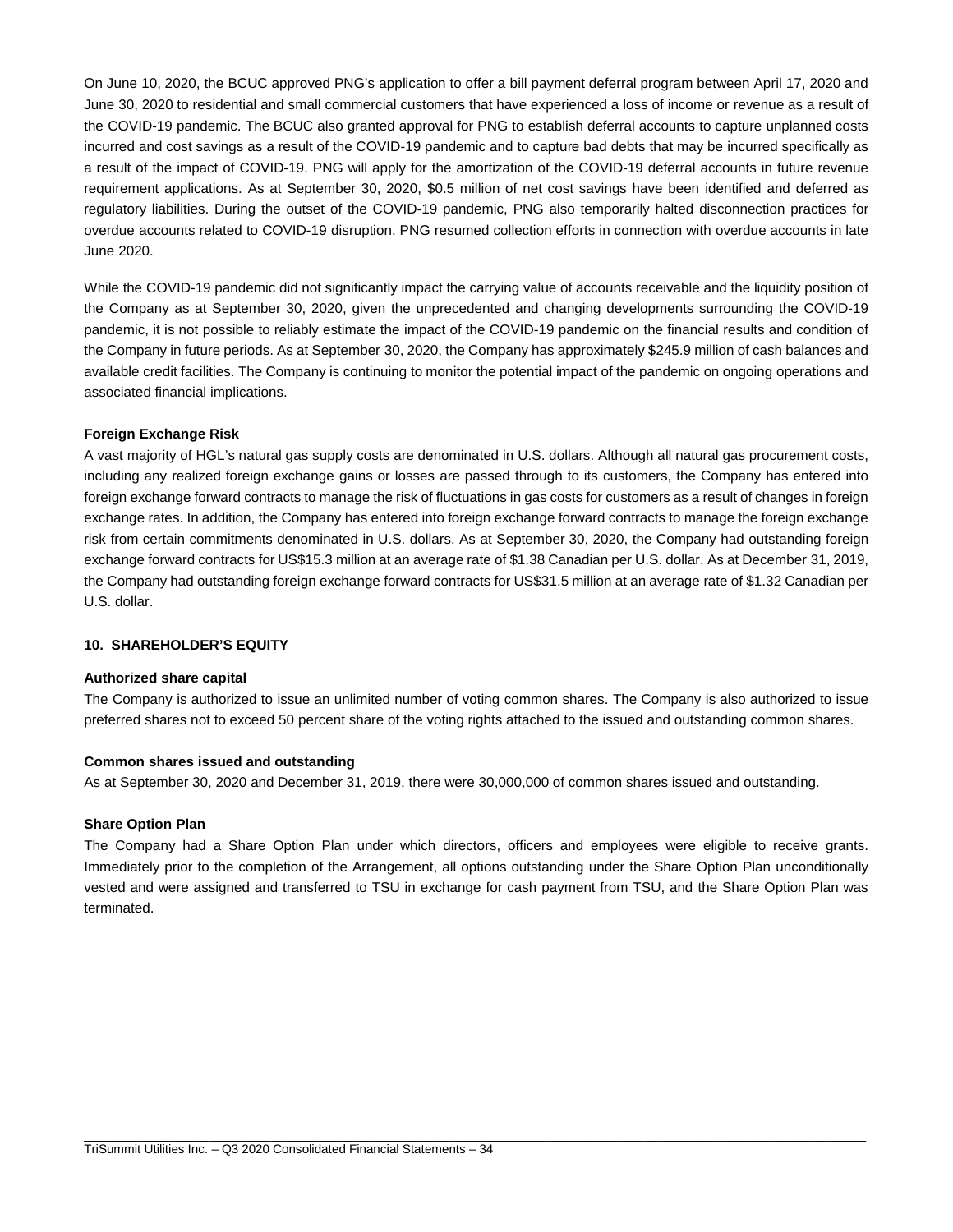The following table summarizes information about the Company's share options:

| <b>September 30, 2020</b><br>As at              |                          |                      |                           | December 31, 2019 |                      |
|-------------------------------------------------|--------------------------|----------------------|---------------------------|-------------------|----------------------|
|                                                 | Number of                |                      | <b>Exercise Number of</b> |                   | Exercise             |
|                                                 | options                  | price <sup>(a)</sup> | options                   |                   | price <sup>(a)</sup> |
| Share options outstanding, beginning of period  | 534,766 \$               | 18.56                | 200.375                   |                   | 14.65                |
| Granted                                         |                          |                      | 334.391                   |                   | 20.90                |
| Transferred to TSU in exchange for cash payment | 534.766                  | 18.56                |                           |                   |                      |
| Share options outstanding, end of period        | $-s$                     |                      | 534.766                   |                   | 18.56                |
| Share options exercisable, end of period        | $\overline{\phantom{0}}$ |                      | 50,095                    |                   | 14.65                |
|                                                 |                          |                      |                           |                   |                      |

*(a) Weighted average*

During the three and nine months ended September 30, 2020, the Company recorded \$nil and \$7.5 million of stock options expense, respectively (three and nine months ended September 30, 2019 - \$0.2 million and 0.3 million, respectively).

#### **Medium Term Incentive Plan ("MTIP") and Deferred Share Unit Plan ("DSUP")**

The Company had a MTIP for employees and executive officers, which included RSUs and PSUs with vesting periods of 36 months from the grant date. In addition, the Company had a DSUP, which allowed granting of DSUs to directors. DSUs granted under the DSUP vested immediately. Immediately prior to the completion of the Arrangement, all outstanding PSUs and RSUs unconditionally vested and all outstanding PSUs, RSUs and DSUs were assigned and transferred to TSU in exchange for cash payment and the MTIP and DSUP were terminated.

|                                                            | September 30, | December 31. |
|------------------------------------------------------------|---------------|--------------|
| PSUs, RSUs, and DSUs                                       | 2020          | 2019         |
| (number of units)                                          |               |              |
| Balance, beginning of period                               | 225,932       | 92.502       |
| Granted                                                    | 5.354         | 126.123      |
| Units in lieu of dividends                                 | 1.881         | 7,307        |
| Vested and transferred to TSU in exchange for cash payment | (233, 167)    |              |
| Outstanding, end of period                                 |               | 225.932      |

During the three and nine months ended September 30, 2020, the compensation expense recorded for the MTIP and DSUP was \$nil and \$5.3 million, respectively (three and nine months ended September 30, 2019 - \$0.6 million and \$1.3 million, respectively).

#### **11. PENSION PLANS AND RETIREE BENEFITS**

The costs of the defined benefit and post-retirement benefit plans are based on management's estimate of the future rate of return on the fair value of pension plan assets, salary escalations, mortality rates and other factors affecting the payment of future benefits.

The net pension expense by plan for the period was as follows:

|                                                 |                |                   | Post-            |       |
|-------------------------------------------------|----------------|-------------------|------------------|-------|
|                                                 | <b>Defined</b> | <b>Retirement</b> |                  |       |
| Three months ended September 30, 2020           | <b>Benefit</b> | <b>Benefits</b>   |                  | Total |
| Current service cost <sup>(a)</sup>             | 1.8            |                   | 0.2 <sup>5</sup> | 2.0   |
| Interest $cost(b)$                              | 1.0            |                   | 0.1              | 1.1   |
| Expected return on plan assets <sup>(b)</sup>   | (1.6)          |                   | (0.1)            | (1.7) |
| Amortization of regulatory asset <sup>(b)</sup> | 0.4            |                   |                  | 0.4   |
| Net benefit cost recognized                     | 1.6            |                   | 0.2 <sup>5</sup> | 1.8   |

\_\_\_\_\_\_\_\_\_\_\_\_\_\_\_\_\_\_\_\_\_\_\_\_\_\_\_\_\_\_\_\_\_\_\_\_\_\_\_\_\_\_\_\_\_\_\_\_\_\_\_\_\_\_\_\_\_\_\_\_\_\_\_\_\_\_\_\_\_\_\_\_\_\_\_\_\_\_\_\_\_\_\_\_\_\_\_\_\_\_\_\_\_\_\_\_\_\_\_\_\_\_\_\_\_\_\_\_\_\_\_\_\_

*(a) Recorded under the line item "Operating and administrative" expenses on the Consolidated Statements of Income.*

(b) *Recorded under the line item "Other income (loss)" on the Consolidated Statements of Income.*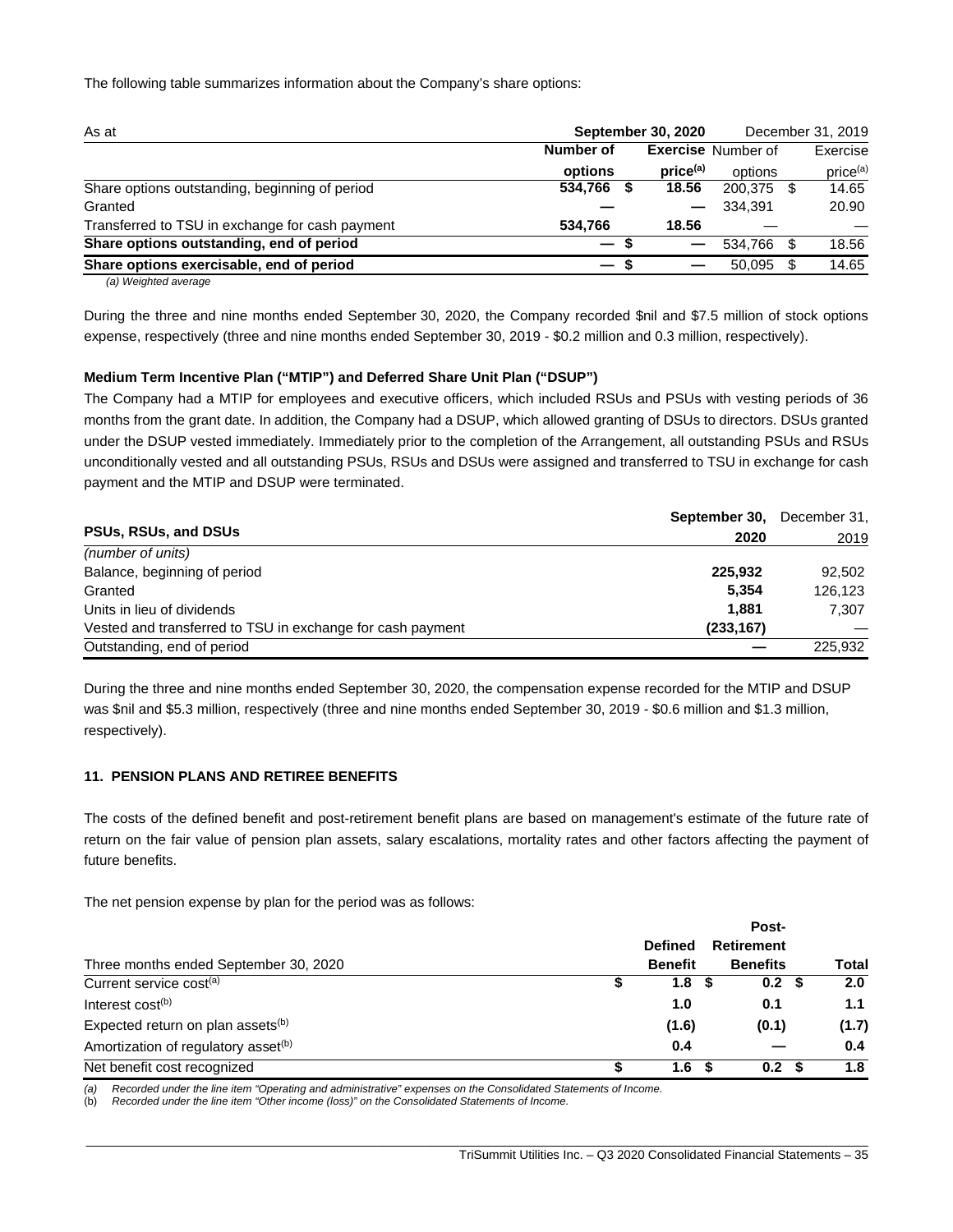|                                      |                | Post-            |                  |
|--------------------------------------|----------------|------------------|------------------|
|                                      | <b>Defined</b> | Retirement       |                  |
| Nine months ended September 30, 2020 | <b>Benefit</b> | <b>Benefits</b>  | <b>Total</b>     |
| Current service cost <sup>(a)</sup>  | 5.4            | 0.6 <sup>5</sup> | 6.0              |
| Interest cost <sup>(b)</sup>         | 3.0            | 0.3              | 3.3 <sub>1</sub> |
| Expected return on plan assets (b)   | (4.8)          | (0.3)            | (5.1)            |
| Amortization of regulatory asset (b) | 1.2            |                  | 1.2 <sub>2</sub> |
| Net benefit cost recognized          | 4.8            | 0.6              | 5.4              |

*(a) Recorded under the line item "Operating and administrative" expenses on the Consolidated Statements of Income.*

(b) *Recorded under the line item "Other income (loss)" on the Consolidated Statements of Income.*

|                                                 |   |                | Post-            |       |
|-------------------------------------------------|---|----------------|------------------|-------|
|                                                 |   | Defined        | Retirement       |       |
| Three months ended September 30, 2019           |   | <b>Benefit</b> | <b>Benefits</b>  | Total |
| Current service cost <sup>(a)</sup>             |   | 1.6            | $0.2 \text{ } $$ | 1.8   |
| Interest $cost(b)$                              |   | 1.1            | 0.1              | 1.2   |
| Expected return on plan assets <sup>(b)</sup>   |   | (1.4)          | (0.1)            | (1.5) |
| Amortization of regulatory asset <sup>(b)</sup> |   | 0.3            |                  | 0.3   |
| Net benefit cost recognized                     | S | 1.6<br>-S      | $0.2\,$          | 1.8   |

*(a) Recorded under the line item "Operating and administrative" expenses on the Consolidated Statements of Income.*

*(b) Recorded under the line item "Other income (loss)" on the Consolidated Statements of Income.*

|                                      |     |                | Post-                    |       |
|--------------------------------------|-----|----------------|--------------------------|-------|
|                                      |     | Defined        | Retirement               |       |
| Nine months ended September 30, 2019 |     | <b>Benefit</b> | <b>Benefits</b>          | Total |
| Current service cost (a)             | \$. | 4.8            | 0.6 <sup>5</sup><br>- \$ | 5.4   |
| Interest cost <sup>(b)</sup>         |     | 3.3            | 0.3                      | 3.6   |
| Expected return on plan assets (b)   |     | (4.2)          | (0.3)                    | (4.5) |
| Amortization of regulatory asset (b) |     | 0.9            |                          | 0.9   |
| Net benefit cost recognized          |     | 4.8            | 0.6<br>- \$              | 5.4   |

*(a) Recorded under the line item "Operating and administrative" expenses on the Consolidated Statements of Income.*

*(b) Recorded under the line item "Other income (loss)" on the Consolidated Statements of Income.*

#### **12. TRANSACTION COSTS**

During the three and nine months ended September 30, 2020, TSU incurred approximately \$0.1 million and \$22.6 million of pretax transaction costs, respectively in respect of the Arrangement, which have been included in the Consolidated Statement of Income under the line item "Operating and administrative expense".

#### **13. COMMITMENTS, CONTINGENCIES AND GUARANTEES**

#### **Commitments**

The Company has long-term natural gas purchase and transportation arrangements, service agreements, and operating and finance leases, all of which are transacted at market prices and in the normal course of business. There were no material changes in commitments from those disclosed in the Company's 2019 annual audited consolidated financial statements.

#### **Guarantees**

In October 2014, HGL entered into a throughput service contract with Enbridge Inc. for the use of the expansion of its Algonquin Gas Transmission and Maritimes & Northeast Pipeline systems (the "Atlantic Bridge Project"). The contract commenced on October 1, 2020 and will expire 15 years thereafter. The Company issued two guarantees with an aggregate maximum liability of US\$91.7 million, guaranteeing HGL's payment obligations under the throughput service contract with Enbridge Inc.

On October 22, 2018, the Company issued a guarantee with a maximum liability of \$0.3 million related to the right of way for permanent access and power line access at the Bear Mountain Wind Park.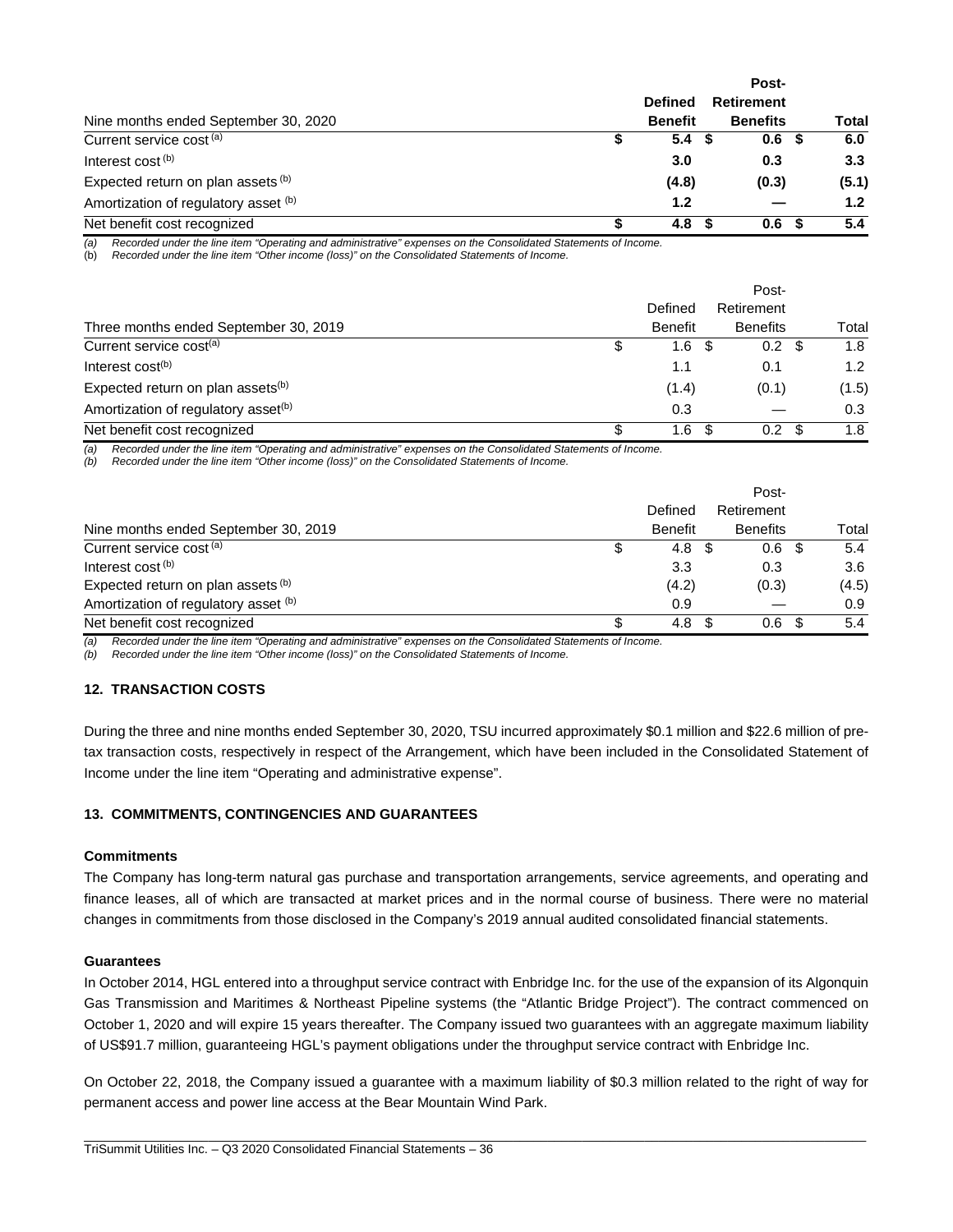The Company, through HGL has agreements in place with Union Gas Limited ("UGL") to deliver natural gas. In October 25, 2018, the Company issued a guarantee with a maximum liability of \$0.3 million guaranteeing UGL's reasonable costs incurred to enforce obligations created under those agreements.

The Company, through HGL has agreements in place with Maritimes & Northeast Pipeline Limited Partnership ("M&NP") to store or transport natural gas. On December 1, 2019, the Company issued a guarantee with a maximum liability of \$3.0 million guaranteeing M&NP's reasonable costs incurred to enforce obligations created under those agreements.

## **Contingencies**

The Company is subject to various legal claims and actions arising in the normal course of the Company. While the final outcome of such legal claims and actions cannot be predicted with certainty, the Company does not believe that the resolution of such claims and actions will have a material impact on the Company's consolidated financial position or results of operations.

## **14. RELATED PARTY TRANSACTIONS AND BALANCES**

In the normal course of business, the Company transacts with its joint ventures and associates. AltaGas Ltd. ("AltaGas") ceased to be associated with the Company on completion of the Arrangement on March 31, 2020.

#### **Transition Services Agreement**

On October 18, 2018, the Company entered into a Transition Services Agreement with AltaGas pursuant to which AltaGas provided certain general administrative and corporate services required by the Company, which included: accounting, tax, finance, legal and regulatory, payroll, corporate human resources and pension management, environmental, health and safety administration, procurement, enterprise resource planning and information technology. AltaGas provided the services on a cost recovery basis only. The Transition Services Agreement terminated on May 31, 2020.

#### **Related party balances**

Amounts due to or from related parties on the Consolidated Balance Sheets, arising from transactions with joint ventures and associates (including AltaGas and its affiliates prior to March 31, 2020), are measured at the exchange amount and are as follows:

|                                 | September 30, |      | December 31, |
|---------------------------------|---------------|------|--------------|
| As at                           | 2020          |      | 2019         |
| Due to related parties          |               |      |              |
| Accounts payable <sup>(a)</sup> |               | — \$ | 14.3         |
|                                 |               |      | 14.3         |

\_\_\_\_\_\_\_\_\_\_\_\_\_\_\_\_\_\_\_\_\_\_\_\_\_\_\_\_\_\_\_\_\_\_\_\_\_\_\_\_\_\_\_\_\_\_\_\_\_\_\_\_\_\_\_\_\_\_\_\_\_\_\_\_\_\_\_\_\_\_\_\_\_\_\_\_\_\_\_\_\_\_\_\_\_\_\_\_\_\_\_\_\_\_\_\_\_\_\_\_\_\_\_\_\_\_\_\_\_\_\_\_\_

*(a) Payables to AltaGas and affiliates of AltaGas.*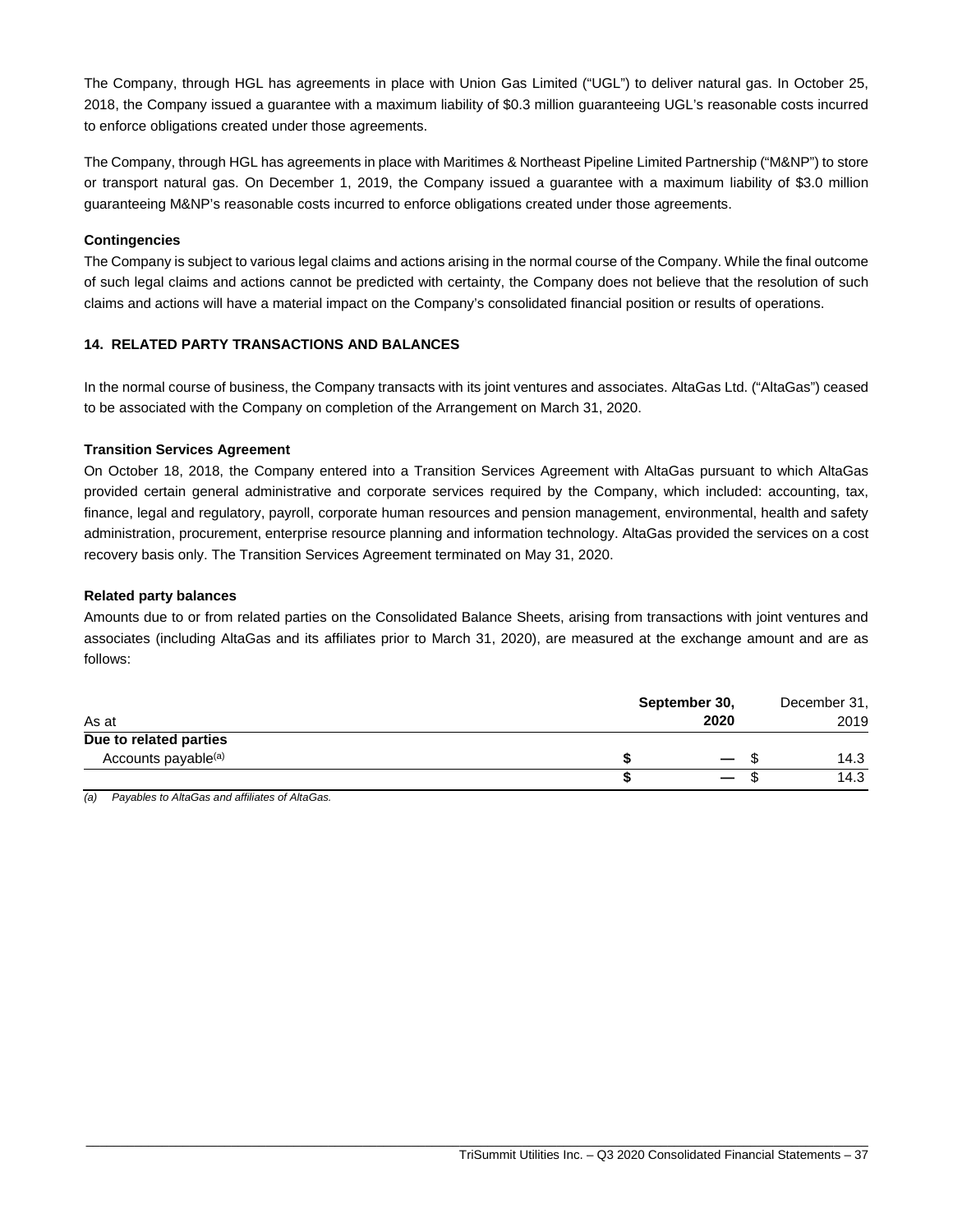#### **Related party transactions**

The following transactions with joint ventures and associates (including AltaGas and its affiliates prior to March 31, 2020) are measured at the exchange amount and have been recorded on the Consolidated Statements of Income:

|                                                            | Three months ended | Nine months ended |             |               |  |
|------------------------------------------------------------|--------------------|-------------------|-------------|---------------|--|
|                                                            |                    | September 30      |             | September 30  |  |
|                                                            | 2020               | 2019              | 2020        | 2019          |  |
| Revenue <sup>(a)</sup>                                     | $-$ \$             | 0.6               | 0.7         | $1.5^{\circ}$ |  |
| Unrealized loss on foreign exchange contracts with AltaGas | $-$ \$             | — S               | $-$ \$      | (0.9)         |  |
| Cost of sales $(b)$                                        | $-$ \$             | $(5.7)$ \$        | $(30.6)$ \$ | (76.8)        |  |
| Operating and administrative expenses <sup>(c)</sup>       | $-$ \$             | (0.4)             | $(0.1)$ \$  | (1.6)         |  |

*(a) In the normal course of business, the Company provided gas sales and transportation services to related parties.*

*(b) In the normal course of business, the Company purchased natural gas from a related party.*

*(c) Operating and administrative expenses include the fees paid to AltaGas for transition services and administrative costs recovered from joint ventures.*

# **15. SUPPLEMENTAL CASH FLOW INFORMATION**

The following table details the changes in operating assets and liabilities:

|                                                                            | Three months ended |                           | Nine months ended<br>September 30 |        |  |  |
|----------------------------------------------------------------------------|--------------------|---------------------------|-----------------------------------|--------|--|--|
|                                                                            |                    | September 30              |                                   |        |  |  |
|                                                                            | 2020               | 2019                      | 2020                              | 2019   |  |  |
| Source (use) of cash:                                                      |                    |                           |                                   |        |  |  |
| Accounts receivable                                                        | \$<br>$(1.8)$ \$   | 4.4<br>- \$               | 31.9 <sup>5</sup>                 | 34.9   |  |  |
| Inventory                                                                  | (0.7)              | (0.4)                     | (1.2)                             | (0.1)  |  |  |
| Other current assets                                                       | 0.1                | 2.0                       | (0.1)                             | 1.1    |  |  |
| Regulatory assets (current)                                                | (1.8)              | 0.3                       | (1.0)                             | (0.7)  |  |  |
| Accounts payable and accrued liabilities                                   | (7.4)              | 6.3                       | (20.8)                            | (21.1) |  |  |
| Customer deposits                                                          | 3.3                | 1.9                       | 0.8                               | (0.3)  |  |  |
| Regulatory liabilities (current)                                           | 0.4                | 1.0                       | (2.5)                             | (3.2)  |  |  |
| Other current liabilities                                                  | 0.2                | 0.2                       | (0.4)                             | 0.5    |  |  |
| Net change in regulatory assets and liabilities (long-term) <sup>(a)</sup> | (3.1)              | (4.2)                     | 4.5                               | 4.4    |  |  |
| Other long-term assets                                                     | 0.2                | (1.3)                     | 0.3                               | (1.3)  |  |  |
| Changes in operating assets and liabilities                                | \$<br>$(10.6)$ \$  | 10.2 <sub>1</sub><br>- \$ | 11.5<br>\$                        | 14.2   |  |  |

*(a) Inclusive of an increase in the revenue deficiency account (use of cash) of \$5.3 million and \$1.4 million during the three and nine months ended September 30, 2020, respectively (three months ended September 30, 2019 – an increase in the revenue deficiency account (use of cash) of \$3.0 million, nine months ended September 30, 2019 – a decrease in the revenue deficiency account (source of cash) of \$4.1 million).*

The following cash payments have been included in the determination of net income after taxes:

|                                    | Three months ended |                  | Nine months ended<br>September 30 |       |  |  |
|------------------------------------|--------------------|------------------|-----------------------------------|-------|--|--|
|                                    |                    | September 30     |                                   |       |  |  |
|                                    | 2020               | 2019             | 2020                              | 2019  |  |  |
| Interest paid                      | 0.9 <sup>5</sup>   | 1.4 <sup>5</sup> | $13.1 \text{ }$ \$                | 15.9  |  |  |
| Income taxes paid (net of refunds) | $5.1 \text{ } $s$  | $(0.6)$ \$       | 5.7 <sup>°</sup>                  | (0.1) |  |  |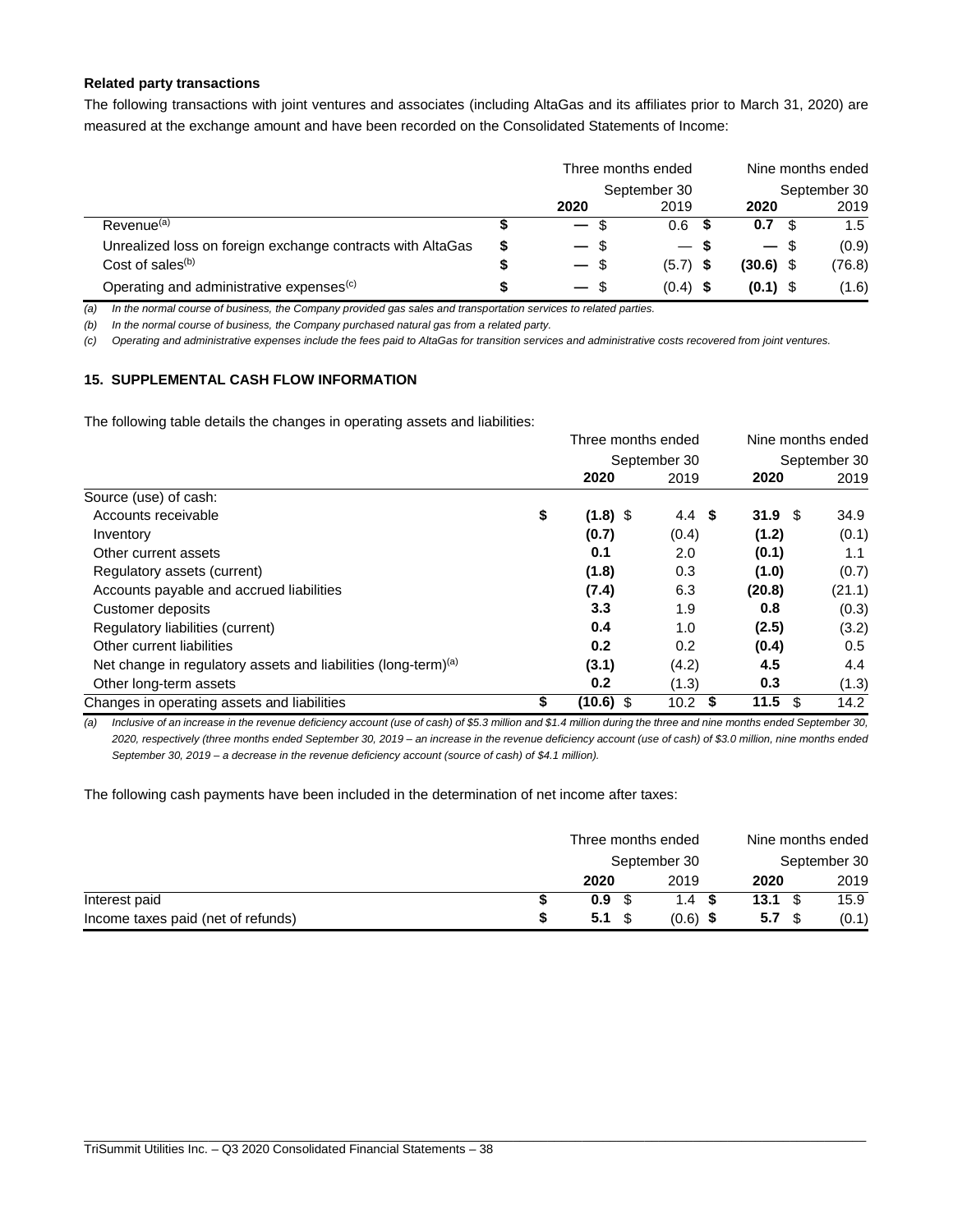#### **16. SEGMENTED INFORMATION**

The following describes the Company's three reporting segments:

| <b>Renewable Energy</b> | Includes the 102 MW Bear Mountain Wind Park, and an approximately 10 percent indirect equity<br>investment in Coast LP, which indirectly owns and operates three run-of-river hydroelectric<br>power generation assets in northwest British Columbia. |
|-------------------------|-------------------------------------------------------------------------------------------------------------------------------------------------------------------------------------------------------------------------------------------------------|
| <b>Utilities</b>        | Includes the rate-regulated natural gas distribution assets in Alberta, British Columbia and Nova<br>$-$<br>Scotia as well as an approximately 33.3 percent equity investment in Inuvik Gas Ltd.                                                      |
| Corporate               | - Includes the cost of providing shared services, financial and general corporate support and<br>corporate assets.                                                                                                                                    |

The following tables show the composition by segment:

|                                               |    |                  |               |           |                  | Three months ended September 30, 2020 |                  |
|-----------------------------------------------|----|------------------|---------------|-----------|------------------|---------------------------------------|------------------|
|                                               |    |                  |               | Renewable |                  | Intersegment                          |                  |
|                                               |    | <b>Utilities</b> | <b>Energy</b> |           | Corporate        | <b>Elimination</b>                    | Total            |
| Revenue                                       |    | 44.5             | S             | 4.1       | \$<br>—          | S                                     | 48.6             |
| Cost of sales                                 |    | (9.5)            |               | (0.1)     |                  |                                       | (9.6)            |
| Operating and administrative                  |    | (22.8)           |               | (1.0)     | (0.5)            |                                       | (24.3)           |
| Depreciation and amortization                 |    | (8.1)            |               | (1.8)     |                  |                                       | (9.9)            |
| Income from equity investments                |    |                  |               | 4.7       |                  |                                       | 4.7              |
| Unrealized loss on foreign exchange contracts |    | (0.4)            |               |           |                  |                                       | (0.4)            |
| Other income                                  |    | 0.2              |               |           |                  |                                       | 0.2 <sub>0</sub> |
| Foreign exchange loss                         |    | (0.1)            |               |           |                  |                                       | (0.1)            |
| Operating income (loss)                       | \$ | 3.8              | S             | 5.9       | $(0.5)$ \$       |                                       | 9.2              |
| Interest expense                              |    | (1.6)            |               |           | (5.7)            |                                       | (7.3)            |
| Income (loss) before income taxes             | \$ | 2.2              | \$            | 5.9       | \$<br>$(6.2)$ \$ |                                       | 1.9              |
| Net additions (reductions) to:                |    |                  |               |           |                  |                                       |                  |
| Property, plant and equipment <sup>(a)</sup>  |    | 22.5             |               | 0.1       |                  |                                       | 22.6             |
| Intangible assets                             | S  | 2.8              |               |           |                  |                                       | 2.8              |

*(a) Net additions to property, plant, and equipment, and intangible assets may not agree to changes reflected in the Consolidated Statement of Cash Flows due to classification differences.*

|                                              |                  |        |                  |                  |    |              | Nine months ended September 30, 2020 |             |
|----------------------------------------------|------------------|--------|------------------|------------------|----|--------------|--------------------------------------|-------------|
|                                              |                  |        | <b>Renewable</b> |                  |    | Intersegment |                                      |             |
|                                              | <b>Utilities</b> |        |                  | <b>Energy</b>    |    | Corporate    | <b>Elimination</b>                   | Total       |
| Revenue                                      | \$               | 210.1  | \$               | 12.9             | \$ | \$           |                                      | 223.0<br>\$ |
| Cost of sales                                |                  | (74.1) |                  | (0.2)            |    |              |                                      | (74.3)      |
| Operating and administrative                 |                  | (69.9) |                  | (3.5)            |    | (23.8)       |                                      | (97.2)      |
| Accretion expense                            |                  |        |                  | (0.1)            |    |              |                                      | (0.1)       |
| Depreciation and amortization                |                  | (22.3) |                  | (5.4)            |    | (0.1)        |                                      | (27.8)      |
| Income from equity investments               |                  |        |                  | 4.0              |    |              |                                      | 4.0         |
| Other income                                 |                  | 0.6    |                  |                  |    |              |                                      | 0.6         |
| Foreign exchange loss                        |                  | (0.1)  |                  |                  |    |              |                                      | (0.1)       |
| Operating income (loss)                      | \$               | 44.3   | \$               | 7.7              | \$ | $(23.9)$ \$  |                                      | 28.1        |
| Interest expense                             |                  | (4.4)  |                  |                  |    | (16.9)       |                                      | (21.3)      |
| Income (loss) before income taxes            | \$               | 39.9   | \$               | 7.7              | \$ | $(40.8)$ \$  |                                      | 6.8<br>\$   |
| Net additions (reductions) to:               |                  |        |                  |                  |    |              |                                      |             |
| Property, plant and equipment <sup>(a)</sup> | \$               | 40.2   | S                | 0.2 <sup>5</sup> |    |              |                                      | 40.4<br>S   |
| Intangible assets                            | \$               | 7.5    | \$               |                  | \$ |              |                                      | 7.5<br>S    |

*(a) Net additions to property, plant, and equipment, and intangible assets may not agree to changes reflected in the Consolidated Statement of Cash Flows due to classification differences.*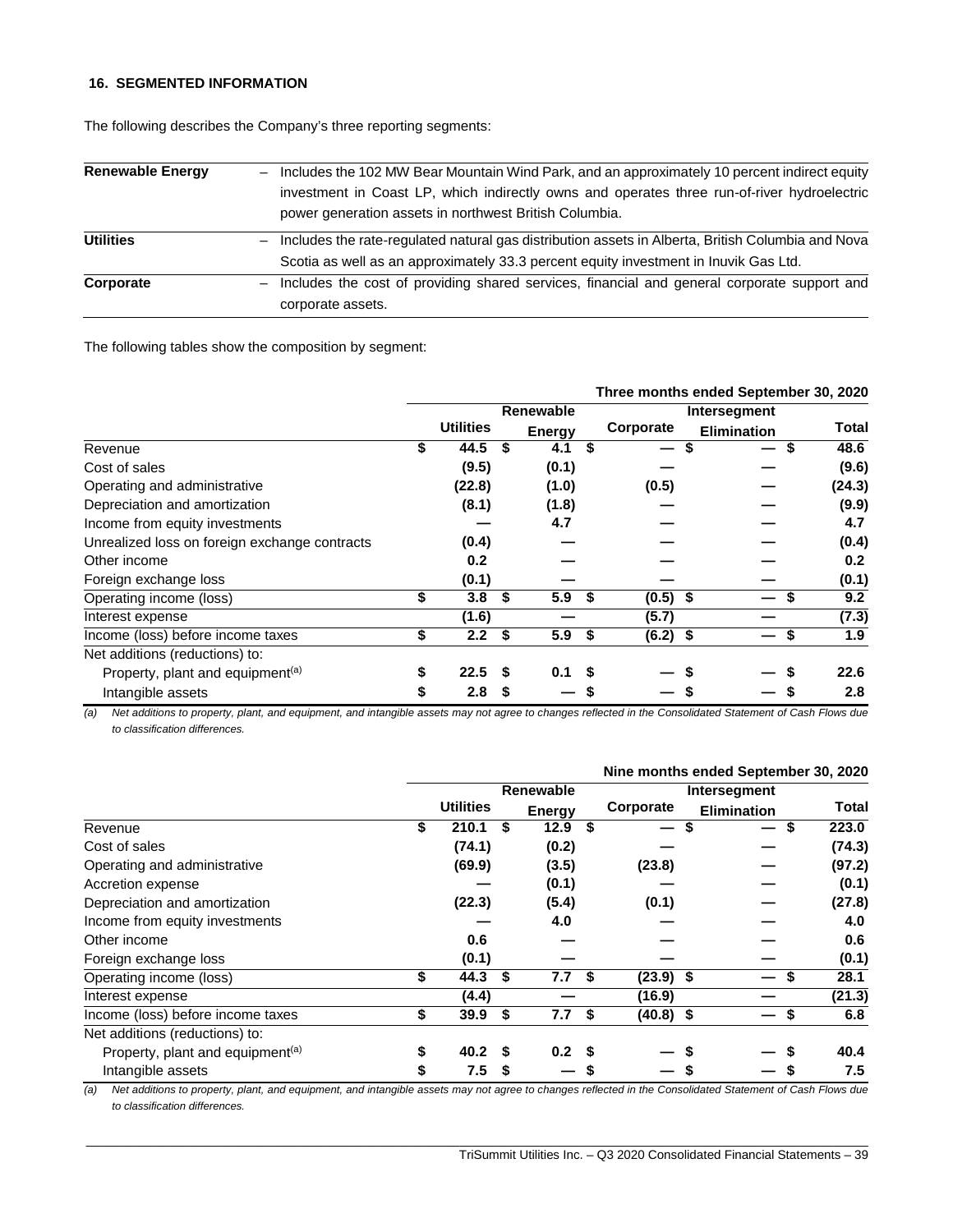Three months ended September 30, 2019

|                                               |                  |     | Renewable |      | Intersegment |  |             |    |        |
|-----------------------------------------------|------------------|-----|-----------|------|--------------|--|-------------|----|--------|
|                                               | <b>Utilities</b> |     | Energy    |      | Corporate    |  | Elimination |    | Total  |
| Revenue                                       | \$<br>41.9       | \$  | 3.3       | \$   | —            |  |             | S  | 45.2   |
| Cost of sales                                 | (9.8)            |     | (0.1)     |      |              |  |             |    | (9.9)  |
| Operating and administrative                  | (21.3)           |     | (1.1)     |      | (0.8)        |  |             |    | (23.2) |
| Depreciation and amortization                 | (5.6)            |     | (1.8)     |      |              |  |             |    | (7.4)  |
| Income from equity investment                 |                  |     | 4.7       |      |              |  |             |    | 4.7    |
| Unrealized gain on foreign exchange contracts | 0.4              |     |           |      |              |  |             |    | 0.4    |
| Foreign exchange gain                         |                  |     |           |      | 0.1          |  |             |    | 0.1    |
| Operating income                              | \$<br>5.6        | \$  | 5.0       | \$   | $(0.7)$ \$   |  |             |    | 9.9    |
| Interest expense                              | (1.0)            |     |           |      | (5.9)        |  |             |    | (6.9)  |
| Income (loss) before income taxes             | \$<br>4.6        | -\$ | 5.0       | - \$ | $(6.6)$ \$   |  |             | \$ | 3.0    |
| Net additions (reductions) to:                |                  |     |           |      |              |  |             |    |        |
| Property, plant and equipment <sup>(a)</sup>  | \$<br>23.3       | \$. |           | \$   |              |  |             |    | 23.3   |
| Intangible assets                             | \$<br>0.8        | S   |           |      |              |  |             |    | 0.8    |

*(a) Net additions to property, plant, and equipment, and intangible assets may not agree to changes reflected in the Consolidated Statement of Cash Flows due to classification differences.*

|                                               |             |    |        |     | Nine months ended September 30, 2019 |             |        |  |  |  |
|-----------------------------------------------|-------------|----|--------|-----|--------------------------------------|-------------|--------|--|--|--|
|                                               | Renewable   |    |        |     | Intersegment                         |             |        |  |  |  |
|                                               | Utilities   |    | Energy |     | Corporate                            | Elimination | Total  |  |  |  |
| Revenue                                       | \$<br>215.5 | -S | 9.6    | \$  | \$                                   | \$          | 225.1  |  |  |  |
| Cost of sales                                 | (87.4)      |    | (0.2)  |     |                                      |             | (87.6) |  |  |  |
| Operating and administrative                  | (67.2)      |    | (3.2)  |     | (1.7)                                |             | (72.1) |  |  |  |
| Accretion expense                             | (0.1)       |    |        |     |                                      |             | (0.1)  |  |  |  |
| Depreciation and amortization                 | (16.7)      |    | (5.4)  |     |                                      |             | (22.1) |  |  |  |
| Income from equity investments                |             |    | 5.3    |     |                                      |             | 5.3    |  |  |  |
| Unrealized loss on foreign exchange contracts | (1.5)       |    |        |     |                                      |             | (1.5)  |  |  |  |
| Other loss                                    | (0.1)       |    |        |     |                                      |             | (0.1)  |  |  |  |
| Foreign exchange gain                         |             |    |        |     | 0.1                                  |             | 0.1    |  |  |  |
| Operating income (loss)                       | \$<br>42.5  | \$ | 6.1    | -\$ | $(1.6)$ \$                           | \$          | 47.0   |  |  |  |
| Interest expense                              | (2.5)       |    |        |     | (17.5)                               |             | (20.0) |  |  |  |
| Income (loss) before income taxes             | \$<br>40.0  | \$ | 6.1    | -\$ | $(19.1)$ \$                          | \$          | 27.0   |  |  |  |
| Net additions (reductions) to:                |             |    |        |     |                                      |             |        |  |  |  |
| Property, plant and equipment <sup>(a)</sup>  | \$<br>42.3  |    |        |     | 0.2                                  |             | 42.5   |  |  |  |
| Intangible assets                             | \$<br>2.4   | S  |        |     |                                      |             | 2.4    |  |  |  |

*(a) Net additions to property, plant, and equipment, and intangible assets may not agree to changes reflected in the Consolidated Statement of Cash Flows due to classification differences*

The following table shows goodwill and total assets by segment:

|                          | Renewable |                  |      |        |        |                          |           |         |  |  |
|--------------------------|-----------|------------------|------|--------|--------|--------------------------|-----------|---------|--|--|
|                          |           | <b>Utilities</b> |      |        | Energy |                          | Corporate |         |  |  |
| As at September 30, 2020 |           |                  |      |        |        |                          |           |         |  |  |
| Goodwill                 |           | 119.1            | - \$ | — s    |        | $\overline{\phantom{m}}$ | - 5       | 119.1   |  |  |
| Segmented assets         | S         | 1.315.8          | -S   | 293.0  |        | (24.5)                   | - \$      | 1,584.3 |  |  |
| As at December 31, 2019  |           |                  |      |        |        |                          |           |         |  |  |
| Goodwill                 | \$        | 119.1            | - \$ | $-$ \$ |        |                          | - \$      | 119.1   |  |  |
| Segmented assets         | S         | 1,276.6          | \$   | 262.4  | - \$   | 43.3                     | S         | 1,582.3 |  |  |